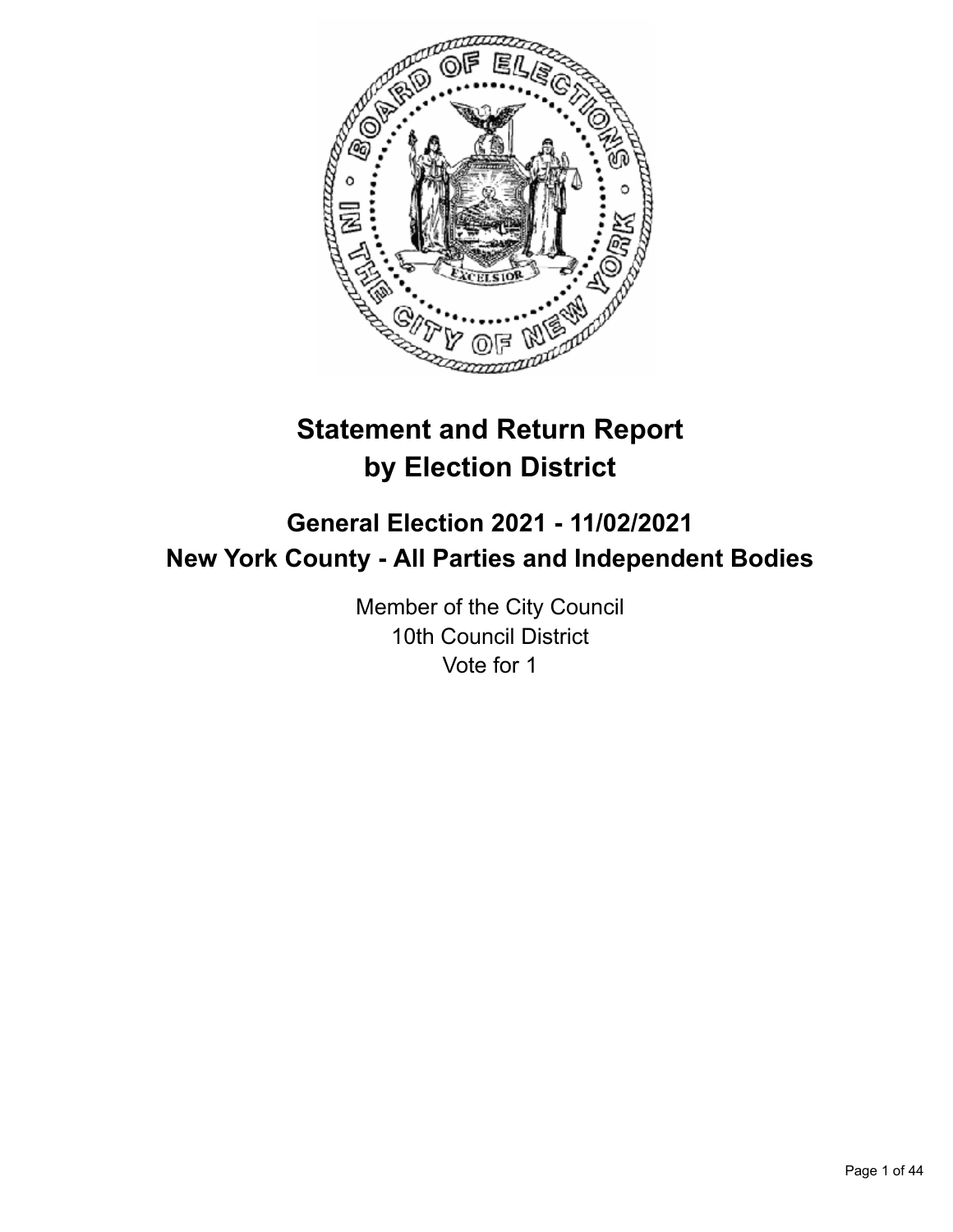

| <b>PUBLIC COUNTER</b>                                    | 308 |
|----------------------------------------------------------|-----|
| <b>MANUALLY COUNTED EMERGENCY</b>                        | 0   |
| ABSENTEE / MILITARY                                      | 18  |
| AFFIDAVIT                                                |     |
| <b>Total Ballots</b>                                     | 327 |
| Less - Inapplicable Federal/Special Presidential Ballots | 0   |
| <b>Total Applicable Ballots</b>                          | 327 |
| CARMEN N. DE LA ROSA (DEMOCRATIC)                        | 257 |
| EDWIN DE LA CRUZ (REPUBLICAN)                            | 46  |
| DAVID CASAVIS (WRITE-IN)                                 |     |
| JOHANNA GARCIA (WRITE-IN)                                | 3   |
| TIMOTHY HAUGH (WRITE-IN)                                 | 1   |
| <b>Total Votes</b>                                       | 308 |
| Unrecorded                                               | 19  |

## **051/71**

| <b>PUBLIC COUNTER</b>                                    | 42       |
|----------------------------------------------------------|----------|
| MANUALLY COUNTED EMERGENCY                               | $\Omega$ |
| ABSENTEE / MILITARY                                      | 2        |
| AFFIDAVIT                                                |          |
| <b>Total Ballots</b>                                     | 45       |
| Less - Inapplicable Federal/Special Presidential Ballots | $\Omega$ |
| <b>Total Applicable Ballots</b>                          | 45       |
| CARMEN N. DE LA ROSA (DEMOCRATIC)                        | 34       |
| EDWIN DE LA CRUZ (REPUBLICAN)                            | 4        |
| <b>Total Votes</b>                                       | 38       |
| Unrecorded                                               | 7        |

| PUBLIC COUNTER                                           | 109 |
|----------------------------------------------------------|-----|
| <b>MANUALLY COUNTED EMERGENCY</b>                        | 0   |
| ABSENTEE / MILITARY                                      | 11  |
| AFFIDAVIT                                                | 0   |
| <b>Total Ballots</b>                                     | 120 |
| Less - Inapplicable Federal/Special Presidential Ballots | 0   |
|                                                          |     |
| <b>Total Applicable Ballots</b>                          | 120 |
| CARMEN N. DE LA ROSA (DEMOCRATIC)                        | 97  |
| EDWIN DE LA CRUZ (REPUBLICAN)                            | 18  |
| JOHNNY MCDONALD (WRITE-IN)                               |     |
| <b>Total Votes</b>                                       | 116 |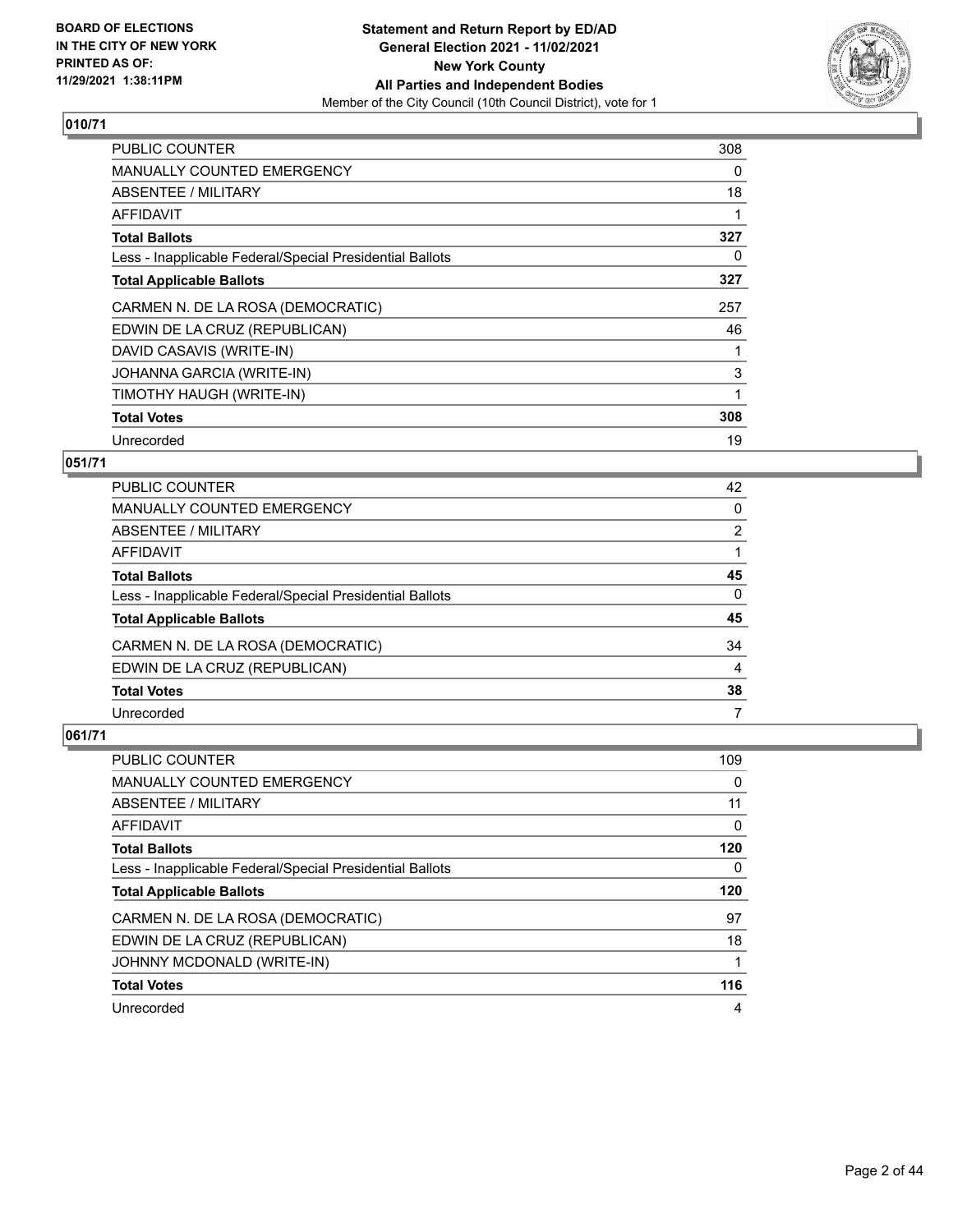

| PUBLIC COUNTER                                           | 113               |
|----------------------------------------------------------|-------------------|
| MANUALLY COUNTED EMERGENCY                               | $\Omega$          |
| ABSENTEE / MILITARY                                      | 4                 |
| AFFIDAVIT                                                |                   |
| <b>Total Ballots</b>                                     | 118               |
| Less - Inapplicable Federal/Special Presidential Ballots | 0                 |
| <b>Total Applicable Ballots</b>                          | 118               |
| CARMEN N. DE LA ROSA (DEMOCRATIC)                        | 96                |
| EDWIN DE LA CRUZ (REPUBLICAN)                            | $12 \overline{ }$ |
| <b>Total Votes</b>                                       | 108               |
| Unrecorded                                               | 10                |

#### **063/71**

| PUBLIC COUNTER                                           | 155 |
|----------------------------------------------------------|-----|
| <b>MANUALLY COUNTED EMERGENCY</b>                        | 0   |
| <b>ABSENTEE / MILITARY</b>                               | 8   |
| <b>AFFIDAVIT</b>                                         | 3   |
| <b>Total Ballots</b>                                     | 166 |
| Less - Inapplicable Federal/Special Presidential Ballots | 0   |
| <b>Total Applicable Ballots</b>                          | 166 |
| CARMEN N. DE LA ROSA (DEMOCRATIC)                        | 140 |
| EDWIN DE LA CRUZ (REPUBLICAN)                            | 18  |
| ANGELA FERNANDEZ (WRITE-IN)                              |     |
| CHARLES L. FERSKO (WRITE-IN)                             |     |
| UNATTRIBUTABLE WRITE-IN (WRITE-IN)                       |     |
| <b>Total Votes</b>                                       | 161 |
| Unrecorded                                               | 5   |

| <b>PUBLIC COUNTER</b>                                    | 141 |
|----------------------------------------------------------|-----|
| MANUALLY COUNTED EMERGENCY                               | 0   |
| ABSENTEE / MILITARY                                      |     |
| AFFIDAVIT                                                |     |
| <b>Total Ballots</b>                                     | 149 |
| Less - Inapplicable Federal/Special Presidential Ballots | 0   |
| <b>Total Applicable Ballots</b>                          | 149 |
| CARMEN N. DE LA ROSA (DEMOCRATIC)                        | 122 |
| EDWIN DE LA CRUZ (REPUBLICAN)                            | 14  |
| <b>Total Votes</b>                                       | 136 |
| Unrecorded                                               | 13  |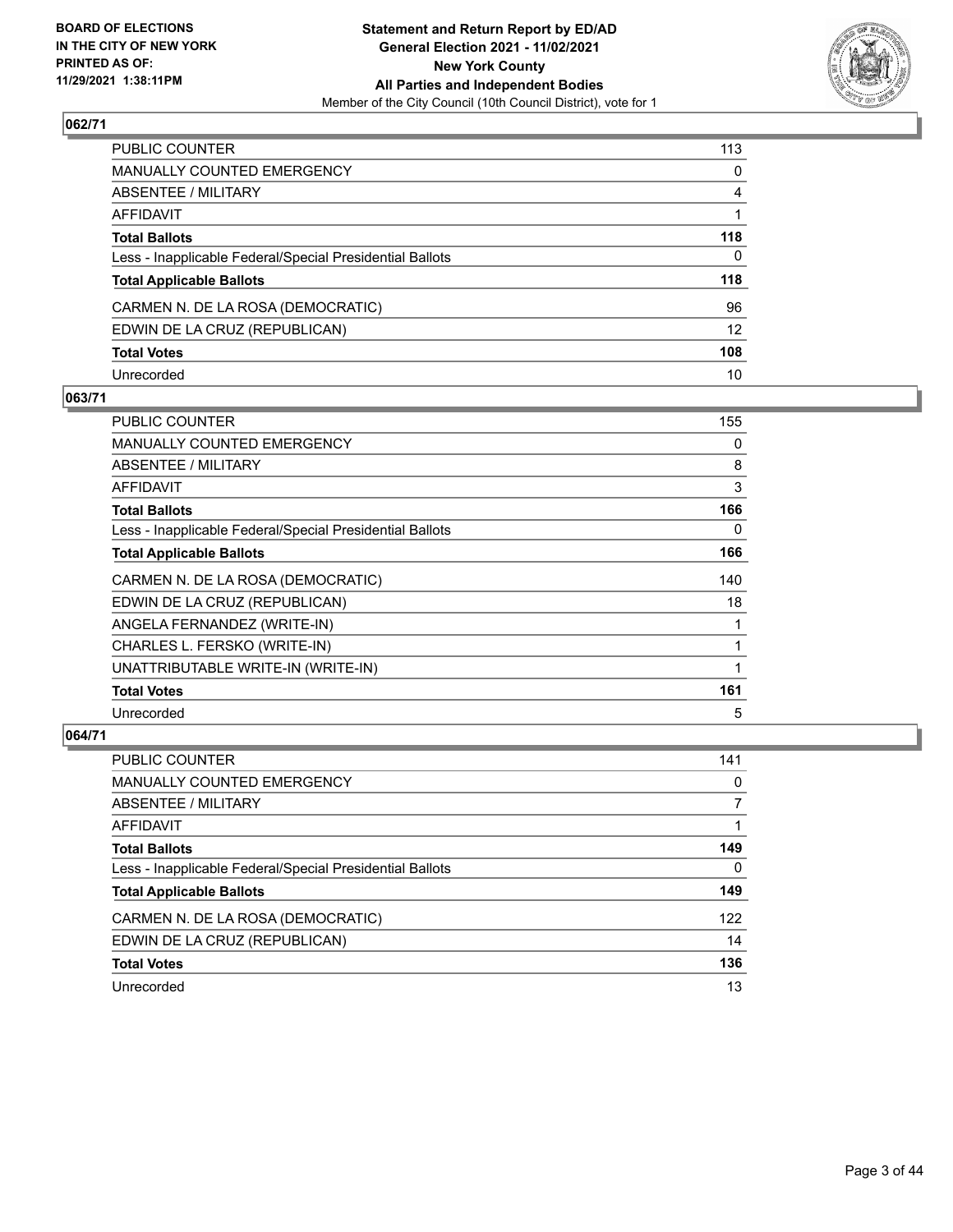

| PUBLIC COUNTER                                           | 228 |
|----------------------------------------------------------|-----|
| MANUALLY COUNTED EMERGENCY                               | 0   |
| ABSENTEE / MILITARY                                      | 18  |
| AFFIDAVIT                                                |     |
| Total Ballots                                            | 247 |
| Less - Inapplicable Federal/Special Presidential Ballots | 0   |
| <b>Total Applicable Ballots</b>                          | 247 |
| CARMEN N. DE LA ROSA (DEMOCRATIC)                        | 201 |
| EDWIN DE LA CRUZ (REPUBLICAN)                            | 29  |
| <b>Total Votes</b>                                       | 230 |
| Unrecorded                                               | 17  |

## **066/71**

| <b>PUBLIC COUNTER</b>                                    | 190 |
|----------------------------------------------------------|-----|
| <b>MANUALLY COUNTED EMERGENCY</b>                        | 0   |
| ABSENTEE / MILITARY                                      | 4   |
| <b>AFFIDAVIT</b>                                         |     |
| <b>Total Ballots</b>                                     | 195 |
| Less - Inapplicable Federal/Special Presidential Ballots | 0   |
| <b>Total Applicable Ballots</b>                          | 195 |
| CARMEN N. DE LA ROSA (DEMOCRATIC)                        | 171 |
| EDWIN DE LA CRUZ (REPUBLICAN)                            | 15  |
| ANGELA FERNANDEZ (WRITE-IN)                              | 2   |
| <b>Total Votes</b>                                       | 188 |
| Unrecorded                                               |     |

| <b>PUBLIC COUNTER</b>                                    | 145 |
|----------------------------------------------------------|-----|
| <b>MANUALLY COUNTED EMERGENCY</b>                        | 0   |
| ABSENTEE / MILITARY                                      | 4   |
| AFFIDAVIT                                                |     |
| <b>Total Ballots</b>                                     | 150 |
| Less - Inapplicable Federal/Special Presidential Ballots | 0   |
| <b>Total Applicable Ballots</b>                          | 150 |
| CARMEN N. DE LA ROSA (DEMOCRATIC)                        | 114 |
| EDWIN DE LA CRUZ (REPUBLICAN)                            | 21  |
| JOHNATHAN GARCIA (WRITE-IN)                              |     |
| MADELINE NOONAN (WRITE-IN)                               |     |
| PADDIE NOONAN (WRITE-IN)                                 |     |
| <b>Total Votes</b>                                       | 138 |
| Unrecorded                                               | 12  |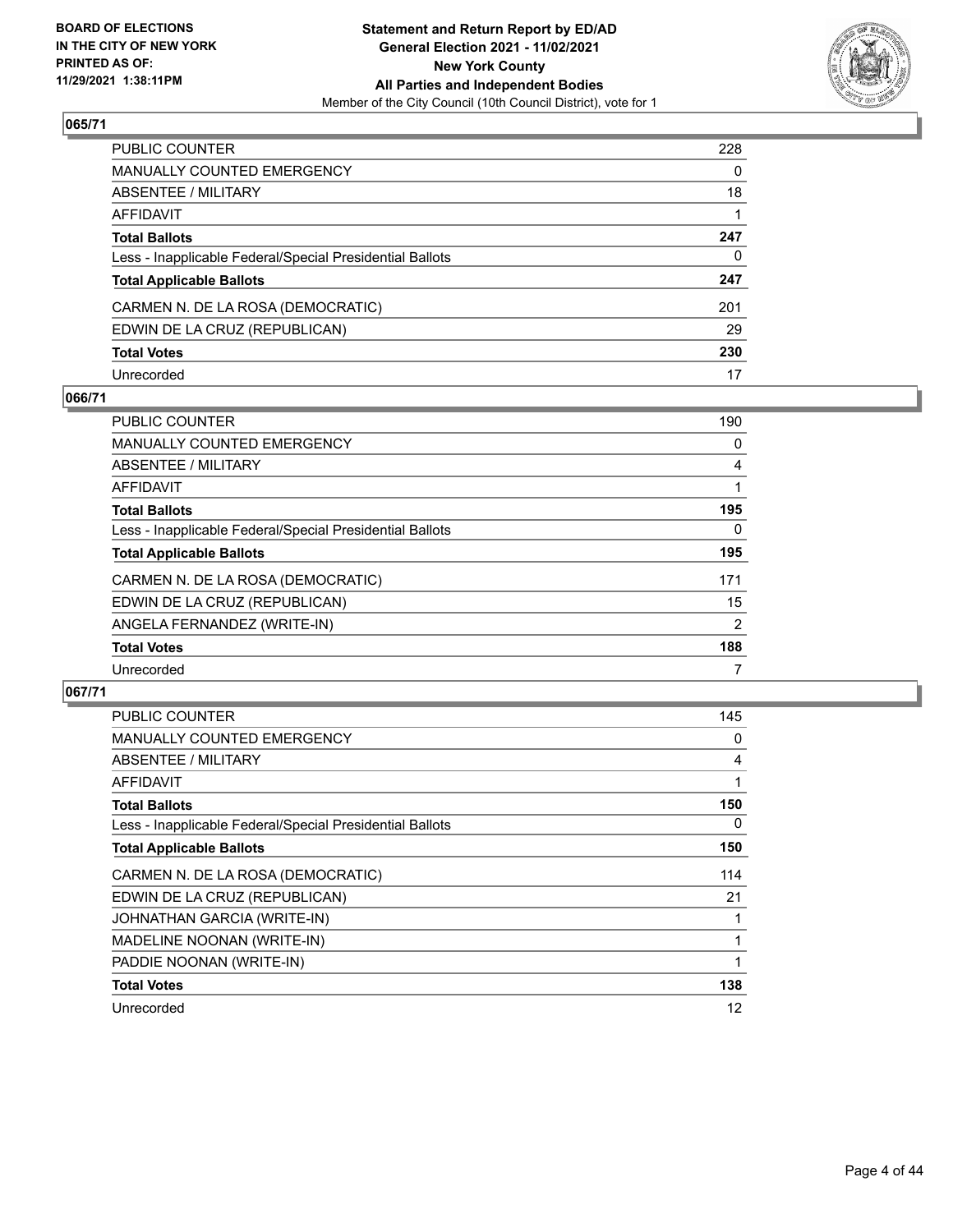

| PUBLIC COUNTER                                           | 112 |
|----------------------------------------------------------|-----|
| MANUALLY COUNTED EMERGENCY                               | 0   |
| ABSENTEE / MILITARY                                      | 13  |
| AFFIDAVIT                                                | 0   |
| Total Ballots                                            | 125 |
| Less - Inapplicable Federal/Special Presidential Ballots | 0   |
| <b>Total Applicable Ballots</b>                          | 125 |
| CARMEN N. DE LA ROSA (DEMOCRATIC)                        | 97  |
| EDWIN DE LA CRUZ (REPUBLICAN)                            | 21  |
| <b>Total Votes</b>                                       | 118 |
| Unrecorded                                               | 7   |

## **070/71**

| <b>PUBLIC COUNTER</b>                                    | 153      |
|----------------------------------------------------------|----------|
| MANUALLY COUNTED EMERGENCY                               | 0        |
| ABSENTEE / MILITARY                                      | 18       |
| AFFIDAVIT                                                |          |
| <b>Total Ballots</b>                                     | 172      |
| Less - Inapplicable Federal/Special Presidential Ballots | $\Omega$ |
| <b>Total Applicable Ballots</b>                          | 172      |
| CARMEN N. DE LA ROSA (DEMOCRATIC)                        | 140      |
| EDWIN DE LA CRUZ (REPUBLICAN)                            | 22       |
| <b>Total Votes</b>                                       | 162      |
| Unrecorded                                               | 10       |

| PUBLIC COUNTER                                           | 131      |
|----------------------------------------------------------|----------|
| <b>MANUALLY COUNTED EMERGENCY</b>                        | 0        |
| ABSENTEE / MILITARY                                      | 4        |
| AFFIDAVIT                                                | $\Omega$ |
| <b>Total Ballots</b>                                     | 135      |
| Less - Inapplicable Federal/Special Presidential Ballots | 0        |
| <b>Total Applicable Ballots</b>                          | 135      |
| CARMEN N. DE LA ROSA (DEMOCRATIC)                        | 108      |
| EDWIN DE LA CRUZ (REPUBLICAN)                            | 20       |
| <b>Total Votes</b>                                       | 128      |
| Unrecorded                                               | 7        |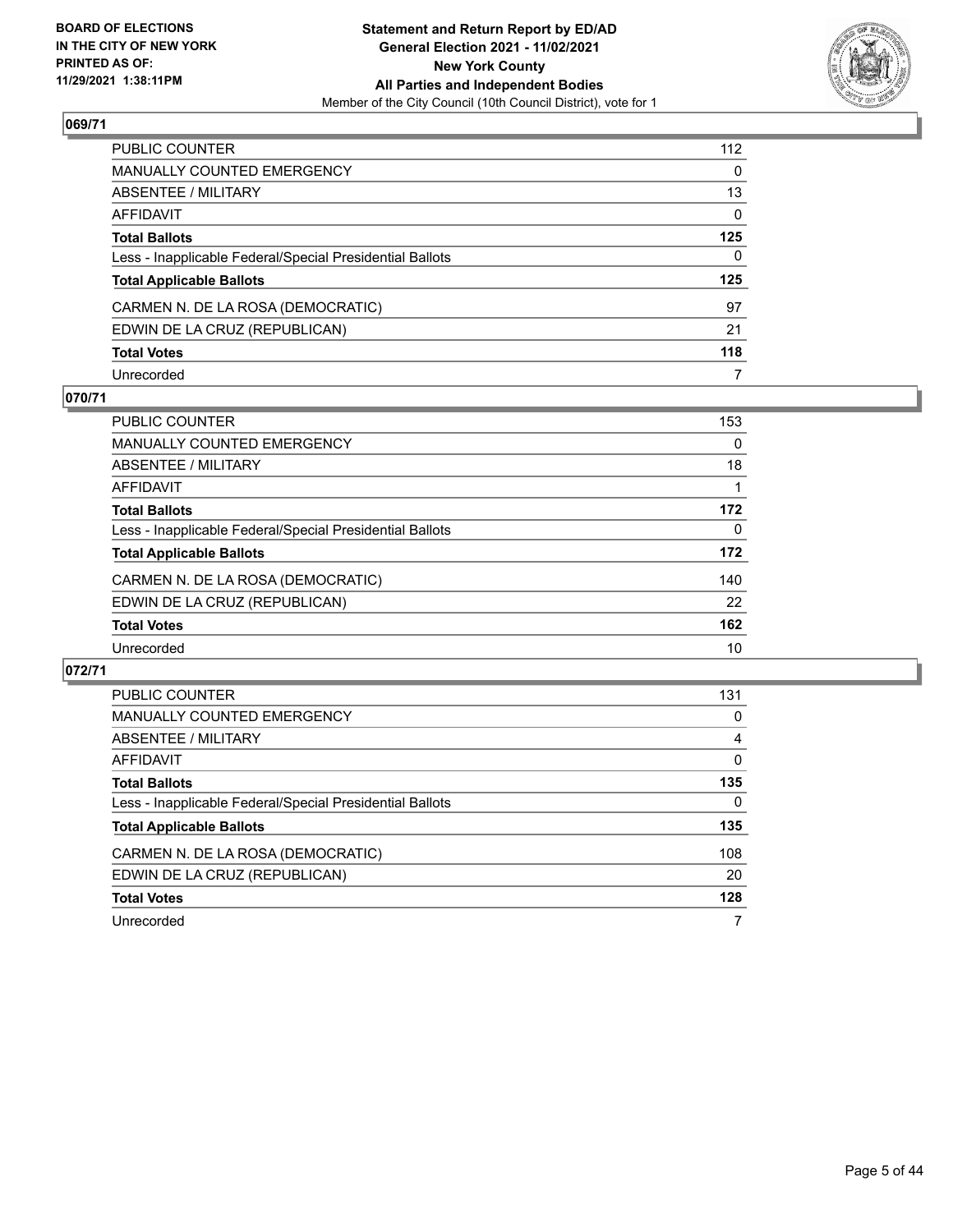

| <b>PUBLIC COUNTER</b>                                    | 241 |
|----------------------------------------------------------|-----|
| MANUALLY COUNTED EMERGENCY                               | 0   |
| ABSENTEE / MILITARY                                      | 15  |
| AFFIDAVIT                                                | 0   |
| <b>Total Ballots</b>                                     | 256 |
| Less - Inapplicable Federal/Special Presidential Ballots | 0   |
| <b>Total Applicable Ballots</b>                          | 256 |
| CARMEN N. DE LA ROSA (DEMOCRATIC)                        | 211 |
| EDWIN DE LA CRUZ (REPUBLICAN)                            | 31  |
| ANGELA FERNANDEZ (WRITE-IN)                              |     |
| JOHANNA GARCIA (WRITE-IN)                                |     |
| UNATTRIBUTABLE WRITE-IN (WRITE-IN)                       |     |
| <b>Total Votes</b>                                       | 245 |
| Unrecorded                                               | 11  |

## **074/71**

| PUBLIC COUNTER                                           | 201            |
|----------------------------------------------------------|----------------|
| MANUALLY COUNTED EMERGENCY                               | 0              |
| ABSENTEE / MILITARY                                      | 12             |
| AFFIDAVIT                                                | 3              |
| <b>Total Ballots</b>                                     | 216            |
| Less - Inapplicable Federal/Special Presidential Ballots | 0              |
| <b>Total Applicable Ballots</b>                          | 216            |
| CARMEN N. DE LA ROSA (DEMOCRATIC)                        | 185            |
| EDWIN DE LA CRUZ (REPUBLICAN)                            | 13             |
| JOHANNA GARCIA (WRITE-IN)                                | $\overline{2}$ |
| <b>Total Votes</b>                                       | 200            |
| Unrecorded                                               | 16             |

| <b>PUBLIC COUNTER</b>                                    | 169 |
|----------------------------------------------------------|-----|
| <b>MANUALLY COUNTED EMERGENCY</b>                        | 0   |
| ABSENTEE / MILITARY                                      | 4   |
| AFFIDAVIT                                                |     |
| <b>Total Ballots</b>                                     | 174 |
| Less - Inapplicable Federal/Special Presidential Ballots | 0   |
| <b>Total Applicable Ballots</b>                          | 174 |
| CARMEN N. DE LA ROSA (DEMOCRATIC)                        | 130 |
| EDWIN DE LA CRUZ (REPUBLICAN)                            | 20  |
| JOHANNA GARCIA (WRITE-IN)                                | 5   |
| <b>Total Votes</b>                                       | 155 |
| Unrecorded                                               | 19  |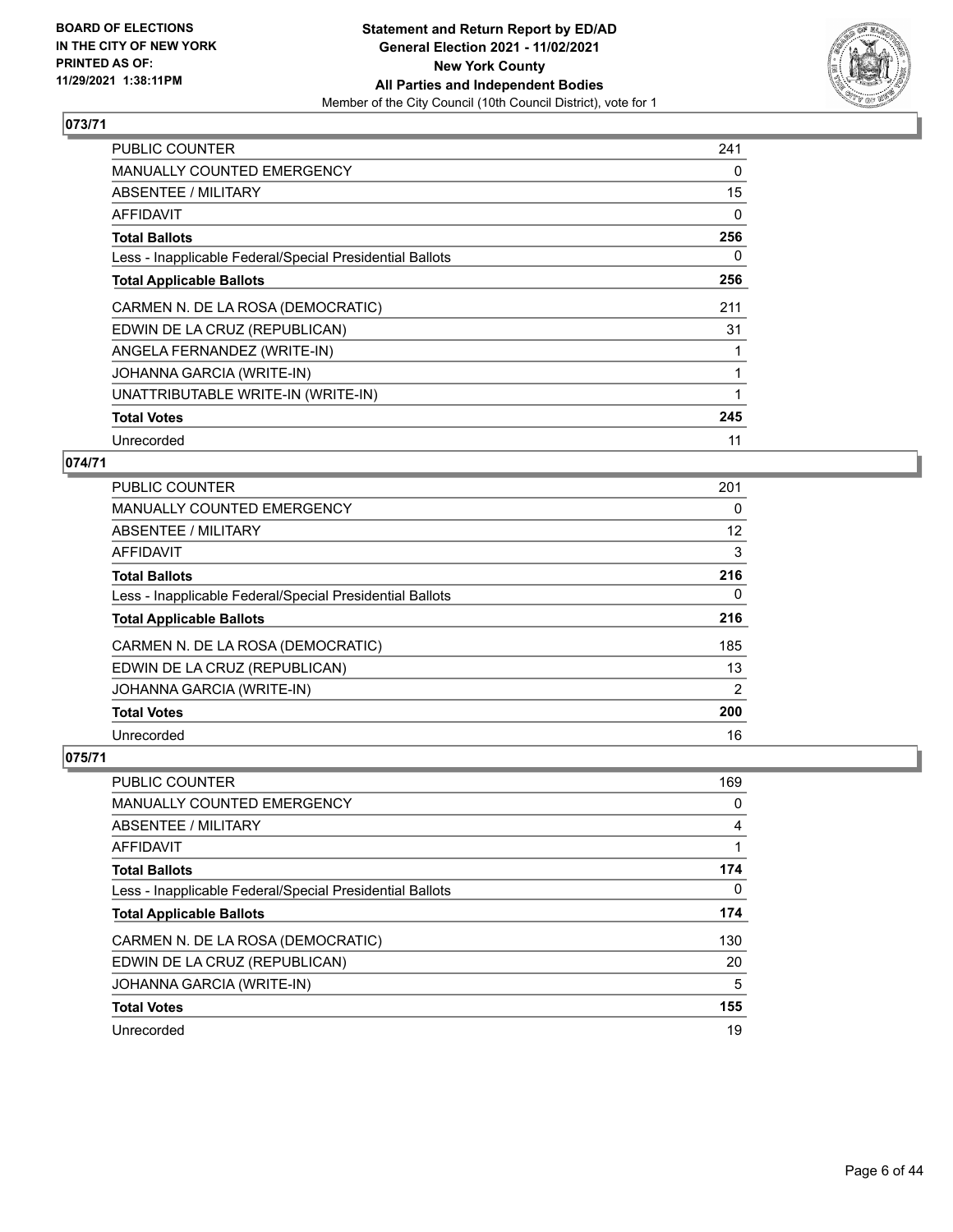

| <b>PUBLIC COUNTER</b>                                    | 271            |
|----------------------------------------------------------|----------------|
| MANUALLY COUNTED EMERGENCY                               | 0              |
| ABSENTEE / MILITARY                                      | 13             |
| AFFIDAVIT                                                | 3              |
| <b>Total Ballots</b>                                     | 287            |
| Less - Inapplicable Federal/Special Presidential Ballots | 0              |
| <b>Total Applicable Ballots</b>                          | 287            |
| CARMEN N. DE LA ROSA (DEMOCRATIC)                        | 233            |
| EDWIN DE LA CRUZ (REPUBLICAN)                            | 28             |
| CAMERON ASBURY (WRITE-IN)                                |                |
| JOHANNA GARCIA (WRITE-IN)                                | $\overline{2}$ |
| MARIA LUNA (WRITE-IN)                                    |                |
| <b>Total Votes</b>                                       | 265            |
| Unrecorded                                               | 22             |

## **077/71**

| <b>PUBLIC COUNTER</b>                                    | 363      |
|----------------------------------------------------------|----------|
| MANUALLY COUNTED EMERGENCY                               | 0        |
| <b>ABSENTEE / MILITARY</b>                               | 21       |
| AFFIDAVIT                                                | 4        |
| <b>Total Ballots</b>                                     | 388      |
| Less - Inapplicable Federal/Special Presidential Ballots | $\Omega$ |
| <b>Total Applicable Ballots</b>                          | 388      |
| CARMEN N. DE LA ROSA (DEMOCRATIC)                        | 318      |
| EDWIN DE LA CRUZ (REPUBLICAN)                            | 47       |
| JOHANNA GARCIA (WRITE-IN)                                |          |
| <b>Total Votes</b>                                       | 366      |
| Unrecorded                                               | 22       |

| PUBLIC COUNTER                                           | 368 |
|----------------------------------------------------------|-----|
| <b>MANUALLY COUNTED EMERGENCY</b>                        | 0   |
| ABSENTEE / MILITARY                                      | 39  |
| AFFIDAVIT                                                | 4   |
| <b>Total Ballots</b>                                     | 411 |
| Less - Inapplicable Federal/Special Presidential Ballots | 0   |
| <b>Total Applicable Ballots</b>                          | 411 |
| CARMEN N. DE LA ROSA (DEMOCRATIC)                        | 345 |
| EDWIN DE LA CRUZ (REPUBLICAN)                            | 41  |
| JOHANNA GARCIA (WRITE-IN)                                | 2   |
| JOSEPH RETZLER (WRITE-IN)                                | 2   |
| VICTORIA FOYE (WRITE-IN)                                 | 1   |
| <b>Total Votes</b>                                       | 391 |
| Unrecorded                                               | 20  |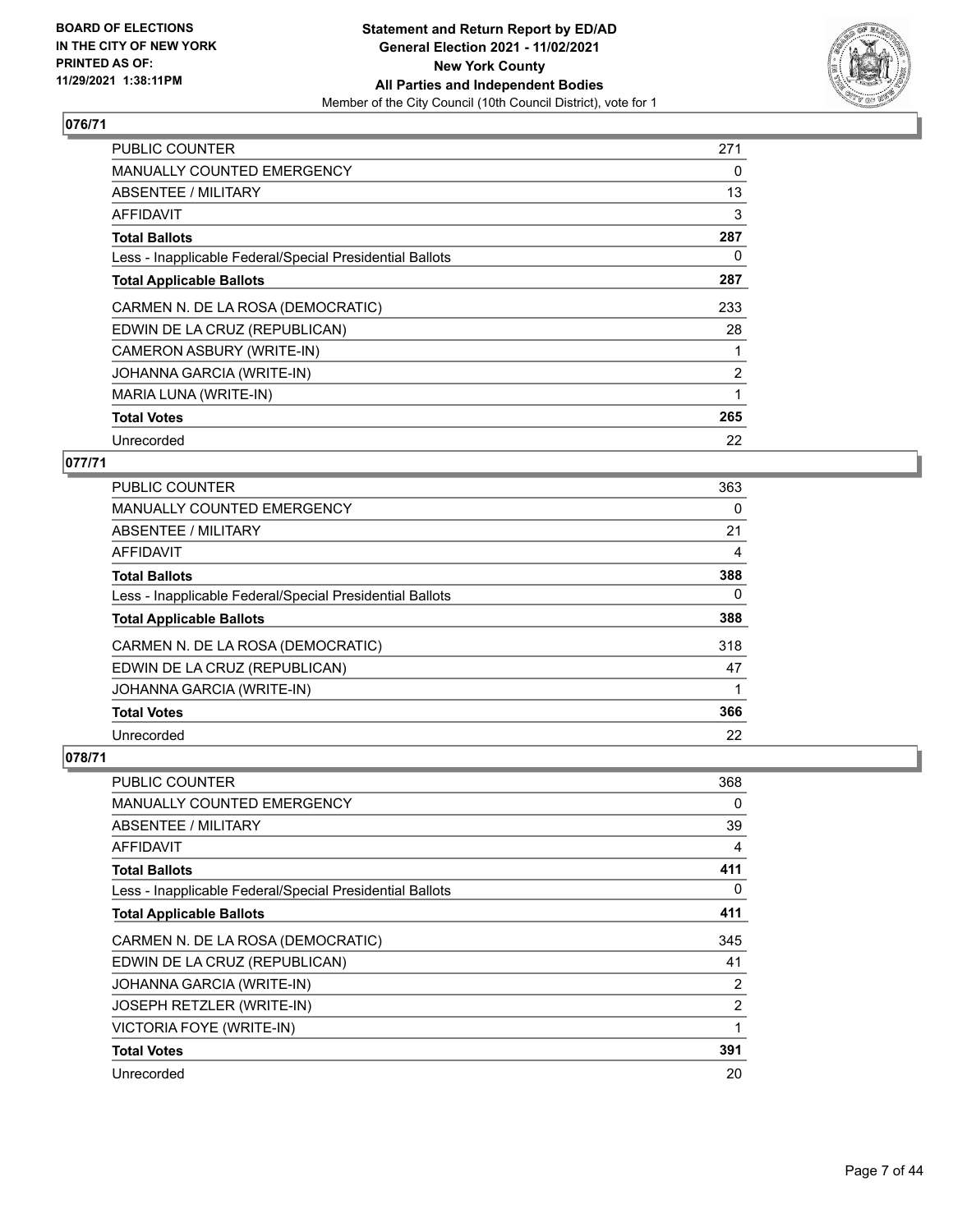

| <b>PUBLIC COUNTER</b>                                    | 375            |
|----------------------------------------------------------|----------------|
| <b>MANUALLY COUNTED EMERGENCY</b>                        | 0              |
| ABSENTEE / MILITARY                                      | 32             |
| <b>AFFIDAVIT</b>                                         | $\overline{2}$ |
| <b>Total Ballots</b>                                     | 409            |
| Less - Inapplicable Federal/Special Presidential Ballots | 0              |
| <b>Total Applicable Ballots</b>                          | 409            |
| CARMEN N. DE LA ROSA (DEMOCRATIC)                        | 353            |
| EDWIN DE LA CRUZ (REPUBLICAN)                            | 36             |
| ANGELA FERNANDEZ (WRITE-IN)                              |                |
| BENJAMIN HILLWRIGHT (WRITE-IN)                           |                |
| <b>Total Votes</b>                                       | 391            |
| Unrecorded                                               | 18             |

## **080/71**

| <b>PUBLIC COUNTER</b>                                    | 180            |
|----------------------------------------------------------|----------------|
| <b>MANUALLY COUNTED EMERGENCY</b>                        | 0              |
| ABSENTEE / MILITARY                                      | 13             |
| AFFIDAVIT                                                | 4              |
| <b>Total Ballots</b>                                     | 197            |
| Less - Inapplicable Federal/Special Presidential Ballots | 0              |
| <b>Total Applicable Ballots</b>                          | 197            |
| CARMEN N. DE LA ROSA (DEMOCRATIC)                        | 158            |
| EDWIN DE LA CRUZ (REPUBLICAN)                            | 25             |
| JOANNA GARCIA (WRITE-IN)                                 | $\overline{2}$ |
| <b>Total Votes</b>                                       | 185            |
| Unrecorded                                               | 12             |

| PUBLIC COUNTER                                           | 274 |
|----------------------------------------------------------|-----|
| <b>MANUALLY COUNTED EMERGENCY</b>                        | 0   |
| ABSENTEE / MILITARY                                      | 21  |
| AFFIDAVIT                                                | 2   |
| <b>Total Ballots</b>                                     | 297 |
| Less - Inapplicable Federal/Special Presidential Ballots | 0   |
| <b>Total Applicable Ballots</b>                          | 297 |
| CARMEN N. DE LA ROSA (DEMOCRATIC)                        | 242 |
| EDWIN DE LA CRUZ (REPUBLICAN)                            | 38  |
| ANGELA FERNANDEZ (WRITE-IN)                              | 5   |
| <b>BRACE BELDEN (WRITE-IN)</b>                           | 1   |
| JOANNA GARCIA (WRITE-IN)                                 | 1   |
| <b>Total Votes</b>                                       | 287 |
| Unrecorded                                               | 10  |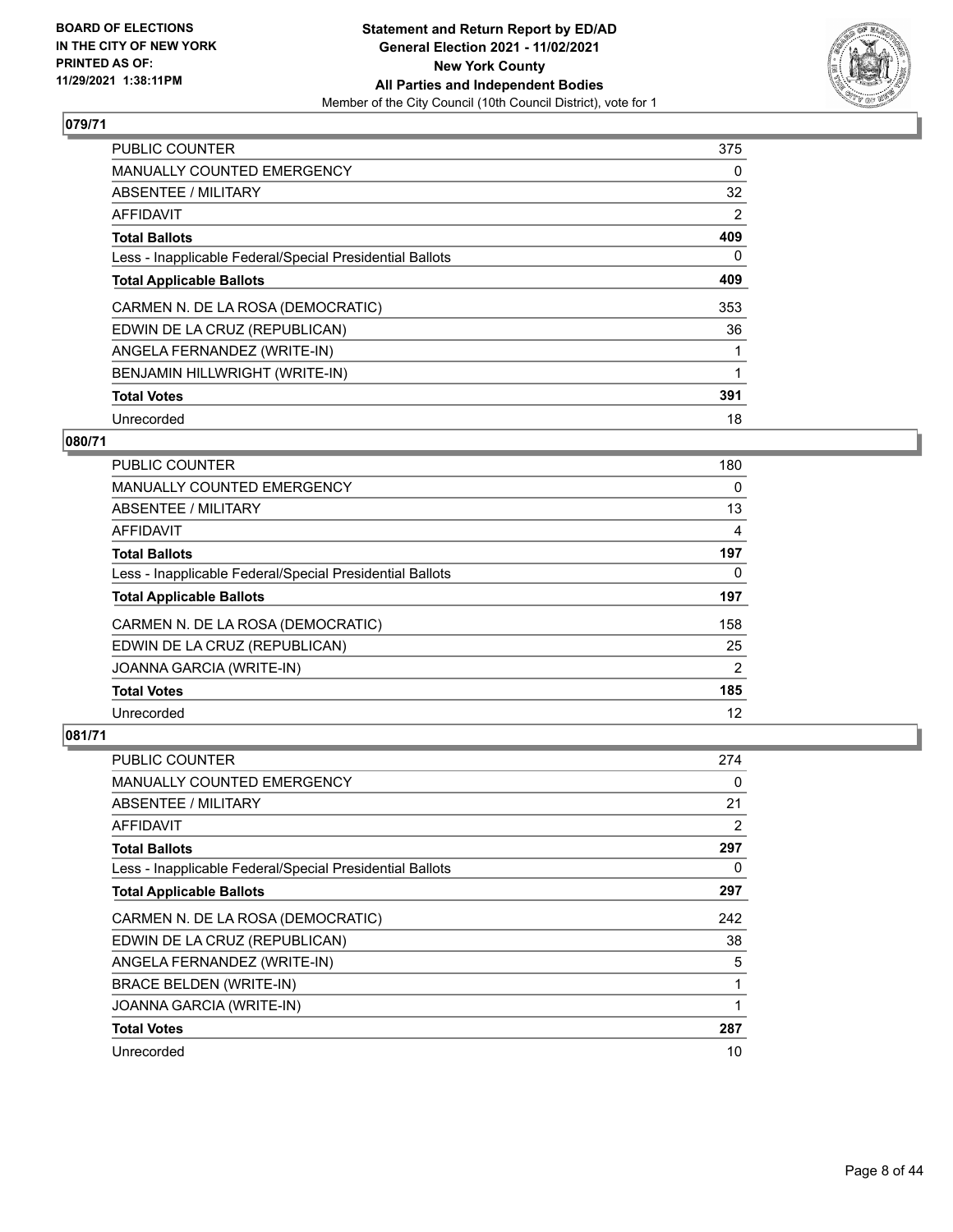

| PUBLIC COUNTER                                           | 317      |
|----------------------------------------------------------|----------|
| MANUALLY COUNTED EMERGENCY                               | 0        |
| ABSENTEE / MILITARY                                      | 16       |
| AFFIDAVIT                                                | 4        |
| Total Ballots                                            | 337      |
| Less - Inapplicable Federal/Special Presidential Ballots | $\Omega$ |
| <b>Total Applicable Ballots</b>                          | 337      |
| CARMEN N. DE LA ROSA (DEMOCRATIC)                        | 259      |
| EDWIN DE LA CRUZ (REPUBLICAN)                            | 53       |
| <b>Total Votes</b>                                       | 312      |
| Unrecorded                                               | 25       |

## **083/71**

| <b>PUBLIC COUNTER</b>                                    | 470          |
|----------------------------------------------------------|--------------|
| <b>MANUALLY COUNTED EMERGENCY</b>                        | 0            |
| ABSENTEE / MILITARY                                      | 53           |
| AFFIDAVIT                                                | 1            |
| <b>Total Ballots</b>                                     | 524          |
| Less - Inapplicable Federal/Special Presidential Ballots | 0            |
| <b>Total Applicable Ballots</b>                          | 524          |
| CARMEN N. DE LA ROSA (DEMOCRATIC)                        | 430          |
| EDWIN DE LA CRUZ (REPUBLICAN)                            | 59           |
| JOEL LEVIN (WRITE-IN)                                    | 1            |
| JOHANNA GARCIA (WRITE-IN)                                | 4            |
| SHAUN ABREU (WRITE-IN)                                   | $\mathbf{1}$ |
| UNATTRIBUTABLE WRITE-IN (WRITE-IN)                       | 1            |
| <b>Total Votes</b>                                       | 496          |
| Unrecorded                                               | 28           |

| <b>PUBLIC COUNTER</b>                                    | 194            |
|----------------------------------------------------------|----------------|
| <b>MANUALLY COUNTED EMERGENCY</b>                        | 0              |
| ABSENTEE / MILITARY                                      | 19             |
| AFFIDAVIT                                                | $\overline{2}$ |
| <b>Total Ballots</b>                                     | 215            |
| Less - Inapplicable Federal/Special Presidential Ballots | 0              |
| <b>Total Applicable Ballots</b>                          | 215            |
| CARMEN N. DE LA ROSA (DEMOCRATIC)                        | 195            |
| EDWIN DE LA CRUZ (REPUBLICAN)                            | 12             |
| JOHANNA GARCIA (WRITE-IN)                                | 2              |
| <b>Total Votes</b>                                       | 209            |
| Unrecorded                                               | 6              |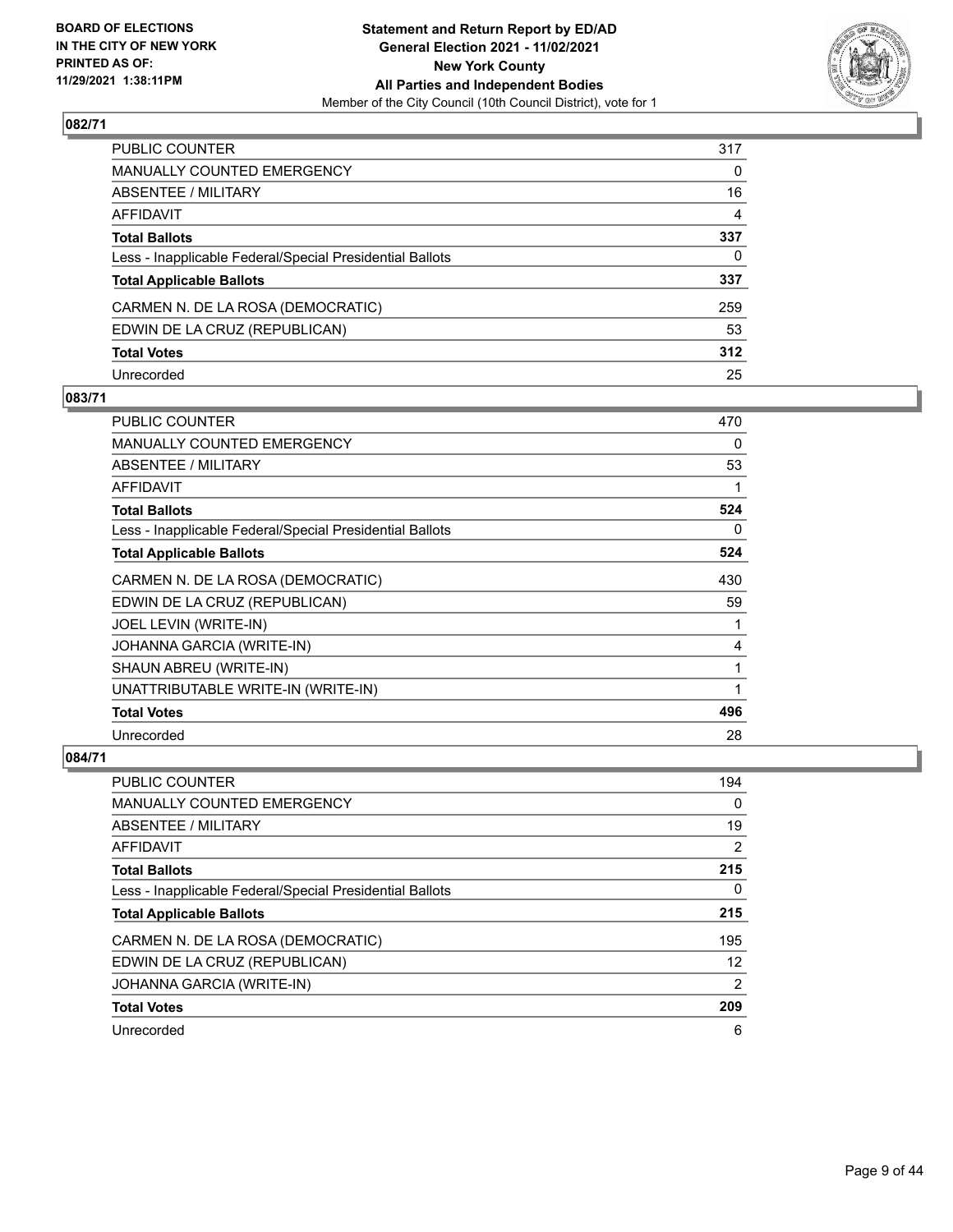

| PUBLIC COUNTER                                           | 319      |
|----------------------------------------------------------|----------|
| MANUALLY COUNTED EMERGENCY                               | 0        |
| <b>ABSENTEE / MILITARY</b>                               | 33       |
| <b>AFFIDAVIT</b>                                         | $\Omega$ |
| <b>Total Ballots</b>                                     | 352      |
| Less - Inapplicable Federal/Special Presidential Ballots | 0        |
| <b>Total Applicable Ballots</b>                          | 352      |
| CARMEN N. DE LA ROSA (DEMOCRATIC)                        | 277      |
| EDWIN DE LA CRUZ (REPUBLICAN)                            | 46       |
| AL SHARPTON (WRITE-IN)                                   | 1        |
| <b>BRIAN ELLIOTT (WRITE-IN)</b>                          | 1        |
| DASHA PDE (WRITE-IN)                                     | 1        |
| JASPER STEENHUIS (WRITE-IN)                              | 1        |
| JOHANNA GARCIA (WRITE-IN)                                | 2        |
| PETER A. JOHNSON (WRITE-IN)                              | 1        |
| RON DIORIO (WRITE-IN)                                    | 1        |
| UNATTRIBUTABLE WRITE-IN (WRITE-IN)                       | 1        |
| <b>Total Votes</b>                                       | 332      |
| Unrecorded                                               | 20       |

#### **086/71**

| PUBLIC COUNTER                                           | 38           |
|----------------------------------------------------------|--------------|
| <b>MANUALLY COUNTED EMERGENCY</b>                        | $\Omega$     |
| <b>ABSENTEE / MILITARY</b>                               | 3            |
| AFFIDAVIT                                                | 0            |
| <b>Total Ballots</b>                                     | 41           |
| Less - Inapplicable Federal/Special Presidential Ballots | $\mathbf{0}$ |
| <b>Total Applicable Ballots</b>                          | 41           |
| CARMEN N. DE LA ROSA (DEMOCRATIC)                        | 33           |
| EDWIN DE LA CRUZ (REPUBLICAN)                            | 3            |
| <b>Total Votes</b>                                       | 36           |
| Unrecorded                                               | 5            |

| PUBLIC COUNTER                                           | 136      |
|----------------------------------------------------------|----------|
| <b>MANUALLY COUNTED EMERGENCY</b>                        | $\Omega$ |
| ABSENTEE / MILITARY                                      | 19       |
| AFFIDAVIT                                                | 0        |
| <b>Total Ballots</b>                                     | 155      |
| Less - Inapplicable Federal/Special Presidential Ballots | $\Omega$ |
| <b>Total Applicable Ballots</b>                          | 155      |
| CARMEN N. DE LA ROSA (DEMOCRATIC)                        | 127      |
| EDWIN DE LA CRUZ (REPUBLICAN)                            | 4        |
| NIKKA ABRAHAM (WRITE-IN)                                 |          |
| <b>Total Votes</b>                                       | 132      |
| Unrecorded                                               | 23       |
| 096/71 COMBINED into: 093/71                             |          |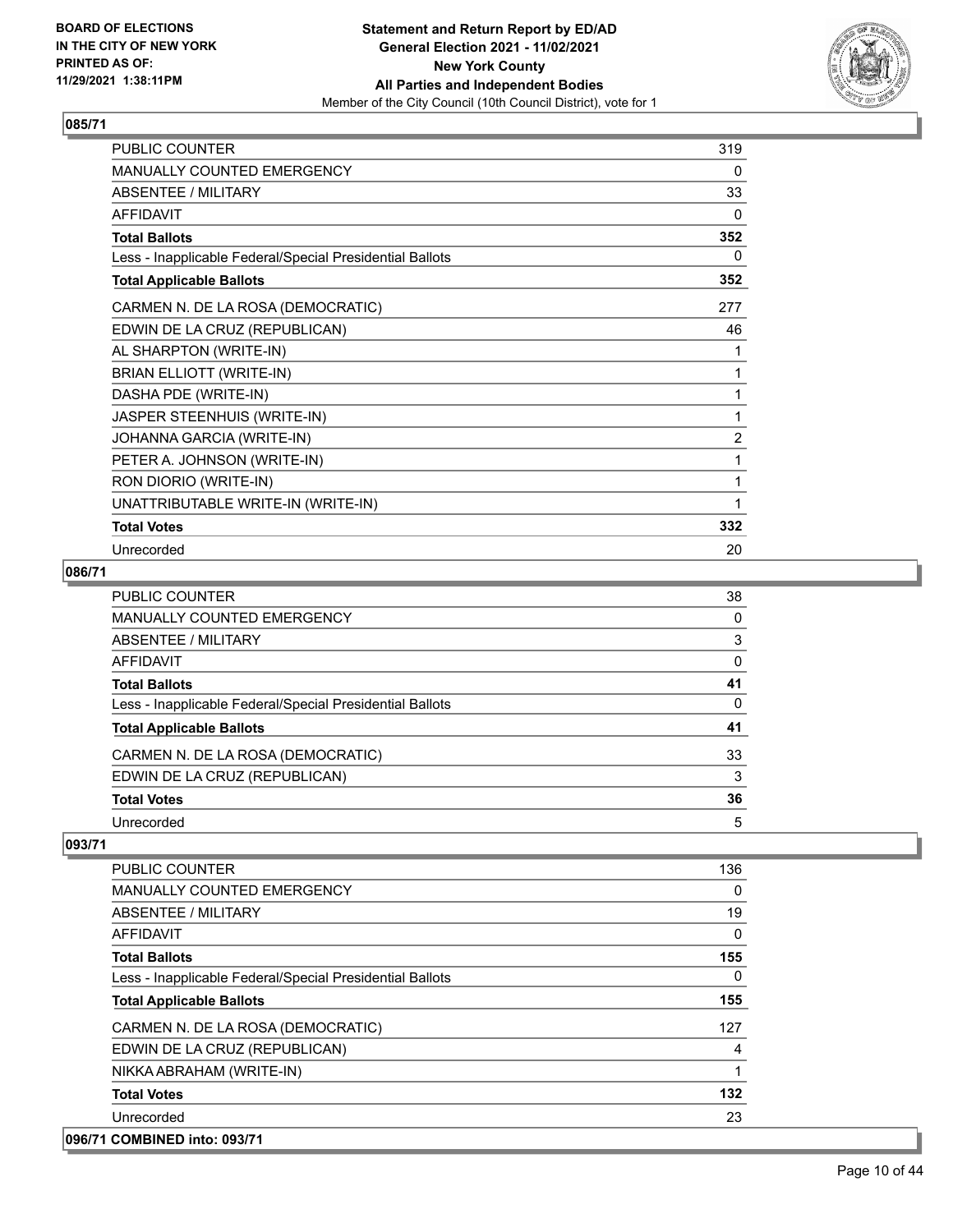

| PUBLIC COUNTER                                           | 243      |
|----------------------------------------------------------|----------|
| MANUALLY COUNTED EMERGENCY                               | 0        |
| ABSENTEE / MILITARY                                      | 2        |
| AFFIDAVIT                                                | 3        |
| Total Ballots                                            | 248      |
| Less - Inapplicable Federal/Special Presidential Ballots | $\Omega$ |
| <b>Total Applicable Ballots</b>                          | 248      |
| CARMEN N. DE LA ROSA (DEMOCRATIC)                        | 210      |
| EDWIN DE LA CRUZ (REPUBLICAN)                            | 24       |
| <b>Total Votes</b>                                       | 234      |
| Unrecorded                                               | 14       |

#### **098/71**

| <b>PUBLIC COUNTER</b>                                    | 205 |
|----------------------------------------------------------|-----|
| <b>MANUALLY COUNTED EMERGENCY</b>                        | 0   |
| ABSENTEE / MILITARY                                      | 24  |
| AFFIDAVIT                                                | 3   |
| <b>Total Ballots</b>                                     | 232 |
| Less - Inapplicable Federal/Special Presidential Ballots | 0   |
| <b>Total Applicable Ballots</b>                          | 232 |
| CARMEN N. DE LA ROSA (DEMOCRATIC)                        | 186 |
| EDWIN DE LA CRUZ (REPUBLICAN)                            | 37  |
| JOHANNA GARCIA (WRITE-IN)                                |     |
| <b>Total Votes</b>                                       | 224 |
| Unrecorded                                               | 8   |

| <b>PUBLIC COUNTER</b>                                    | 137      |
|----------------------------------------------------------|----------|
| <b>MANUALLY COUNTED EMERGENCY</b>                        | $\Omega$ |
| ABSENTEE / MILITARY                                      | 11       |
| AFFIDAVIT                                                |          |
| <b>Total Ballots</b>                                     | 149      |
| Less - Inapplicable Federal/Special Presidential Ballots | $\Omega$ |
| <b>Total Applicable Ballots</b>                          | 149      |
| CARMEN N. DE LA ROSA (DEMOCRATIC)                        | 114      |
| EDWIN DE LA CRUZ (REPUBLICAN)                            | 22       |
| <b>Total Votes</b>                                       | 136      |
| Unrecorded                                               | 13       |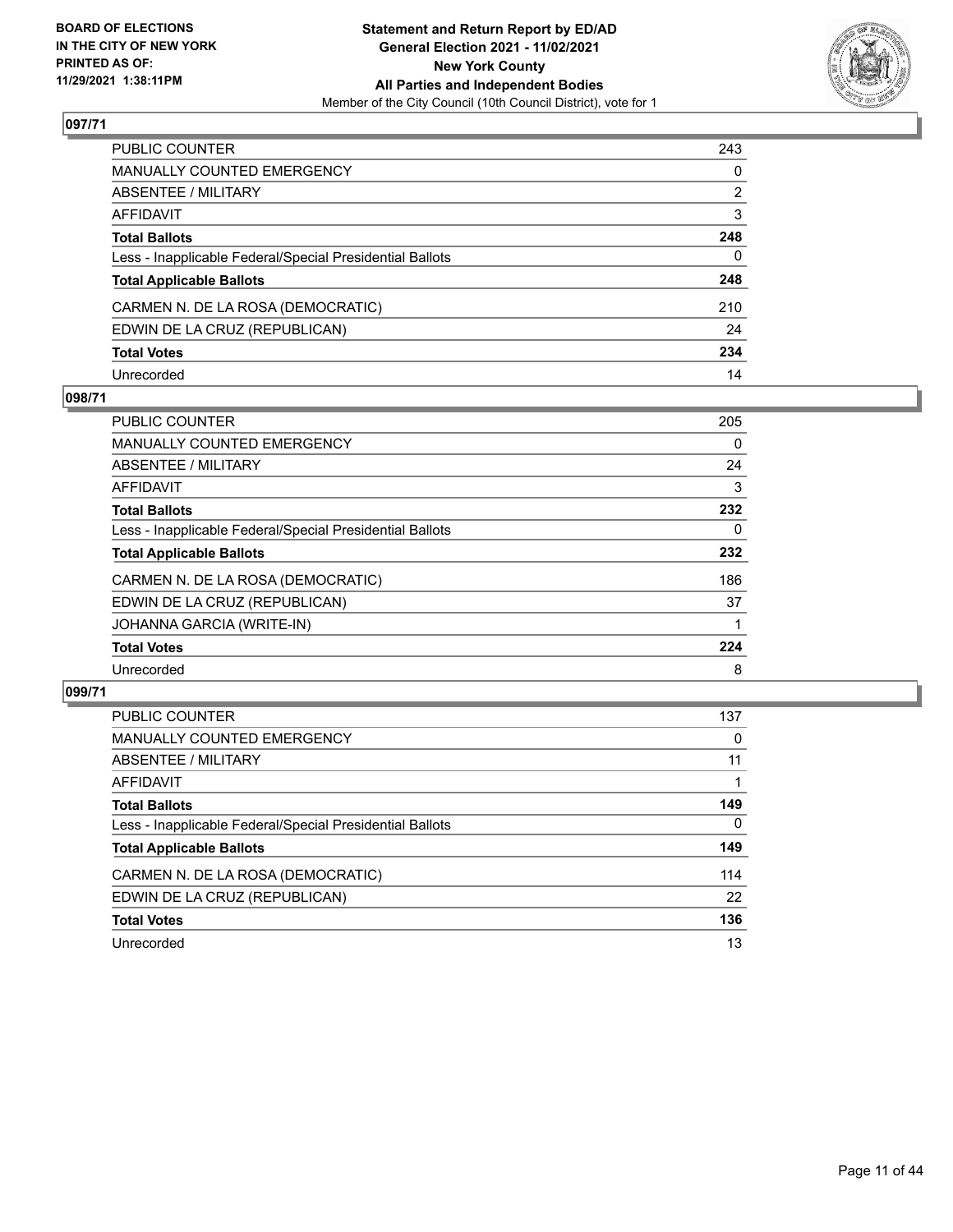

| PUBLIC COUNTER                                           | 122      |
|----------------------------------------------------------|----------|
| MANUALLY COUNTED EMERGENCY                               | 0        |
| ABSENTEE / MILITARY                                      | 12       |
| AFFIDAVIT                                                |          |
| <b>Total Ballots</b>                                     | 135      |
| Less - Inapplicable Federal/Special Presidential Ballots | $\Omega$ |
| <b>Total Applicable Ballots</b>                          | 135      |
| CARMEN N. DE LA ROSA (DEMOCRATIC)                        | 112      |
| EDWIN DE LA CRUZ (REPUBLICAN)                            | 13       |
| ANDREW YANG (WRITE-IN)                                   |          |
| <b>Total Votes</b>                                       | 126      |
| Unrecorded                                               | 9        |

#### **002/72**

| <b>PUBLIC COUNTER</b>                                    | 177      |
|----------------------------------------------------------|----------|
| <b>MANUALLY COUNTED EMERGENCY</b>                        | 0        |
| ABSENTEE / MILITARY                                      | 3        |
| <b>AFFIDAVIT</b>                                         | 0        |
| <b>Total Ballots</b>                                     | 180      |
| Less - Inapplicable Federal/Special Presidential Ballots | $\Omega$ |
| <b>Total Applicable Ballots</b>                          | 180      |
| CARMEN N. DE LA ROSA (DEMOCRATIC)                        | 156      |
| EDWIN DE LA CRUZ (REPUBLICAN)                            | 11       |
| JOHANNA GARCIA (WRITE-IN)                                |          |
| UNATTRIBUTABLE WRITE-IN (WRITE-IN)                       |          |
| <b>Total Votes</b>                                       | 169      |
| Unrecorded                                               | 11       |

| PUBLIC COUNTER                                           | 112      |
|----------------------------------------------------------|----------|
| <b>MANUALLY COUNTED EMERGENCY</b>                        | $\Omega$ |
| ABSENTEE / MILITARY                                      | 3        |
| AFFIDAVIT                                                |          |
| <b>Total Ballots</b>                                     | 116      |
| Less - Inapplicable Federal/Special Presidential Ballots | 0        |
| <b>Total Applicable Ballots</b>                          | 116      |
| CARMEN N. DE LA ROSA (DEMOCRATIC)                        | 94       |
| EDWIN DE LA CRUZ (REPUBLICAN)                            | 11       |
| <b>Total Votes</b>                                       | 105      |
| Unrecorded                                               | 11       |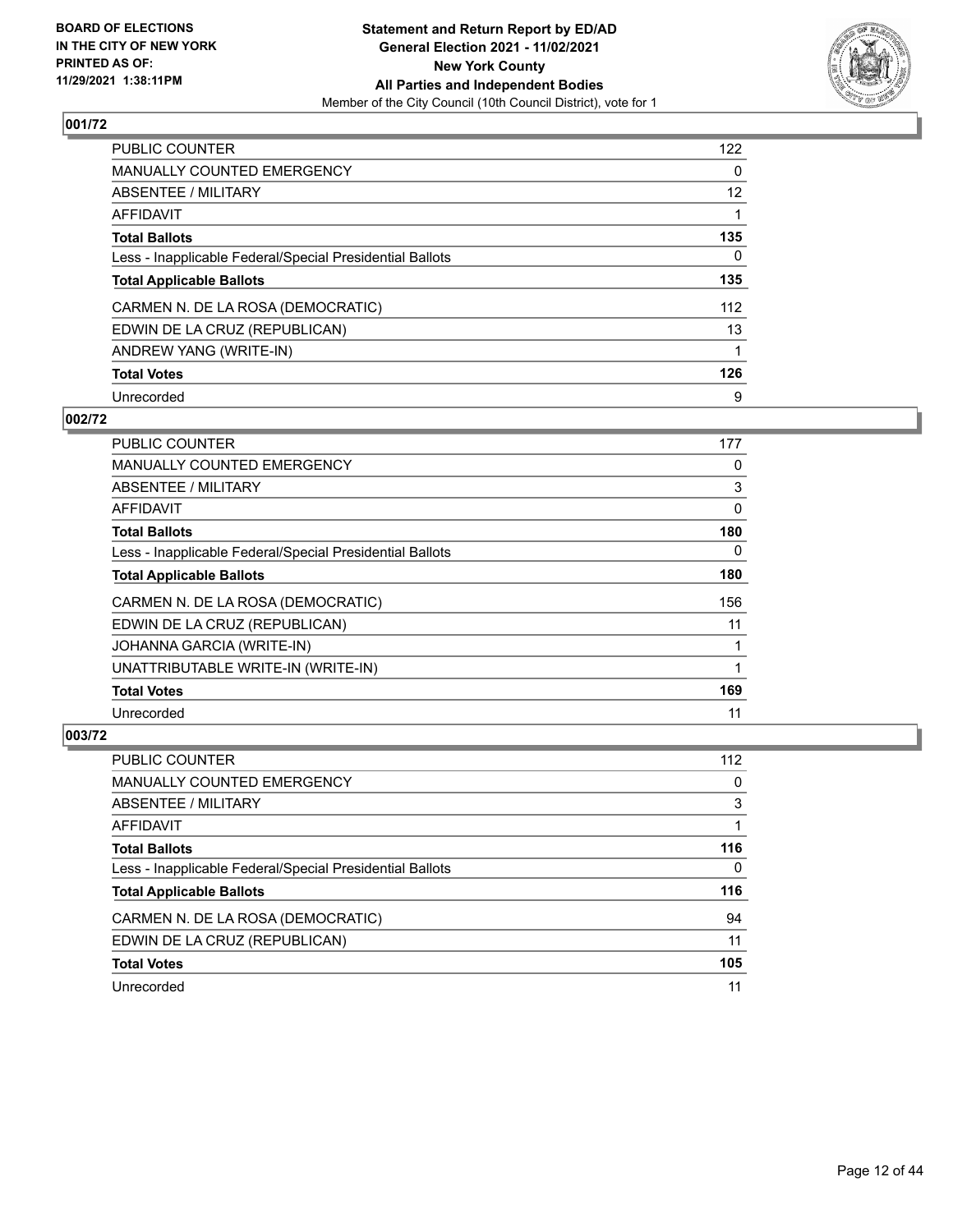

| PUBLIC COUNTER                                           | 122          |
|----------------------------------------------------------|--------------|
| MANUALLY COUNTED EMERGENCY                               | $\mathbf{0}$ |
| ABSENTEE / MILITARY                                      | 7            |
| AFFIDAVIT                                                | 0            |
| <b>Total Ballots</b>                                     | 129          |
| Less - Inapplicable Federal/Special Presidential Ballots | $\mathbf{0}$ |
| <b>Total Applicable Ballots</b>                          | 129          |
| CARMEN N. DE LA ROSA (DEMOCRATIC)                        | 104          |
| EDWIN DE LA CRUZ (REPUBLICAN)                            | 16           |
| <b>Total Votes</b>                                       | 120          |
| Unrecorded                                               | 9            |

#### **005/72**

| <b>PUBLIC COUNTER</b>                                    | 106 |
|----------------------------------------------------------|-----|
| <b>MANUALLY COUNTED EMERGENCY</b>                        | 0   |
| ABSENTEE / MILITARY                                      | 4   |
| <b>AFFIDAVIT</b>                                         | 0   |
| <b>Total Ballots</b>                                     | 110 |
| Less - Inapplicable Federal/Special Presidential Ballots | 0   |
| <b>Total Applicable Ballots</b>                          | 110 |
| CARMEN N. DE LA ROSA (DEMOCRATIC)                        | 90  |
| EDWIN DE LA CRUZ (REPUBLICAN)                            | 6   |
| JOHANNA GARCIA (WRITE-IN)                                |     |
| <b>Total Votes</b>                                       | 97  |
| Unrecorded                                               | 13  |

| PUBLIC COUNTER                                           | 81       |
|----------------------------------------------------------|----------|
| <b>MANUALLY COUNTED EMERGENCY</b>                        | 0        |
| ABSENTEE / MILITARY                                      | 6        |
| AFFIDAVIT                                                | $\Omega$ |
| <b>Total Ballots</b>                                     | 87       |
| Less - Inapplicable Federal/Special Presidential Ballots | $\Omega$ |
| <b>Total Applicable Ballots</b>                          | 87       |
| CARMEN N. DE LA ROSA (DEMOCRATIC)                        | 76       |
| EDWIN DE LA CRUZ (REPUBLICAN)                            | 6        |
| <b>Total Votes</b>                                       | 82       |
| Unrecorded                                               | 5        |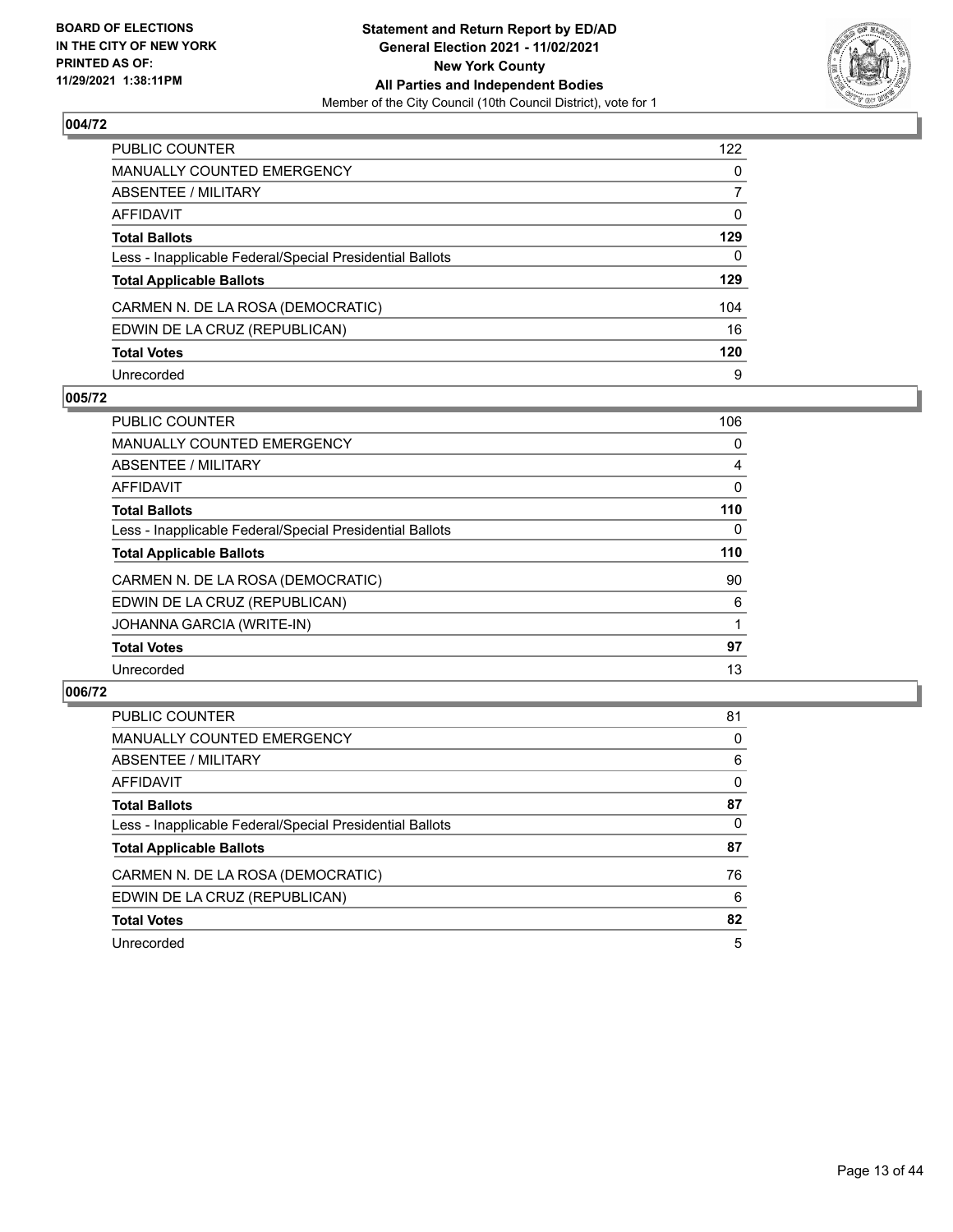

| PUBLIC COUNTER                                           | 89           |
|----------------------------------------------------------|--------------|
| MANUALLY COUNTED EMERGENCY                               | 0            |
| ABSENTEE / MILITARY                                      | 2            |
| AFFIDAVIT                                                | $\mathbf{0}$ |
| Total Ballots                                            | 91           |
| Less - Inapplicable Federal/Special Presidential Ballots | 0            |
| <b>Total Applicable Ballots</b>                          | 91           |
| CARMEN N. DE LA ROSA (DEMOCRATIC)                        | 77           |
| EDWIN DE LA CRUZ (REPUBLICAN)                            | 9            |
| <b>Total Votes</b>                                       | 86           |
| Unrecorded                                               | 5            |

#### **008/72**

| <b>PUBLIC COUNTER</b>                                    | 125 |
|----------------------------------------------------------|-----|
| MANUALLY COUNTED EMERGENCY                               | 0   |
| ABSENTEE / MILITARY                                      | 4   |
| AFFIDAVIT                                                | 0   |
| <b>Total Ballots</b>                                     | 129 |
| Less - Inapplicable Federal/Special Presidential Ballots | 0   |
| <b>Total Applicable Ballots</b>                          | 129 |
| CARMEN N. DE LA ROSA (DEMOCRATIC)                        | 101 |
| EDWIN DE LA CRUZ (REPUBLICAN)                            | 20  |
| <b>Total Votes</b>                                       | 121 |
| Unrecorded                                               | 8   |

| <b>PUBLIC COUNTER</b>                                    | 139 |
|----------------------------------------------------------|-----|
| <b>MANUALLY COUNTED EMERGENCY</b>                        | 0   |
| ABSENTEE / MILITARY                                      | 5   |
| AFFIDAVIT                                                | 3   |
| <b>Total Ballots</b>                                     | 147 |
| Less - Inapplicable Federal/Special Presidential Ballots | 0   |
| <b>Total Applicable Ballots</b>                          | 147 |
| CARMEN N. DE LA ROSA (DEMOCRATIC)                        | 115 |
| EDWIN DE LA CRUZ (REPUBLICAN)                            | 20  |
| <b>Total Votes</b>                                       | 135 |
| Unrecorded                                               | 12  |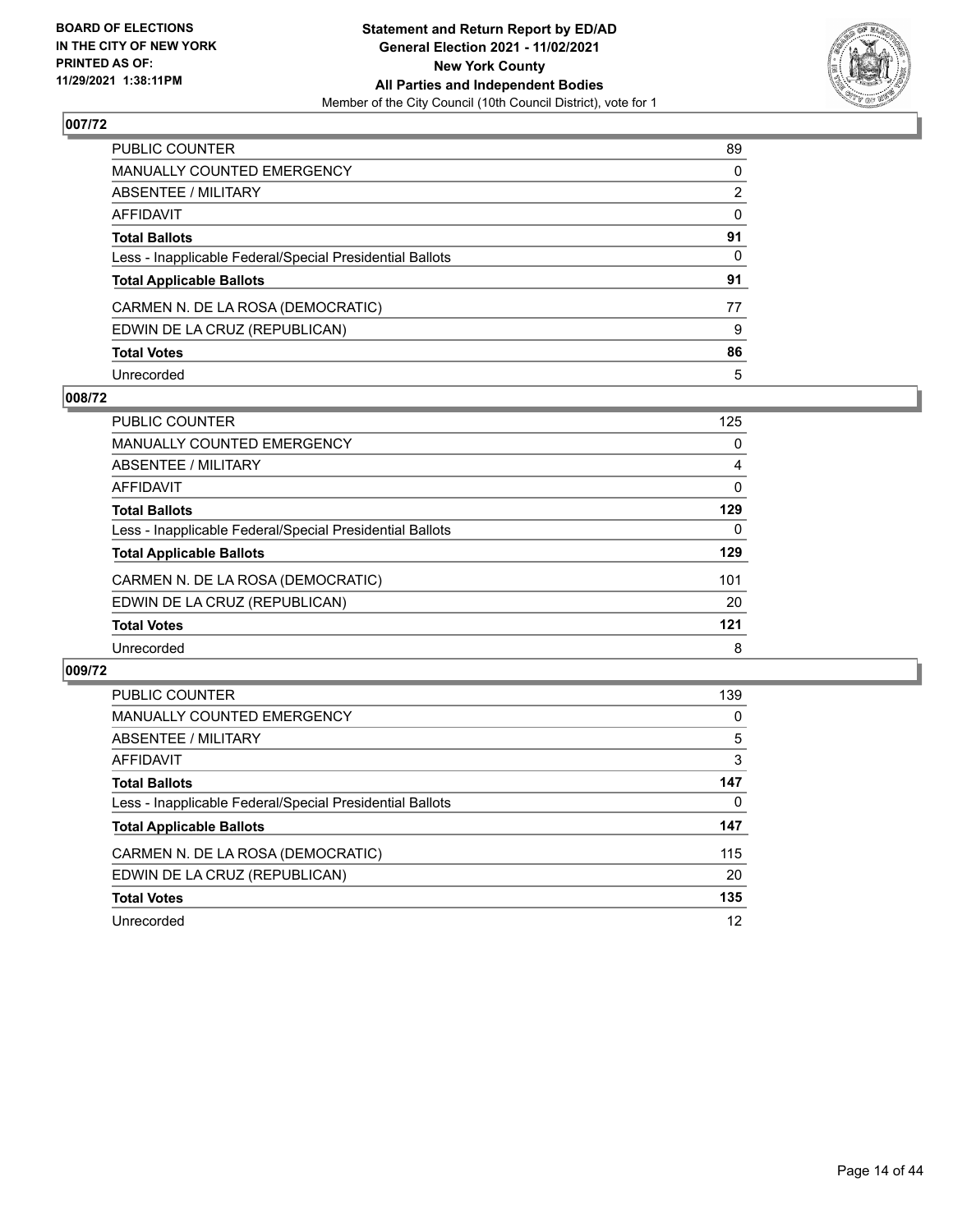

| PUBLIC COUNTER                                           | 160            |
|----------------------------------------------------------|----------------|
| MANUALLY COUNTED EMERGENCY                               | 0              |
| ABSENTEE / MILITARY                                      | 5              |
| AFFIDAVIT                                                | $\overline{2}$ |
| Total Ballots                                            | 167            |
| Less - Inapplicable Federal/Special Presidential Ballots | $\Omega$       |
| <b>Total Applicable Ballots</b>                          | 167            |
| CARMEN N. DE LA ROSA (DEMOCRATIC)                        | 129            |
| EDWIN DE LA CRUZ (REPUBLICAN)                            | 25             |
| <b>Total Votes</b>                                       | 154            |
| Unrecorded                                               | 13             |

## **011/72**

| <b>PUBLIC COUNTER</b>                                    | 82       |
|----------------------------------------------------------|----------|
| MANUALLY COUNTED EMERGENCY                               | $\Omega$ |
| ABSENTEE / MILITARY                                      |          |
| AFFIDAVIT                                                |          |
| <b>Total Ballots</b>                                     | 84       |
| Less - Inapplicable Federal/Special Presidential Ballots | $\Omega$ |
| <b>Total Applicable Ballots</b>                          | 84       |
| CARMEN N. DE LA ROSA (DEMOCRATIC)                        | 62       |
| EDWIN DE LA CRUZ (REPUBLICAN)                            | 14       |
| <b>Total Votes</b>                                       | 76       |
| Unrecorded                                               | 8        |

| PUBLIC COUNTER                                           | 116 |
|----------------------------------------------------------|-----|
| <b>MANUALLY COUNTED EMERGENCY</b>                        | 0   |
| ABSENTEE / MILITARY                                      | 11  |
| AFFIDAVIT                                                | 0   |
| <b>Total Ballots</b>                                     | 127 |
| Less - Inapplicable Federal/Special Presidential Ballots | 0   |
| <b>Total Applicable Ballots</b>                          | 127 |
| CARMEN N. DE LA ROSA (DEMOCRATIC)                        | 101 |
| EDWIN DE LA CRUZ (REPUBLICAN)                            | 16  |
| <b>Total Votes</b>                                       | 117 |
| Unrecorded                                               | 10  |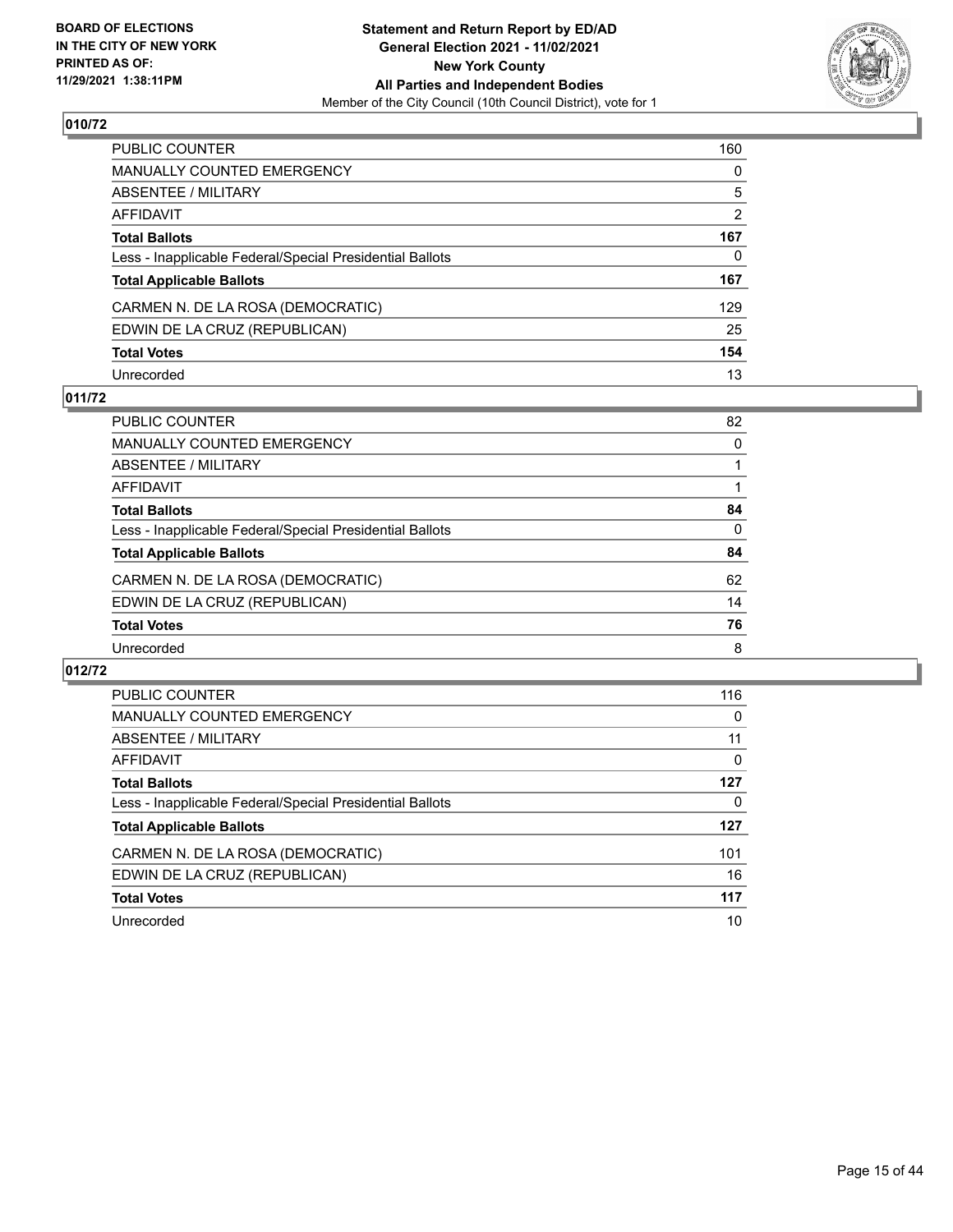

| <b>PUBLIC COUNTER</b>                                    | 61             |
|----------------------------------------------------------|----------------|
| MANUALLY COUNTED EMERGENCY                               | 0              |
| ABSENTEE / MILITARY                                      | $\overline{2}$ |
| AFFIDAVIT                                                | $\Omega$       |
| <b>Total Ballots</b>                                     | 63             |
| Less - Inapplicable Federal/Special Presidential Ballots | 0              |
| <b>Total Applicable Ballots</b>                          | 63             |
| CARMEN N. DE LA ROSA (DEMOCRATIC)                        | 51             |
| EDWIN DE LA CRUZ (REPUBLICAN)                            | 6              |
| ANGELA FERNANDEZ (WRITE-IN)                              | 2              |
| <b>Total Votes</b>                                       | 59             |
| Unrecorded                                               | 4              |

### **014/72**

| <b>PUBLIC COUNTER</b>                                    | 91             |
|----------------------------------------------------------|----------------|
| <b>MANUALLY COUNTED EMERGENCY</b>                        | $\Omega$       |
| ABSENTEE / MILITARY                                      | 11             |
| AFFIDAVIT                                                | $\overline{2}$ |
| <b>Total Ballots</b>                                     | 104            |
| Less - Inapplicable Federal/Special Presidential Ballots | $\Omega$       |
| <b>Total Applicable Ballots</b>                          | 104            |
| CARMEN N. DE LA ROSA (DEMOCRATIC)                        | 82             |
| EDWIN DE LA CRUZ (REPUBLICAN)                            | 15             |
| <b>Total Votes</b>                                       | 97             |
| Unrecorded                                               | 7              |

| <b>PUBLIC COUNTER</b>                                    | 126               |
|----------------------------------------------------------|-------------------|
| <b>MANUALLY COUNTED EMERGENCY</b>                        | $\Omega$          |
| ABSENTEE / MILITARY                                      | $12 \overline{ }$ |
| AFFIDAVIT                                                |                   |
| <b>Total Ballots</b>                                     | 139               |
| Less - Inapplicable Federal/Special Presidential Ballots | $\mathbf{0}$      |
| <b>Total Applicable Ballots</b>                          | 139               |
| CARMEN N. DE LA ROSA (DEMOCRATIC)                        | 113               |
| EDWIN DE LA CRUZ (REPUBLICAN)                            | 19                |
| <b>Total Votes</b>                                       | 132               |
| Unrecorded                                               |                   |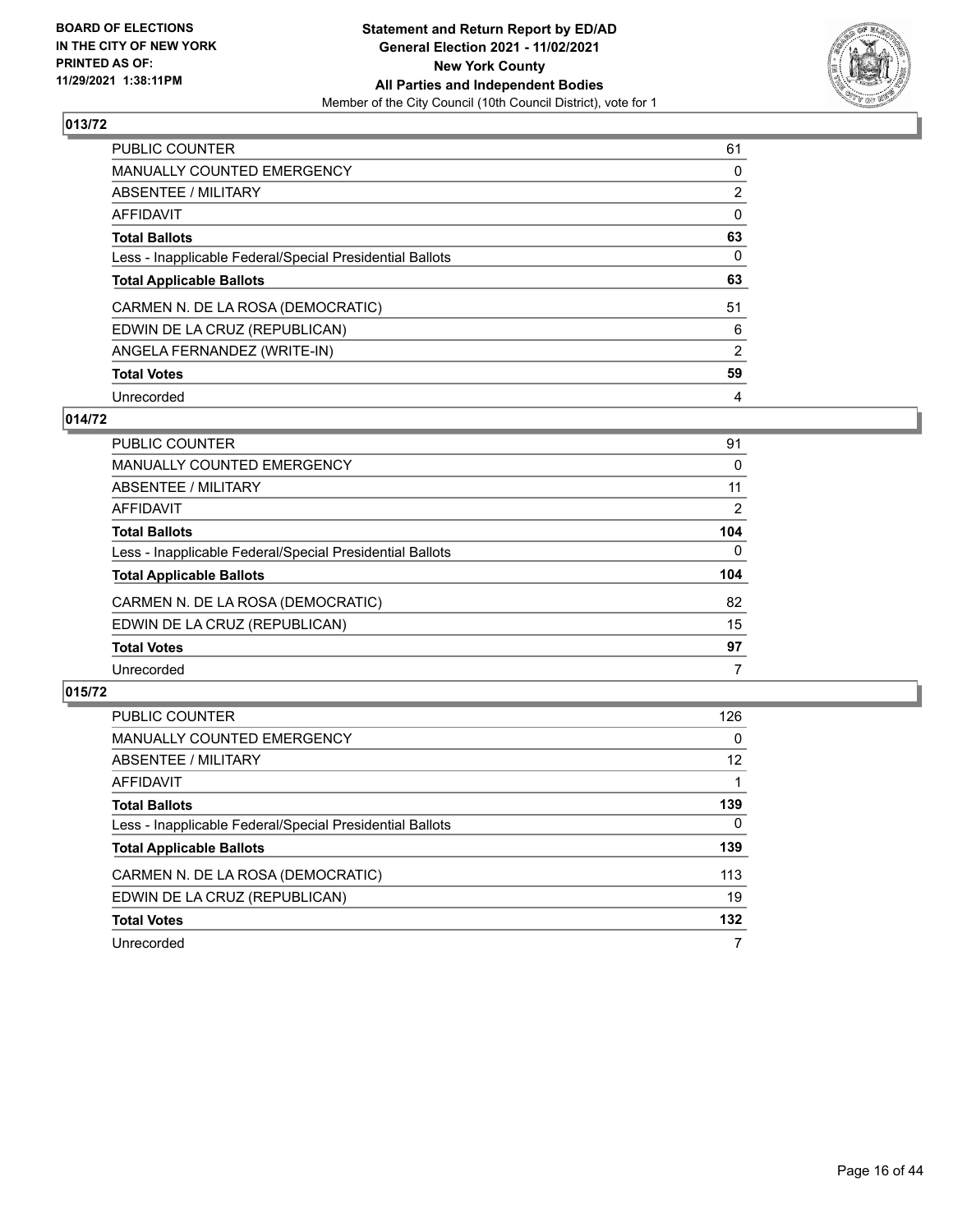

| PUBLIC COUNTER                                           | 164      |
|----------------------------------------------------------|----------|
| MANUALLY COUNTED EMERGENCY                               | 0        |
| ABSENTEE / MILITARY                                      |          |
| AFFIDAVIT                                                |          |
| Total Ballots                                            | 166      |
| Less - Inapplicable Federal/Special Presidential Ballots | $\Omega$ |
| <b>Total Applicable Ballots</b>                          | 166      |
| CARMEN N. DE LA ROSA (DEMOCRATIC)                        | 136      |
| EDWIN DE LA CRUZ (REPUBLICAN)                            | 17       |
| <b>Total Votes</b>                                       | 153      |
| Unrecorded                                               | 13       |

## **017/72**

| <b>PUBLIC COUNTER</b>                                    | 134 |
|----------------------------------------------------------|-----|
| <b>MANUALLY COUNTED EMERGENCY</b>                        | 0   |
| ABSENTEE / MILITARY                                      | 5   |
| <b>AFFIDAVIT</b>                                         | 2   |
| <b>Total Ballots</b>                                     | 141 |
| Less - Inapplicable Federal/Special Presidential Ballots | 0   |
| <b>Total Applicable Ballots</b>                          | 141 |
| CARMEN N. DE LA ROSA (DEMOCRATIC)                        | 113 |
| EDWIN DE LA CRUZ (REPUBLICAN)                            | 11  |
| ANTONIO E. LOPEZ (WRITE-IN)                              |     |
| <b>Total Votes</b>                                       | 125 |
| Unrecorded                                               | 16  |

| <b>PUBLIC COUNTER</b>                                    | 221      |
|----------------------------------------------------------|----------|
| <b>MANUALLY COUNTED EMERGENCY</b>                        | 0        |
| ABSENTEE / MILITARY                                      | 18       |
| <b>AFFIDAVIT</b>                                         | 7        |
| <b>Total Ballots</b>                                     | 246      |
| Less - Inapplicable Federal/Special Presidential Ballots | $\Omega$ |
| <b>Total Applicable Ballots</b>                          | 246      |
| CARMEN N. DE LA ROSA (DEMOCRATIC)                        | 191      |
| EDWIN DE LA CRUZ (REPUBLICAN)                            | 43       |
| ANGELA FERNANDEZ (WRITE-IN)                              |          |
| <b>Total Votes</b>                                       | 235      |
| Unrecorded                                               | 11       |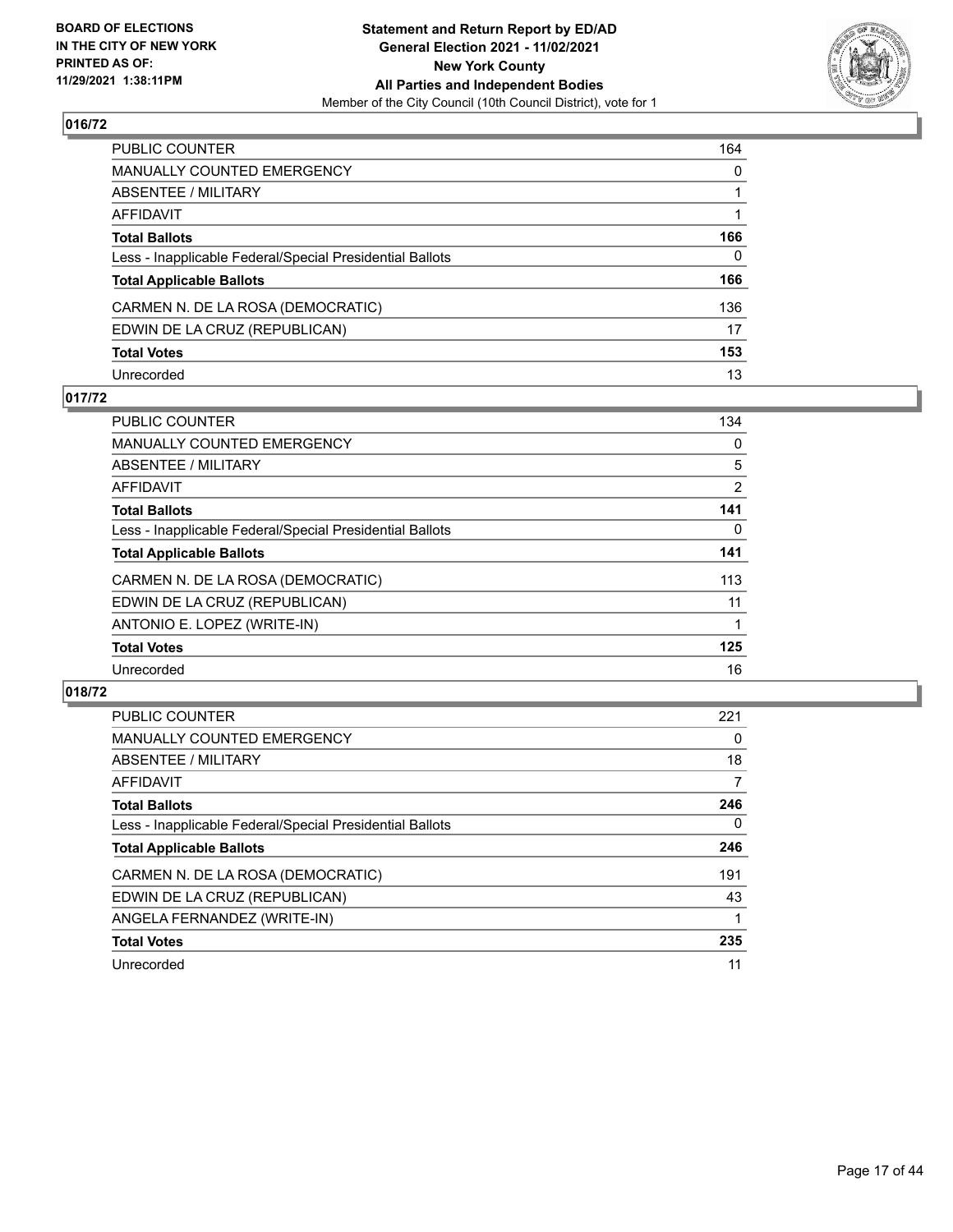

| <b>PUBLIC COUNTER</b>                                    | 247 |
|----------------------------------------------------------|-----|
| MANUALLY COUNTED EMERGENCY                               | 0   |
| ABSENTEE / MILITARY                                      | 17  |
| <b>AFFIDAVIT</b>                                         | 3   |
| <b>Total Ballots</b>                                     | 267 |
| Less - Inapplicable Federal/Special Presidential Ballots | 0   |
| <b>Total Applicable Ballots</b>                          | 267 |
| CARMEN N. DE LA ROSA (DEMOCRATIC)                        | 206 |
| EDWIN DE LA CRUZ (REPUBLICAN)                            | 40  |
| NOBLES CRAWFORD (WRITE-IN)                               |     |
| UNATTRIBUTABLE WRITE-IN (WRITE-IN)                       |     |
| <b>Total Votes</b>                                       | 248 |
| Unrecorded                                               | 19  |

### **020/72**

| <b>PUBLIC COUNTER</b>                                    | 126 |
|----------------------------------------------------------|-----|
| MANUALLY COUNTED EMERGENCY                               | 0   |
| ABSENTEE / MILITARY                                      |     |
| AFFIDAVIT                                                | 0   |
| <b>Total Ballots</b>                                     | 127 |
| Less - Inapplicable Federal/Special Presidential Ballots | 0   |
| <b>Total Applicable Ballots</b>                          | 127 |
| CARMEN N. DE LA ROSA (DEMOCRATIC)                        | 99  |
| EDWIN DE LA CRUZ (REPUBLICAN)                            | 20  |
| <b>Total Votes</b>                                       | 119 |
| Unrecorded                                               | 8   |

| <b>PUBLIC COUNTER</b>                                    | 174            |
|----------------------------------------------------------|----------------|
| <b>MANUALLY COUNTED EMERGENCY</b>                        | 0              |
| ABSENTEE / MILITARY                                      | 3              |
| AFFIDAVIT                                                | 3              |
| <b>Total Ballots</b>                                     | 180            |
| Less - Inapplicable Federal/Special Presidential Ballots | 0              |
| <b>Total Applicable Ballots</b>                          | 180            |
| CARMEN N. DE LA ROSA (DEMOCRATIC)                        | 140            |
| EDWIN DE LA CRUZ (REPUBLICAN)                            | 21             |
| PALOMA LARA (WRITE-IN)                                   |                |
| UNATTRIBUTABLE WRITE-IN (WRITE-IN)                       | $\overline{2}$ |
| <b>Total Votes</b>                                       | 164            |
| Unrecorded                                               | 16             |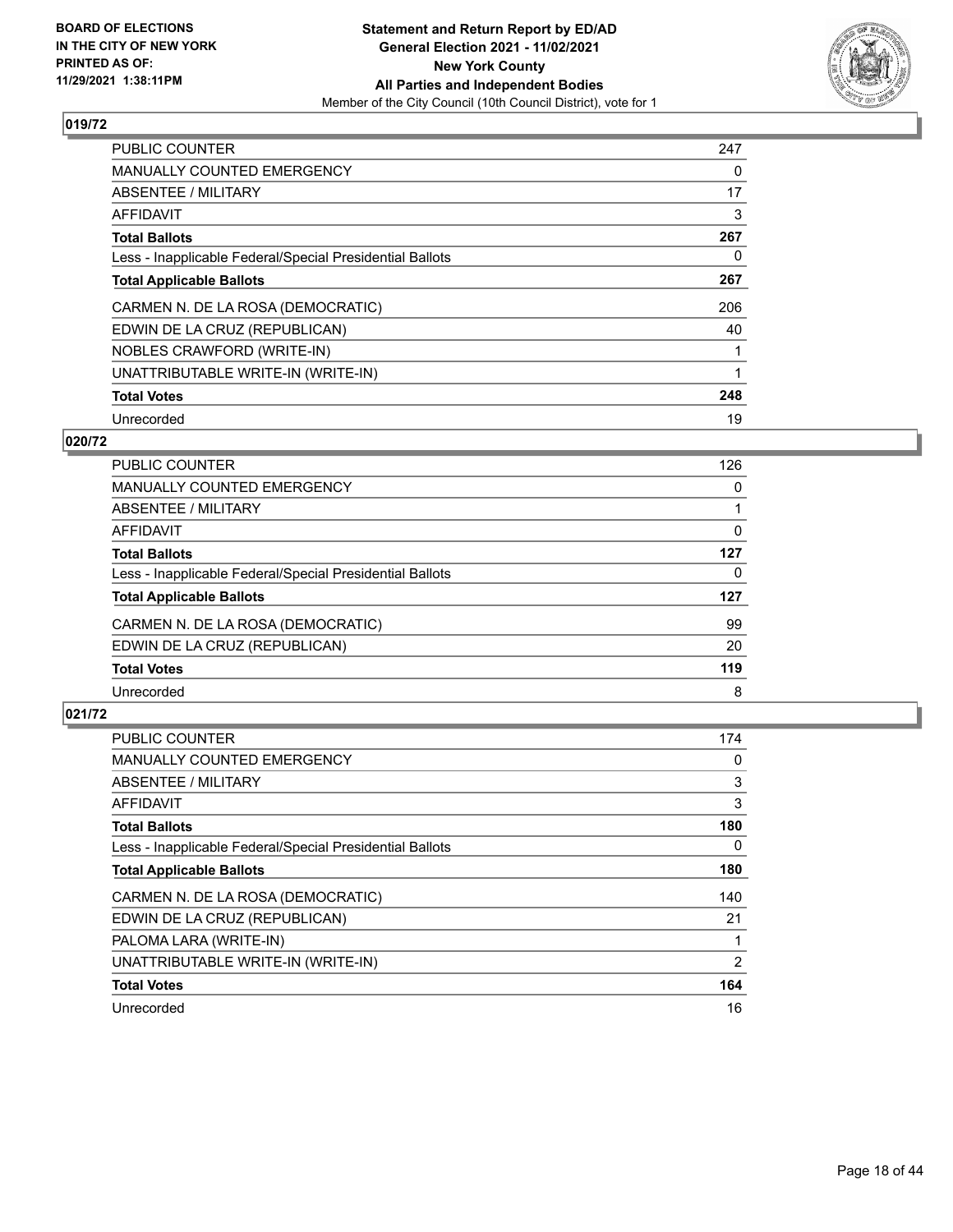

| <b>PUBLIC COUNTER</b>                                    | 167      |
|----------------------------------------------------------|----------|
| <b>MANUALLY COUNTED EMERGENCY</b>                        | 0        |
| ABSENTEE / MILITARY                                      | 5        |
| <b>AFFIDAVIT</b>                                         | 0        |
| <b>Total Ballots</b>                                     | 172      |
| Less - Inapplicable Federal/Special Presidential Ballots | $\Omega$ |
| <b>Total Applicable Ballots</b>                          | 172      |
| CARMEN N. DE LA ROSA (DEMOCRATIC)                        | 137      |
| EDWIN DE LA CRUZ (REPUBLICAN)                            | 25       |
| JOHANNA GARCIA (WRITE-IN)                                |          |
| <b>Total Votes</b>                                       | 163      |
| Unrecorded                                               | 9        |

### **023/72**

| <b>PUBLIC COUNTER</b>                                    | 129      |
|----------------------------------------------------------|----------|
| MANUALLY COUNTED EMERGENCY                               | 0        |
| <b>ABSENTEE / MILITARY</b>                               |          |
| <b>AFFIDAVIT</b>                                         | 0        |
| <b>Total Ballots</b>                                     | 130      |
| Less - Inapplicable Federal/Special Presidential Ballots | $\Omega$ |
| <b>Total Applicable Ballots</b>                          | 130      |
| CARMEN N. DE LA ROSA (DEMOCRATIC)                        | 98       |
| EDWIN DE LA CRUZ (REPUBLICAN)                            | 26       |
| JOSUE PEREZ (WRITE-IN)                                   |          |
| <b>Total Votes</b>                                       | 125      |
| Unrecorded                                               | 5        |

| <b>PUBLIC COUNTER</b>                                    | 114      |
|----------------------------------------------------------|----------|
| <b>MANUALLY COUNTED EMERGENCY</b>                        | 0        |
| ABSENTEE / MILITARY                                      | 3        |
| AFFIDAVIT                                                | $\Omega$ |
| <b>Total Ballots</b>                                     | 117      |
| Less - Inapplicable Federal/Special Presidential Ballots | 0        |
| <b>Total Applicable Ballots</b>                          | 117      |
| CARMEN N. DE LA ROSA (DEMOCRATIC)                        | 99       |
| EDWIN DE LA CRUZ (REPUBLICAN)                            | 13       |
| <b>Total Votes</b>                                       | 112      |
| Unrecorded                                               | 5        |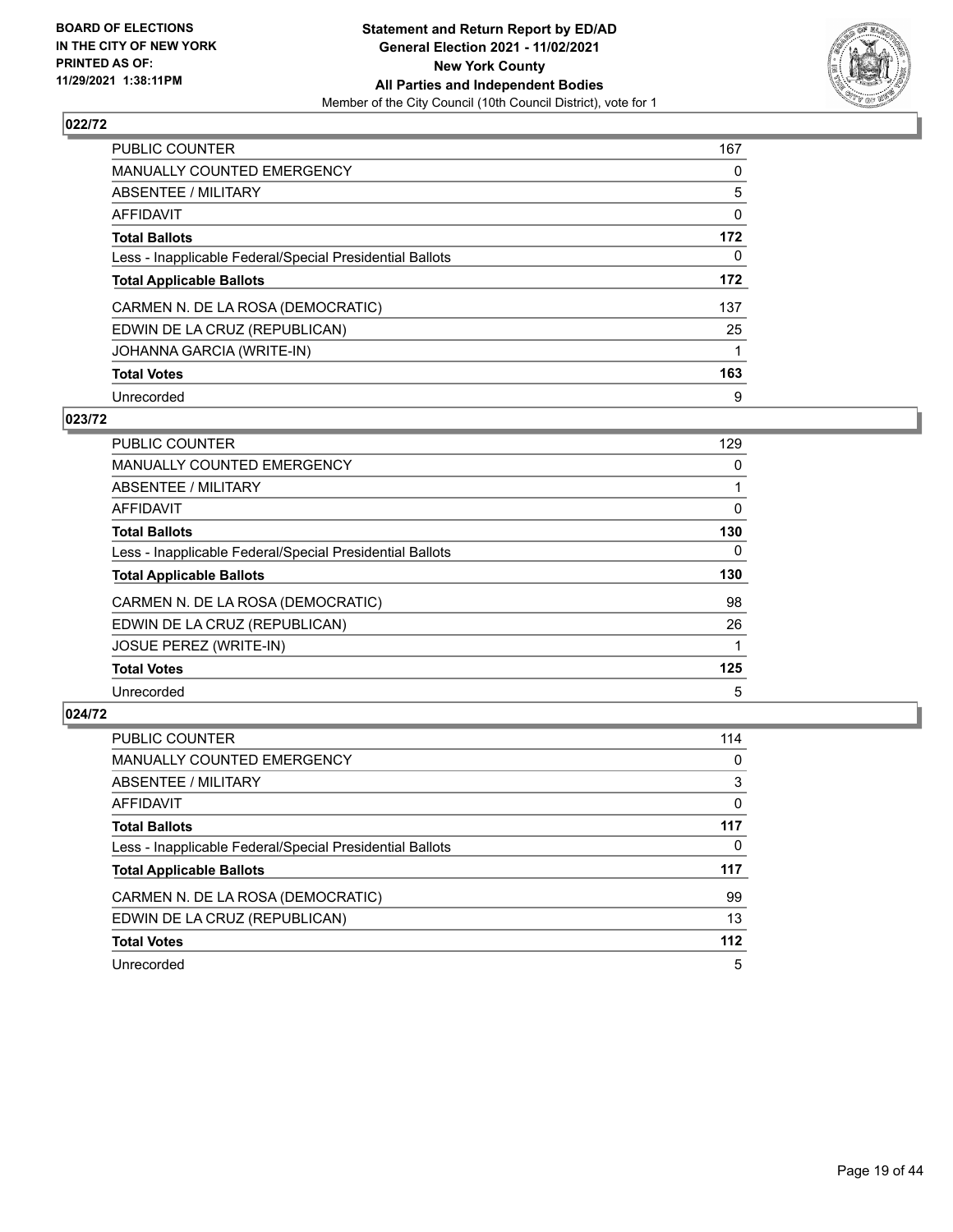

| PUBLIC COUNTER                                           | 70           |
|----------------------------------------------------------|--------------|
| MANUALLY COUNTED EMERGENCY                               | 0            |
| ABSENTEE / MILITARY                                      | 3            |
| AFFIDAVIT                                                | $\mathbf{0}$ |
| Total Ballots                                            | 73           |
| Less - Inapplicable Federal/Special Presidential Ballots | $\Omega$     |
| <b>Total Applicable Ballots</b>                          | 73           |
| CARMEN N. DE LA ROSA (DEMOCRATIC)                        | 64           |
| EDWIN DE LA CRUZ (REPUBLICAN)                            | 6            |
| <b>Total Votes</b>                                       | 70           |
| Unrecorded                                               | 3            |

#### **026/72**

| <b>PUBLIC COUNTER</b>                                    | 215 |
|----------------------------------------------------------|-----|
| <b>MANUALLY COUNTED EMERGENCY</b>                        | 0   |
| ABSENTEE / MILITARY                                      | 8   |
| AFFIDAVIT                                                |     |
| <b>Total Ballots</b>                                     | 224 |
| Less - Inapplicable Federal/Special Presidential Ballots | 0   |
| <b>Total Applicable Ballots</b>                          | 224 |
| CARMEN N. DE LA ROSA (DEMOCRATIC)                        | 167 |
| EDWIN DE LA CRUZ (REPUBLICAN)                            | 41  |
| DANIEL LIPSMAN (WRITE-IN)                                |     |
| <b>Total Votes</b>                                       | 209 |
| Unrecorded                                               | 15  |

| <b>PUBLIC COUNTER</b>                                    | 97       |
|----------------------------------------------------------|----------|
| <b>MANUALLY COUNTED EMERGENCY</b>                        | $\Omega$ |
| ABSENTEE / MILITARY                                      | 15       |
| AFFIDAVIT                                                |          |
| <b>Total Ballots</b>                                     | 113      |
| Less - Inapplicable Federal/Special Presidential Ballots | 0        |
| <b>Total Applicable Ballots</b>                          | 113      |
| CARMEN N. DE LA ROSA (DEMOCRATIC)                        | 106      |
| EDWIN DE LA CRUZ (REPUBLICAN)                            | 6        |
| <b>Total Votes</b>                                       | 112      |
| Unrecorded                                               |          |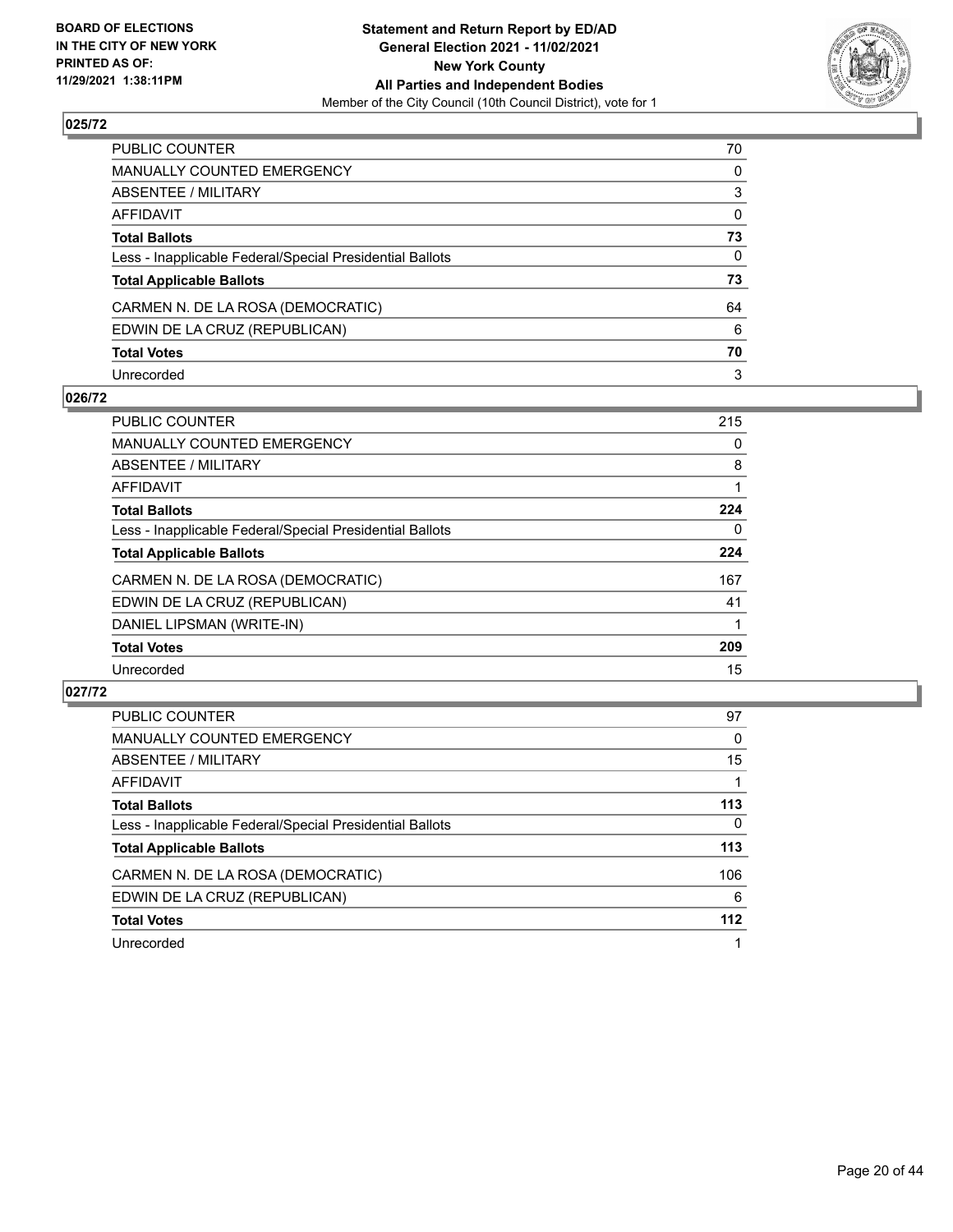

| PUBLIC COUNTER                                           | 131      |
|----------------------------------------------------------|----------|
| MANUALLY COUNTED EMERGENCY                               | 0        |
| ABSENTEE / MILITARY                                      | 10       |
| AFFIDAVIT                                                |          |
| Total Ballots                                            | 142      |
| Less - Inapplicable Federal/Special Presidential Ballots | $\Omega$ |
| <b>Total Applicable Ballots</b>                          | 142      |
| CARMEN N. DE LA ROSA (DEMOCRATIC)                        | 112      |
| EDWIN DE LA CRUZ (REPUBLICAN)                            | 19       |
| <b>Total Votes</b>                                       | 131      |
| Unrecorded                                               | 11       |

#### **029/72**

| <b>PUBLIC COUNTER</b>                                    | 146 |
|----------------------------------------------------------|-----|
| <b>MANUALLY COUNTED EMERGENCY</b>                        | 0   |
| ABSENTEE / MILITARY                                      | 4   |
| AFFIDAVIT                                                |     |
| <b>Total Ballots</b>                                     | 151 |
| Less - Inapplicable Federal/Special Presidential Ballots | 0   |
| <b>Total Applicable Ballots</b>                          | 151 |
| CARMEN N. DE LA ROSA (DEMOCRATIC)                        | 115 |
| EDWIN DE LA CRUZ (REPUBLICAN)                            | 16  |
| <b>Total Votes</b>                                       | 131 |
| Unrecorded                                               | 20  |

| <b>PUBLIC COUNTER</b>                                    | 140      |
|----------------------------------------------------------|----------|
| <b>MANUALLY COUNTED EMERGENCY</b>                        | 0        |
| <b>ABSENTEE / MILITARY</b>                               |          |
| AFFIDAVIT                                                | $\Omega$ |
| <b>Total Ballots</b>                                     | 141      |
| Less - Inapplicable Federal/Special Presidential Ballots | 0        |
| <b>Total Applicable Ballots</b>                          | 141      |
| CARMEN N. DE LA ROSA (DEMOCRATIC)                        | 116      |
| EDWIN DE LA CRUZ (REPUBLICAN)                            | 16       |
| <b>Total Votes</b>                                       | 132      |
| Unrecorded                                               | 9        |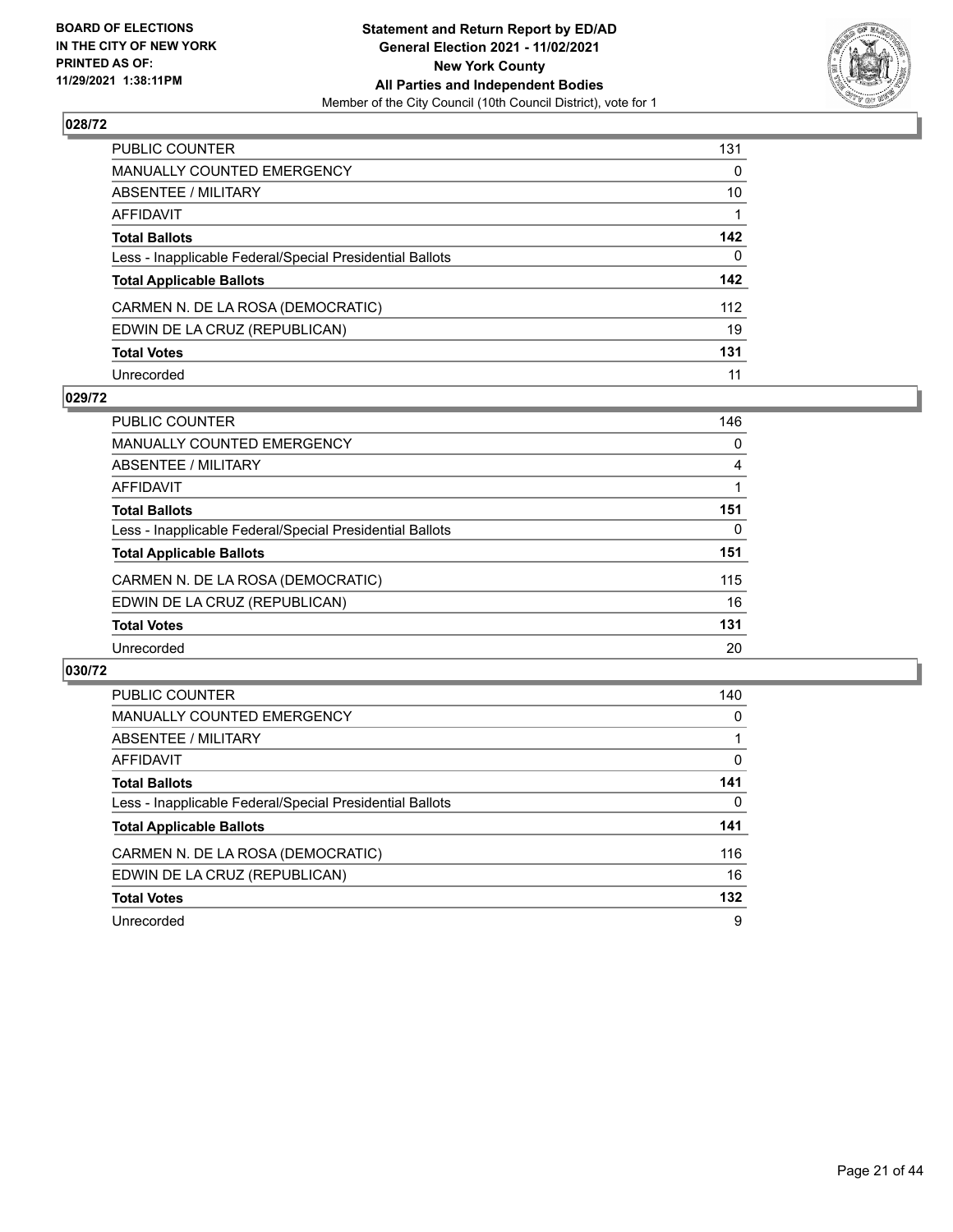

| PUBLIC COUNTER                                           | 62           |
|----------------------------------------------------------|--------------|
| MANUALLY COUNTED EMERGENCY                               | $\Omega$     |
| ABSENTEE / MILITARY                                      | 4            |
| AFFIDAVIT                                                | $\mathbf{0}$ |
| <b>Total Ballots</b>                                     | 66           |
| Less - Inapplicable Federal/Special Presidential Ballots | 0            |
| <b>Total Applicable Ballots</b>                          | 66           |
| CARMEN N. DE LA ROSA (DEMOCRATIC)                        | 51           |
| EDWIN DE LA CRUZ (REPUBLICAN)                            | 6            |
| <b>Total Votes</b>                                       | 57           |
| Unrecorded                                               | 9            |

#### **032/72**

| <b>PUBLIC COUNTER</b>                                    | 252            |
|----------------------------------------------------------|----------------|
| MANUALLY COUNTED EMERGENCY                               | $\Omega$       |
| ABSENTEE / MILITARY                                      | 8              |
| AFFIDAVIT                                                | $\overline{2}$ |
| <b>Total Ballots</b>                                     | 262            |
| Less - Inapplicable Federal/Special Presidential Ballots | 0              |
| <b>Total Applicable Ballots</b>                          | 262            |
| CARMEN N. DE LA ROSA (DEMOCRATIC)                        | 169            |
| EDWIN DE LA CRUZ (REPUBLICAN)                            | 71             |
| DANIEL A. MADERA (WRITE-IN)                              |                |
| DANIEL MADERA (WRITE-IN)                                 |                |
| <b>Total Votes</b>                                       | 242            |
| Unrecorded                                               | 20             |

| <b>PUBLIC COUNTER</b>                                    | 77       |
|----------------------------------------------------------|----------|
| <b>MANUALLY COUNTED EMERGENCY</b>                        | 0        |
| ABSENTEE / MILITARY                                      | 17       |
| AFFIDAVIT                                                | 0        |
| <b>Total Ballots</b>                                     | 94       |
| Less - Inapplicable Federal/Special Presidential Ballots | $\Omega$ |
| <b>Total Applicable Ballots</b>                          | 94       |
| CARMEN N. DE LA ROSA (DEMOCRATIC)                        | 72       |
| EDWIN DE LA CRUZ (REPUBLICAN)                            | 16       |
| <b>Total Votes</b>                                       | 88       |
| Unrecorded                                               | 6        |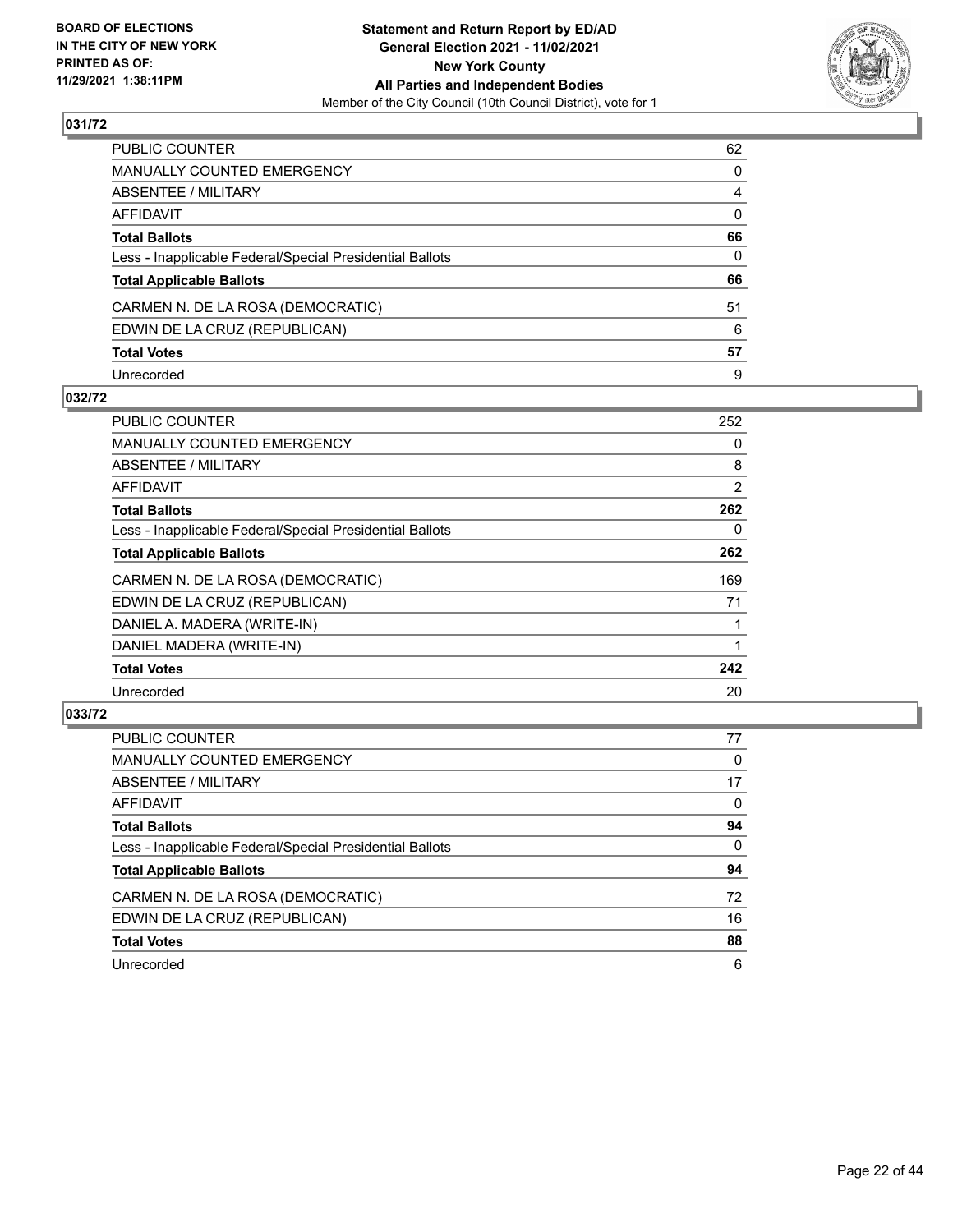

| <b>PUBLIC COUNTER</b>                                    | 75             |
|----------------------------------------------------------|----------------|
| <b>MANUALLY COUNTED EMERGENCY</b>                        | 0              |
| ABSENTEE / MILITARY                                      | $\overline{2}$ |
| <b>AFFIDAVIT</b>                                         | $\Omega$       |
| <b>Total Ballots</b>                                     | 77             |
| Less - Inapplicable Federal/Special Presidential Ballots | $\Omega$       |
| <b>Total Applicable Ballots</b>                          | 77             |
| CARMEN N. DE LA ROSA (DEMOCRATIC)                        | 66             |
| EDWIN DE LA CRUZ (REPUBLICAN)                            | 8              |
| MAUD MARON (WRITE-IN)                                    |                |
| <b>Total Votes</b>                                       | 75             |
| Unrecorded                                               | $\overline{2}$ |

### **035/72**

| <b>PUBLIC COUNTER</b>                                    | 82       |
|----------------------------------------------------------|----------|
| <b>MANUALLY COUNTED EMERGENCY</b>                        | 0        |
| ABSENTEE / MILITARY                                      | 6        |
| <b>AFFIDAVIT</b>                                         | $\Omega$ |
| <b>Total Ballots</b>                                     | 88       |
| Less - Inapplicable Federal/Special Presidential Ballots | $\Omega$ |
| <b>Total Applicable Ballots</b>                          | 88       |
| CARMEN N. DE LA ROSA (DEMOCRATIC)                        | 70       |
| EDWIN DE LA CRUZ (REPUBLICAN)                            | 14       |
| ANTHONY JAMES (WRITE-IN)                                 |          |
| <b>Total Votes</b>                                       | 85       |
| Unrecorded                                               | 3        |

| <b>PUBLIC COUNTER</b>                                    | 195           |
|----------------------------------------------------------|---------------|
| <b>MANUALLY COUNTED EMERGENCY</b>                        | $\Omega$      |
| ABSENTEE / MILITARY                                      | 25            |
| <b>AFFIDAVIT</b>                                         |               |
| <b>Total Ballots</b>                                     | 221           |
| Less - Inapplicable Federal/Special Presidential Ballots | 0             |
| <b>Total Applicable Ballots</b>                          | 221           |
| CARMEN N. DE LA ROSA (DEMOCRATIC)                        | 162           |
| EDWIN DE LA CRUZ (REPUBLICAN)                            | 38            |
| ANGELA FERNANDEZ (WRITE-IN)                              | $\mathcal{P}$ |
| <b>Total Votes</b>                                       | 202           |
| Unrecorded                                               | 19            |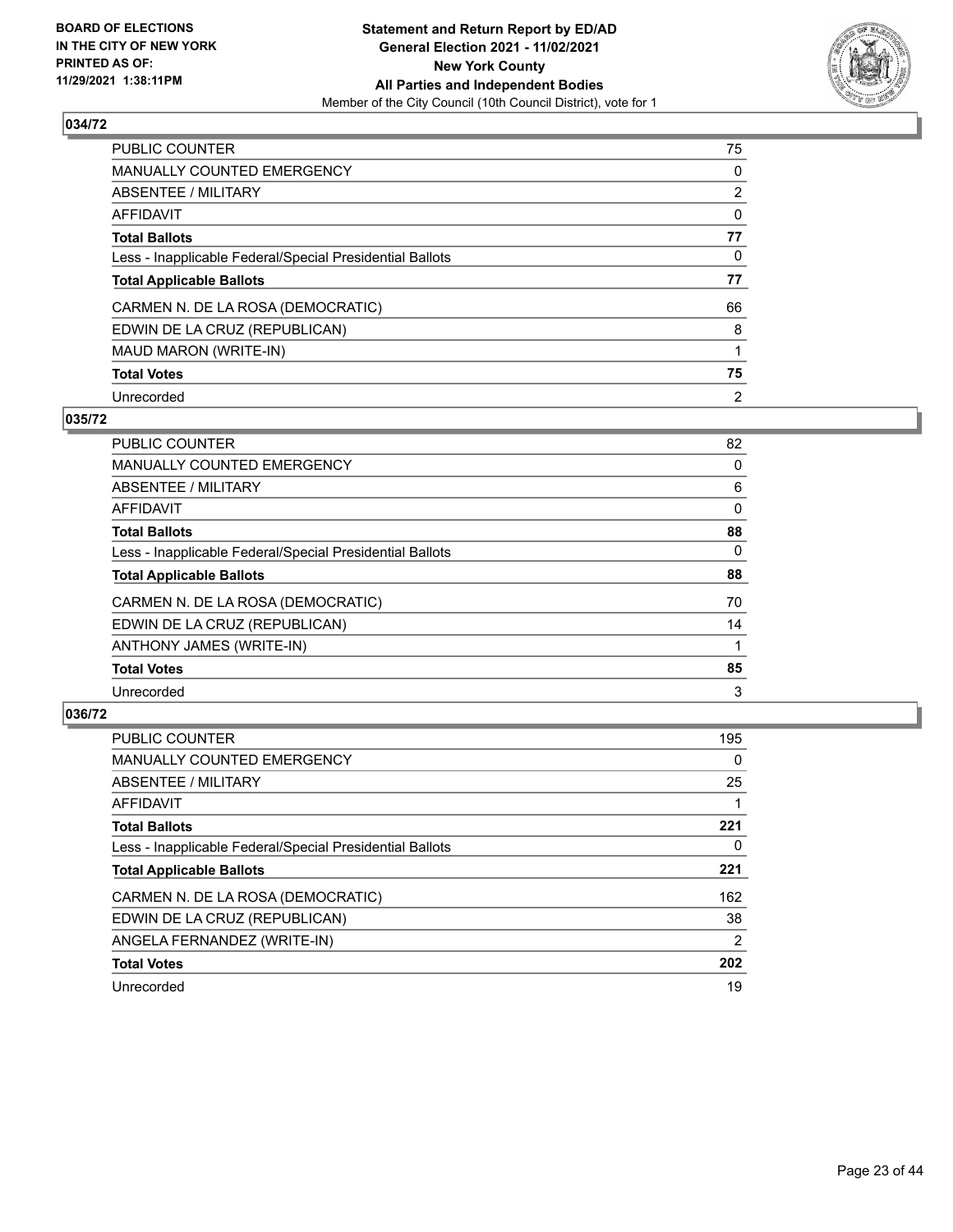

| PUBLIC COUNTER                                           | 174 |
|----------------------------------------------------------|-----|
| <b>MANUALLY COUNTED EMERGENCY</b>                        | 0   |
| ABSENTEE / MILITARY                                      | 6   |
| AFFIDAVIT                                                | 2   |
| <b>Total Ballots</b>                                     | 182 |
| Less - Inapplicable Federal/Special Presidential Ballots | 0   |
| <b>Total Applicable Ballots</b>                          | 182 |
| CARMEN N. DE LA ROSA (DEMOCRATIC)                        | 133 |
| EDWIN DE LA CRUZ (REPUBLICAN)                            | 35  |
| ANGELA FERNANDEZ (WRITE-IN)                              |     |
| ELY GEENBERG (WRITE-IN)                                  |     |
| JOHANNA GARCIA (WRITE-IN)                                |     |
| NAYME S. MATOS (WRITE-IN)                                | 1   |
| <b>Total Votes</b>                                       | 172 |
| Unrecorded                                               | 10  |

## **038/72**

| PUBLIC COUNTER                                           | 245      |
|----------------------------------------------------------|----------|
| <b>MANUALLY COUNTED EMERGENCY</b>                        | $\Omega$ |
| ABSENTEE / MILITARY                                      | 23       |
| AFFIDAVIT                                                | 4        |
| <b>Total Ballots</b>                                     | 272      |
| Less - Inapplicable Federal/Special Presidential Ballots | $\Omega$ |
| <b>Total Applicable Ballots</b>                          | 272      |
| CARMEN N. DE LA ROSA (DEMOCRATIC)                        | 219      |
| EDWIN DE LA CRUZ (REPUBLICAN)                            | 41       |
| <b>Total Votes</b>                                       | 260      |
| Unrecorded                                               | 12       |
|                                                          |          |

| PUBLIC COUNTER                                           | 164            |
|----------------------------------------------------------|----------------|
| <b>MANUALLY COUNTED EMERGENCY</b>                        | 0              |
| ABSENTEE / MILITARY                                      | 3              |
| AFFIDAVIT                                                | $\overline{2}$ |
| <b>Total Ballots</b>                                     | 169            |
| Less - Inapplicable Federal/Special Presidential Ballots | 0              |
| <b>Total Applicable Ballots</b>                          | 169            |
| CARMEN N. DE LA ROSA (DEMOCRATIC)                        | 151            |
| EDWIN DE LA CRUZ (REPUBLICAN)                            | 11             |
| JOHANNA GARCIA (WRITE-IN)                                |                |
| <b>Total Votes</b>                                       | 163            |
| Unrecorded                                               | 6              |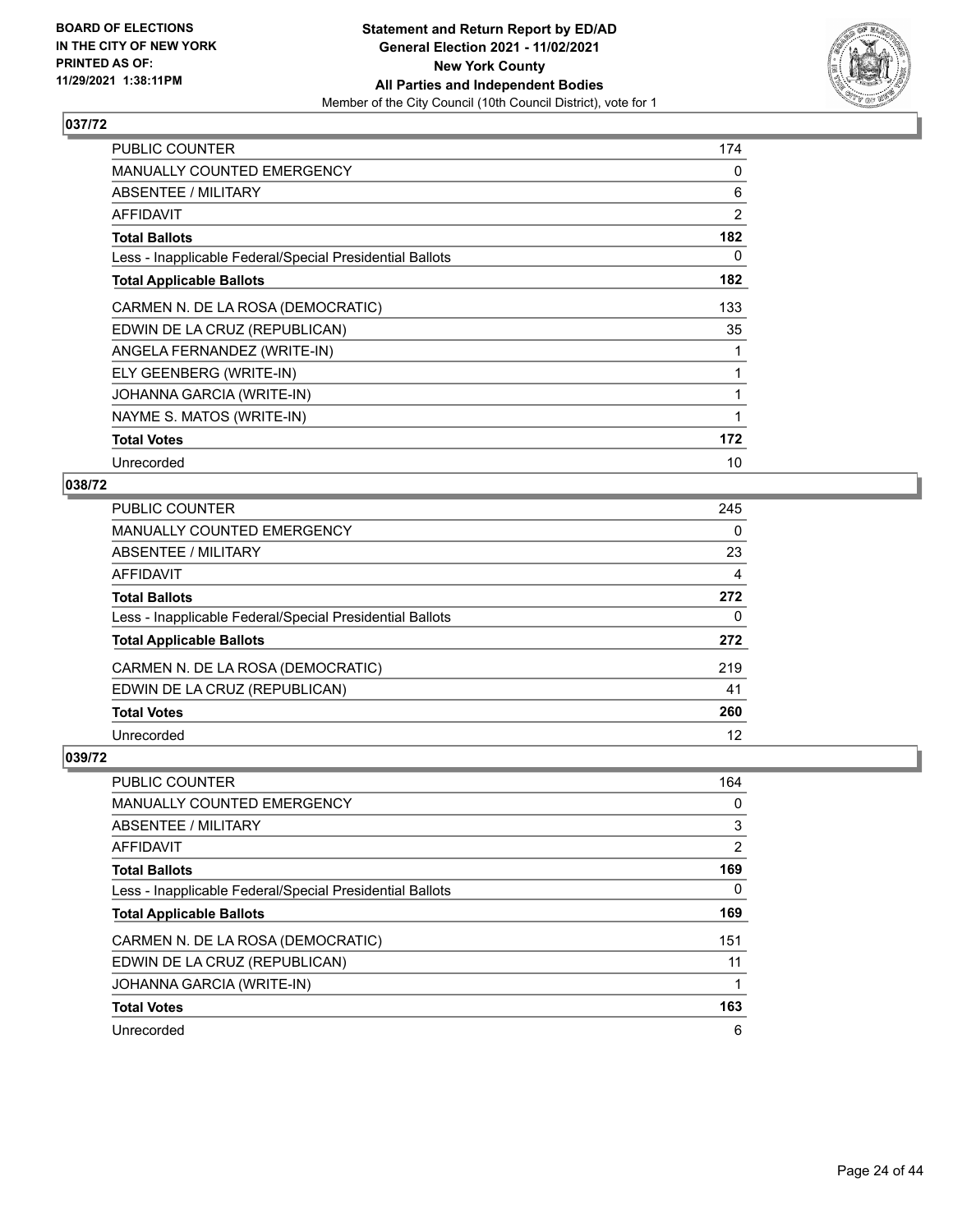

| PUBLIC COUNTER                                           | 253 |
|----------------------------------------------------------|-----|
| MANUALLY COUNTED EMERGENCY                               | 0   |
| ABSENTEE / MILITARY                                      | 17  |
| AFFIDAVIT                                                |     |
| Total Ballots                                            | 271 |
| Less - Inapplicable Federal/Special Presidential Ballots | 0   |
| <b>Total Applicable Ballots</b>                          | 271 |
| CARMEN N. DE LA ROSA (DEMOCRATIC)                        | 200 |
| EDWIN DE LA CRUZ (REPUBLICAN)                            | 45  |
| <b>Total Votes</b>                                       | 245 |
| Unrecorded                                               | 26  |

#### **041/72**

| PUBLIC COUNTER                                           | 191 |
|----------------------------------------------------------|-----|
| MANUALLY COUNTED EMERGENCY                               | 0   |
| ABSENTEE / MILITARY                                      | 11  |
| AFFIDAVIT                                                | 6   |
| <b>Total Ballots</b>                                     | 208 |
| Less - Inapplicable Federal/Special Presidential Ballots | 0   |
| <b>Total Applicable Ballots</b>                          | 208 |
| CARMEN N. DE LA ROSA (DEMOCRATIC)                        | 160 |
| EDWIN DE LA CRUZ (REPUBLICAN)                            | 30  |
| <b>Total Votes</b>                                       | 190 |
| Unrecorded                                               | 18  |

| PUBLIC COUNTER                                           | 214 |
|----------------------------------------------------------|-----|
| <b>MANUALLY COUNTED EMERGENCY</b>                        | 0   |
| ABSENTEE / MILITARY                                      | 10  |
| AFFIDAVIT                                                | 3   |
| <b>Total Ballots</b>                                     | 227 |
| Less - Inapplicable Federal/Special Presidential Ballots | 0   |
| <b>Total Applicable Ballots</b>                          | 227 |
| CARMEN N. DE LA ROSA (DEMOCRATIC)                        | 188 |
| EDWIN DE LA CRUZ (REPUBLICAN)                            | 24  |
| ANGELA FERNANDEZ (WRITE-IN)                              |     |
| JOHANNA GARCIA (WRITE-IN)                                |     |
| <b>Total Votes</b>                                       | 214 |
| Unrecorded                                               | 13  |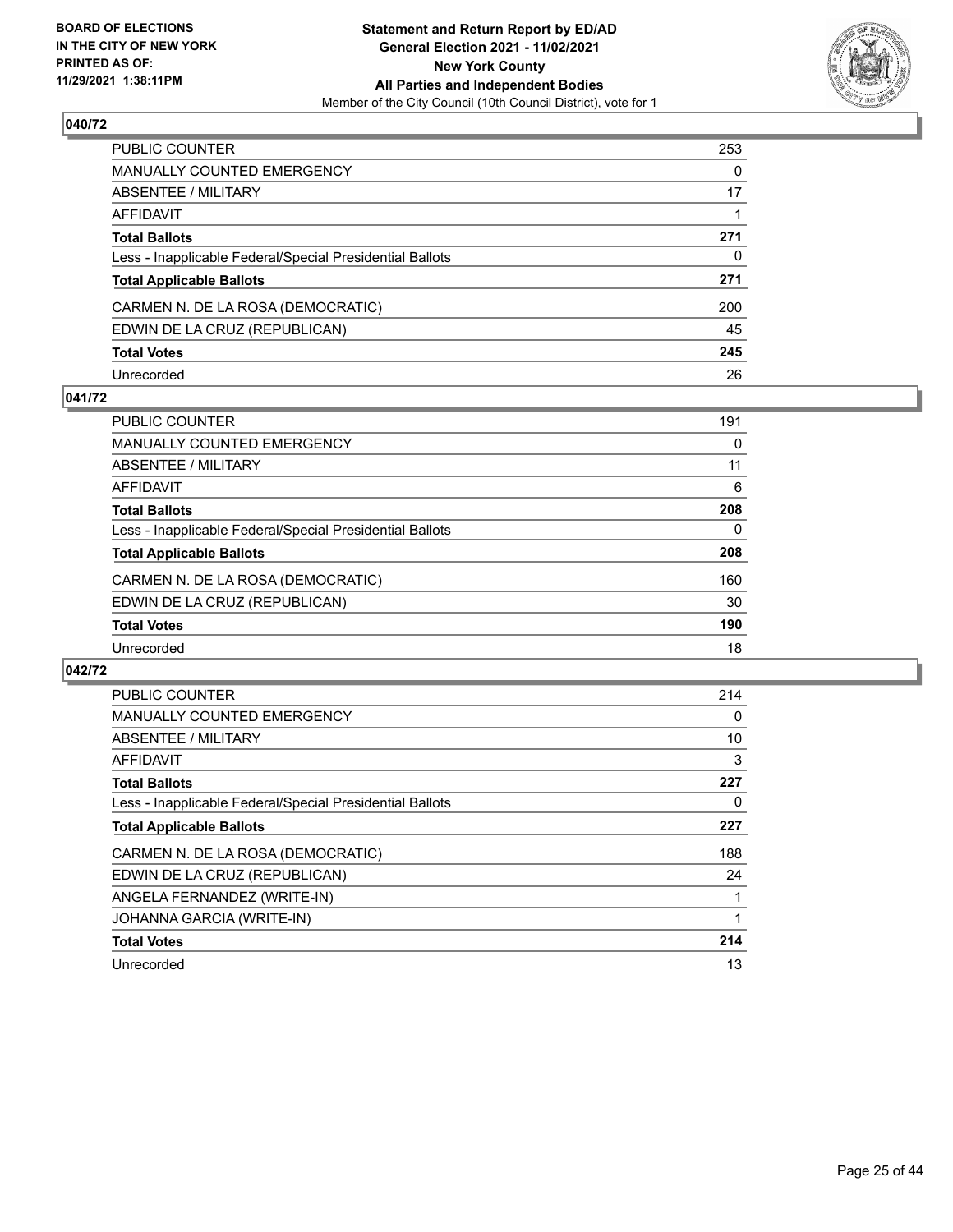

| PUBLIC COUNTER                                           | 190      |
|----------------------------------------------------------|----------|
| <b>MANUALLY COUNTED EMERGENCY</b>                        | $\Omega$ |
| ABSENTEE / MILITARY                                      | 12       |
| AFFIDAVIT                                                |          |
| <b>Total Ballots</b>                                     | 203      |
| Less - Inapplicable Federal/Special Presidential Ballots | 0        |
| <b>Total Applicable Ballots</b>                          | 203      |
| CARMEN N. DE LA ROSA (DEMOCRATIC)                        | 174      |
| EDWIN DE LA CRUZ (REPUBLICAN)                            | 15       |
| ANGELA FERNANDEZ (WRITE-IN)                              |          |
| <b>Total Votes</b>                                       | 190      |
| Unrecorded                                               | 13       |

# **044/72**

| <b>PUBLIC COUNTER</b>                                    | 153 |
|----------------------------------------------------------|-----|
| <b>MANUALLY COUNTED EMERGENCY</b>                        | 0   |
| ABSENTEE / MILITARY                                      | 9   |
| AFFIDAVIT                                                |     |
| <b>Total Ballots</b>                                     | 163 |
| Less - Inapplicable Federal/Special Presidential Ballots | 0   |
| <b>Total Applicable Ballots</b>                          | 163 |
| CARMEN N. DE LA ROSA (DEMOCRATIC)                        | 129 |
| EDWIN DE LA CRUZ (REPUBLICAN)                            | 28  |
| <b>Total Votes</b>                                       | 157 |
| Unrecorded                                               | 6   |

| <b>PUBLIC COUNTER</b>                                    | 133 |
|----------------------------------------------------------|-----|
| <b>MANUALLY COUNTED EMERGENCY</b>                        | 0   |
| ABSENTEE / MILITARY                                      | 7   |
| AFFIDAVIT                                                |     |
| <b>Total Ballots</b>                                     | 141 |
| Less - Inapplicable Federal/Special Presidential Ballots | 0   |
| <b>Total Applicable Ballots</b>                          | 141 |
| CARMEN N. DE LA ROSA (DEMOCRATIC)                        | 118 |
| EDWIN DE LA CRUZ (REPUBLICAN)                            | 13  |
| ANGELA FERNANDEZ (WRITE-IN)                              |     |
| EVAN GEOFFREY (WRITE-IN)                                 |     |
| KEMBA BUCHANAN (WRITE-IN)                                |     |
| <b>Total Votes</b>                                       | 134 |
| Unrecorded                                               | 7   |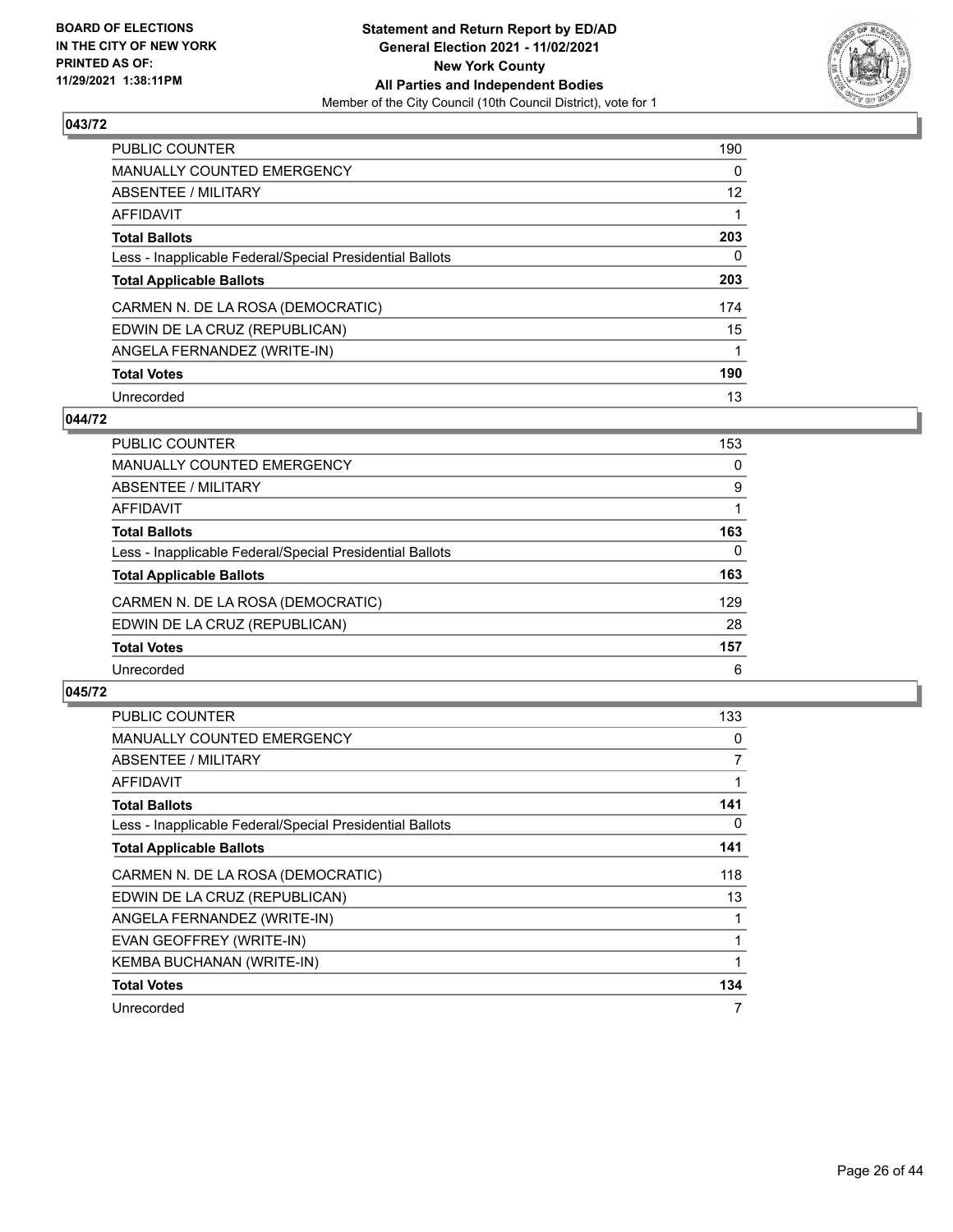

| <b>PUBLIC COUNTER</b>                                    | 198      |
|----------------------------------------------------------|----------|
| <b>MANUALLY COUNTED EMERGENCY</b>                        | $\Omega$ |
| ABSENTEE / MILITARY                                      | 26       |
| <b>AFFIDAVIT</b>                                         | $\Omega$ |
| <b>Total Ballots</b>                                     | 224      |
| Less - Inapplicable Federal/Special Presidential Ballots | 0        |
| <b>Total Applicable Ballots</b>                          | 224      |
| CARMEN N. DE LA ROSA (DEMOCRATIC)                        | 172      |
| EDWIN DE LA CRUZ (REPUBLICAN)                            | 36       |
| JOHANNA GARCIA (WRITE-IN)                                | 3        |
| MAGGIE CLARK (WRITE-IN)                                  |          |
| UNATTRIBUTABLE WRITE-IN (WRITE-IN)                       | 1        |
| VALENTINE J. MORETTI (WRITE-IN)                          | 1        |
| <b>Total Votes</b>                                       | 214      |
| Unrecorded                                               | 10       |

## **047/72**

| PUBLIC COUNTER                                           | 147 |
|----------------------------------------------------------|-----|
| MANUALLY COUNTED EMERGENCY                               | 0   |
| ABSENTEE / MILITARY                                      | 9   |
| AFFIDAVIT                                                | 3   |
| Total Ballots                                            | 159 |
| Less - Inapplicable Federal/Special Presidential Ballots | 0   |
| <b>Total Applicable Ballots</b>                          | 159 |
| CARMEN N. DE LA ROSA (DEMOCRATIC)                        | 135 |
| EDWIN DE LA CRUZ (REPUBLICAN)                            | 14  |
| <b>Total Votes</b>                                       | 149 |
| Unrecorded                                               | 10  |
|                                                          |     |

| <b>PUBLIC COUNTER</b>                                    | 144 |
|----------------------------------------------------------|-----|
| <b>MANUALLY COUNTED EMERGENCY</b>                        | 0   |
| ABSENTEE / MILITARY                                      | 10  |
| AFFIDAVIT                                                | 0   |
| <b>Total Ballots</b>                                     | 154 |
| Less - Inapplicable Federal/Special Presidential Ballots | 0   |
| <b>Total Applicable Ballots</b>                          | 154 |
| CARMEN N. DE LA ROSA (DEMOCRATIC)                        | 137 |
| EDWIN DE LA CRUZ (REPUBLICAN)                            | 8   |
| ANGELA FERNANDEZ (WRITE-IN)                              | 1   |
| <b>Total Votes</b>                                       | 146 |
| Unrecorded                                               | 8   |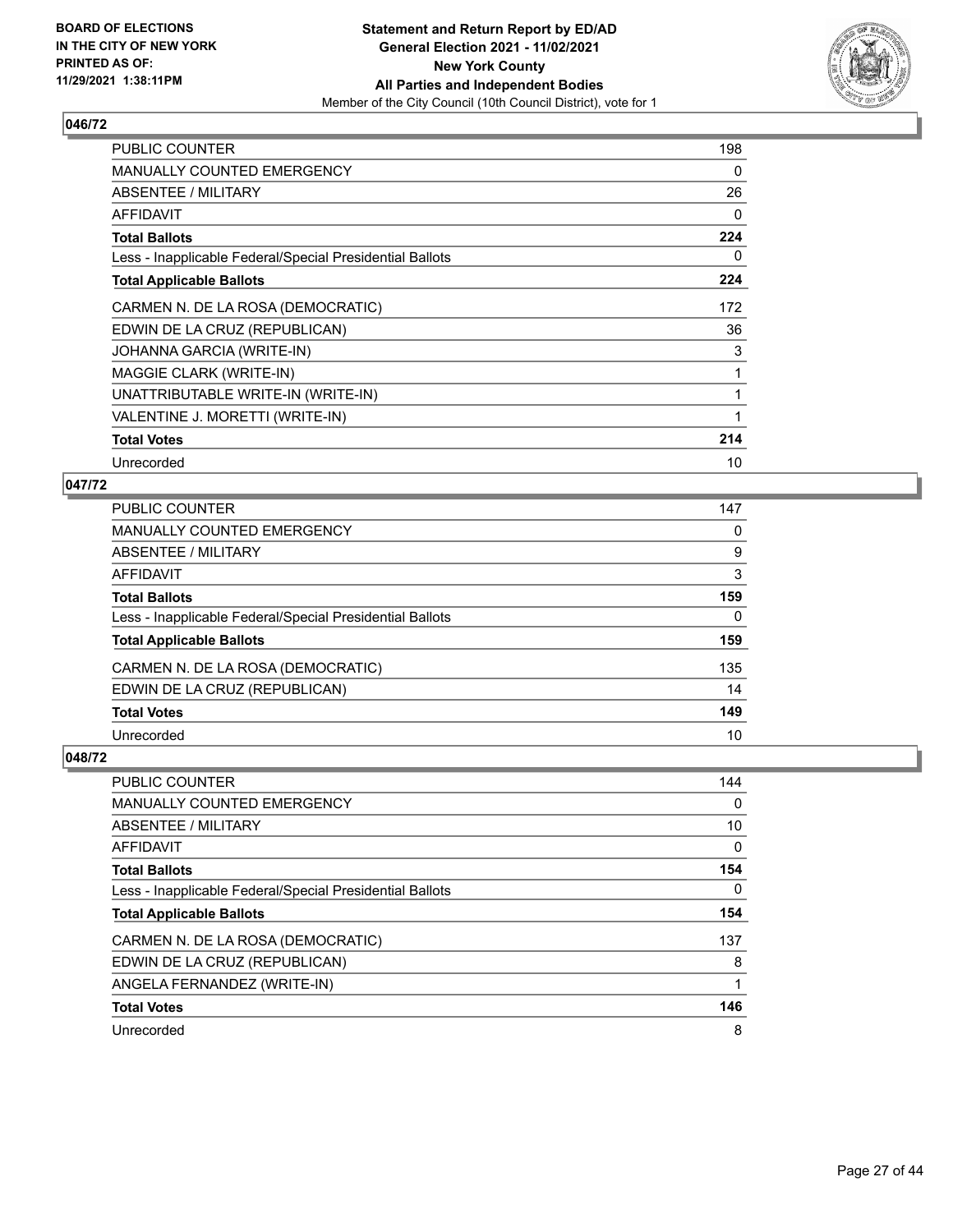

| PUBLIC COUNTER                                           | 136      |
|----------------------------------------------------------|----------|
| <b>MANUALLY COUNTED EMERGENCY</b>                        | $\Omega$ |
| ABSENTEE / MILITARY                                      |          |
| AFFIDAVIT                                                | 0        |
| <b>Total Ballots</b>                                     | 143      |
| Less - Inapplicable Federal/Special Presidential Ballots | 0        |
| <b>Total Applicable Ballots</b>                          | 143      |
| CARMEN N. DE LA ROSA (DEMOCRATIC)                        | 116      |
| EDWIN DE LA CRUZ (REPUBLICAN)                            | 15       |
| TIRSON PINA (WRITE-IN)                                   |          |
| <b>Total Votes</b>                                       | 132      |
| Unrecorded                                               | 11       |

### **050/72**

| <b>PUBLIC COUNTER</b>                                    | 129      |
|----------------------------------------------------------|----------|
| MANUALLY COUNTED EMERGENCY                               | 0        |
| ABSENTEE / MILITARY                                      | 14       |
| <b>AFFIDAVIT</b>                                         | 0        |
| <b>Total Ballots</b>                                     | 143      |
| Less - Inapplicable Federal/Special Presidential Ballots | $\Omega$ |
| <b>Total Applicable Ballots</b>                          | 143      |
| CARMEN N. DE LA ROSA (DEMOCRATIC)                        | 107      |
| EDWIN DE LA CRUZ (REPUBLICAN)                            | 16       |
| <b>Total Votes</b>                                       | 123      |
| Unrecorded                                               | 20       |

| <b>PUBLIC COUNTER</b>                                    | 127            |
|----------------------------------------------------------|----------------|
| <b>MANUALLY COUNTED EMERGENCY</b>                        | 0              |
| ABSENTEE / MILITARY                                      | 11             |
| AFFIDAVIT                                                | $\overline{2}$ |
| <b>Total Ballots</b>                                     | 140            |
| Less - Inapplicable Federal/Special Presidential Ballots | 0              |
| <b>Total Applicable Ballots</b>                          | 140            |
| CARMEN N. DE LA ROSA (DEMOCRATIC)                        | 96             |
| EDWIN DE LA CRUZ (REPUBLICAN)                            | 20             |
| JARIEL ESTRELLA (WRITE-IN)                               |                |
| <b>Total Votes</b>                                       | 117            |
| Unrecorded                                               | 23             |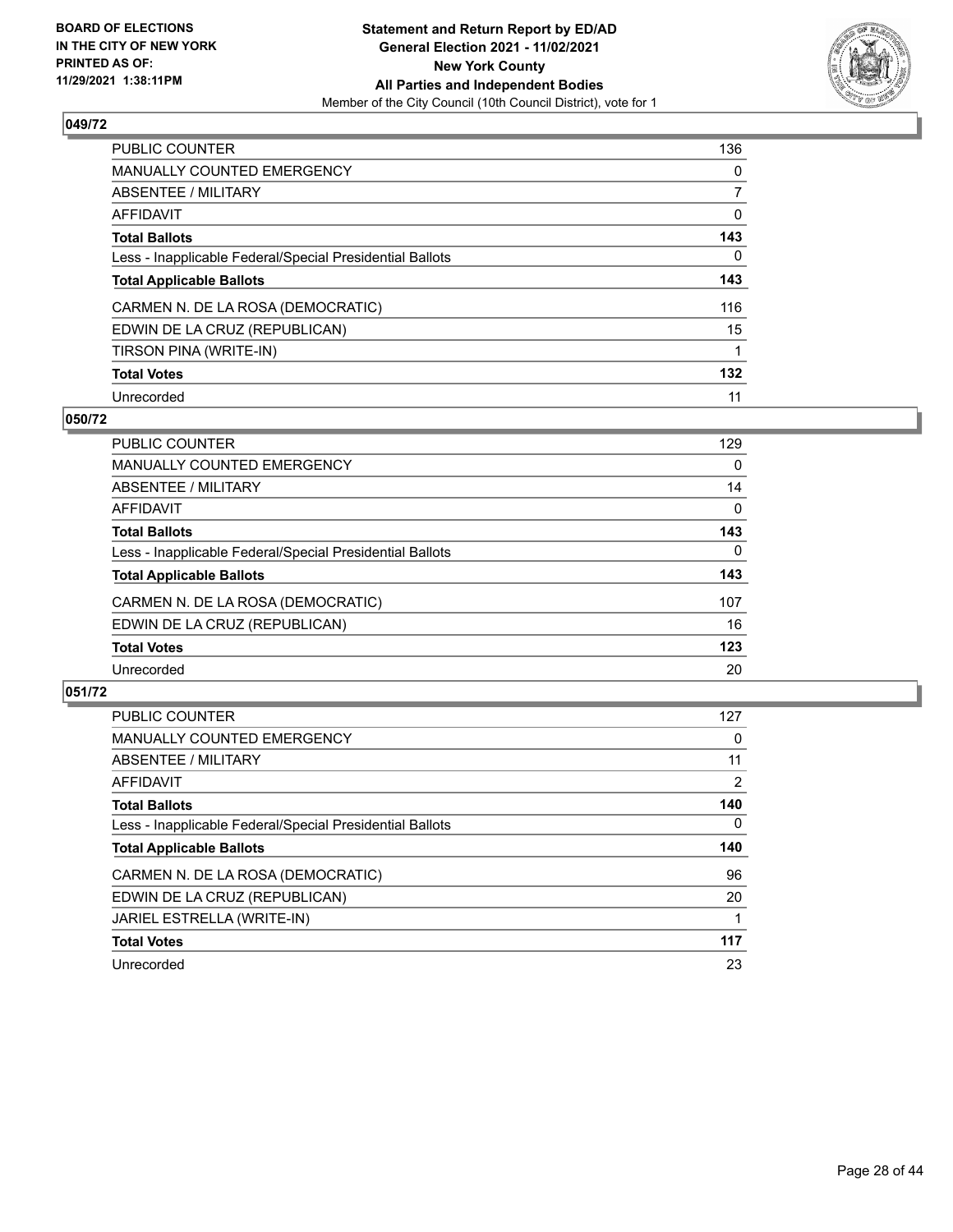

| <b>PUBLIC COUNTER</b>                                    | 205          |
|----------------------------------------------------------|--------------|
| MANUALLY COUNTED EMERGENCY                               | 0            |
| ABSENTEE / MILITARY                                      | $\mathbf{7}$ |
| AFFIDAVIT                                                | $\Omega$     |
| <b>Total Ballots</b>                                     | 212          |
| Less - Inapplicable Federal/Special Presidential Ballots | 0            |
| <b>Total Applicable Ballots</b>                          | 212          |
| CARMEN N. DE LA ROSA (DEMOCRATIC)                        | 161          |
| EDWIN DE LA CRUZ (REPUBLICAN)                            | 29           |
| JAMES NOSKER (WRITE-IN)                                  |              |
| <b>Total Votes</b>                                       | 191          |
| Unrecorded                                               | 21           |

### **053/72**

| <b>PUBLIC COUNTER</b>                                    | 86       |
|----------------------------------------------------------|----------|
| MANUALLY COUNTED EMERGENCY                               | $\Omega$ |
| ABSENTEE / MILITARY                                      |          |
| AFFIDAVIT                                                | $\Omega$ |
| <b>Total Ballots</b>                                     | 93       |
| Less - Inapplicable Federal/Special Presidential Ballots | $\Omega$ |
| <b>Total Applicable Ballots</b>                          | 93       |
| CARMEN N. DE LA ROSA (DEMOCRATIC)                        | 80       |
| EDWIN DE LA CRUZ (REPUBLICAN)                            | 8        |
| <b>Total Votes</b>                                       | 88       |
| Unrecorded                                               | 5        |

| <b>PUBLIC COUNTER</b>                                    | 156      |
|----------------------------------------------------------|----------|
| <b>MANUALLY COUNTED EMERGENCY</b>                        | 0        |
| ABSENTEE / MILITARY                                      | 6        |
| <b>AFFIDAVIT</b>                                         | 0        |
| <b>Total Ballots</b>                                     | 162      |
| Less - Inapplicable Federal/Special Presidential Ballots | $\Omega$ |
| <b>Total Applicable Ballots</b>                          | 162      |
| CARMEN N. DE LA ROSA (DEMOCRATIC)                        | 134      |
| EDWIN DE LA CRUZ (REPUBLICAN)                            | 15       |
| NANCY AYALA (WRITE-IN)                                   |          |
| <b>Total Votes</b>                                       | 150      |
| Unrecorded                                               | 12       |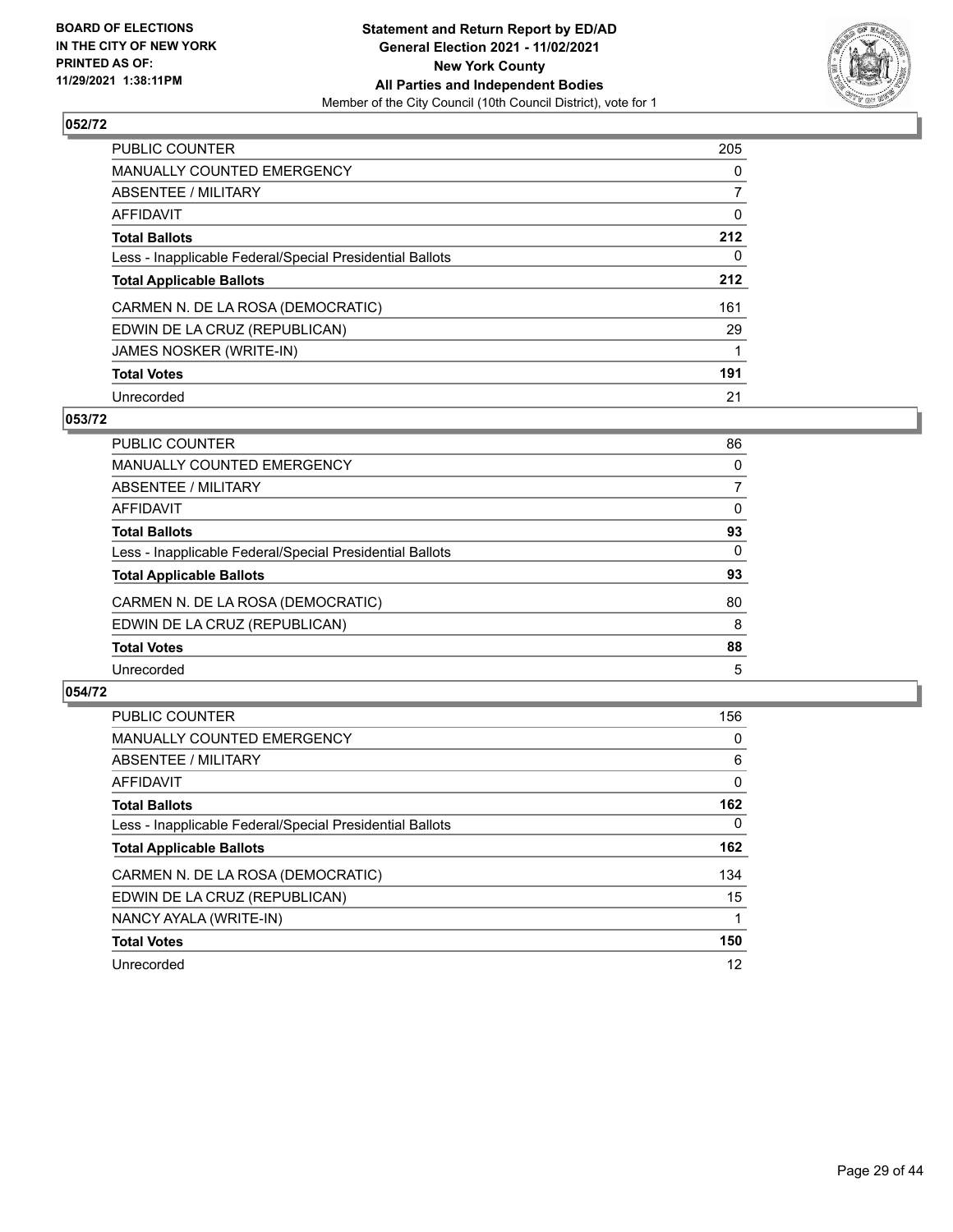

| PUBLIC COUNTER                                           | 169      |
|----------------------------------------------------------|----------|
| MANUALLY COUNTED EMERGENCY                               | 0        |
| ABSENTEE / MILITARY                                      | 8        |
| AFFIDAVIT                                                |          |
| Total Ballots                                            | 178      |
| Less - Inapplicable Federal/Special Presidential Ballots | $\Omega$ |
| <b>Total Applicable Ballots</b>                          | 178      |
| CARMEN N. DE LA ROSA (DEMOCRATIC)                        | 157      |
| EDWIN DE LA CRUZ (REPUBLICAN)                            | 14       |
| <b>Total Votes</b>                                       | 171      |
| Unrecorded                                               | 7        |

#### **056/72**

| PUBLIC COUNTER                                           | 156      |
|----------------------------------------------------------|----------|
| MANUALLY COUNTED EMERGENCY                               | 0        |
| ABSENTEE / MILITARY                                      | 6        |
| <b>AFFIDAVIT</b>                                         | $\Omega$ |
| <b>Total Ballots</b>                                     | 162      |
| Less - Inapplicable Federal/Special Presidential Ballots | 0        |
| <b>Total Applicable Ballots</b>                          | 162      |
| CARMEN N. DE LA ROSA (DEMOCRATIC)                        | 135      |
| EDWIN DE LA CRUZ (REPUBLICAN)                            | 23       |
| <b>Total Votes</b>                                       | 158      |
| Unrecorded                                               | 4        |

| <b>PUBLIC COUNTER</b>                                    | 238 |
|----------------------------------------------------------|-----|
| <b>MANUALLY COUNTED EMERGENCY</b>                        | 0   |
| ABSENTEE / MILITARY                                      | 16  |
| AFFIDAVIT                                                |     |
| <b>Total Ballots</b>                                     | 255 |
| Less - Inapplicable Federal/Special Presidential Ballots | 0   |
| <b>Total Applicable Ballots</b>                          | 255 |
| CARMEN N. DE LA ROSA (DEMOCRATIC)                        | 199 |
| EDWIN DE LA CRUZ (REPUBLICAN)                            | 37  |
| CARMEN OSWALD ESPAILLAT (WRITE-IN)                       |     |
| JOHANNA GARCIA (WRITE-IN)                                |     |
| POCPAN SANTANACHOTE (WRITE-IN)                           |     |
| <b>Total Votes</b>                                       | 239 |
| Unrecorded                                               | 16  |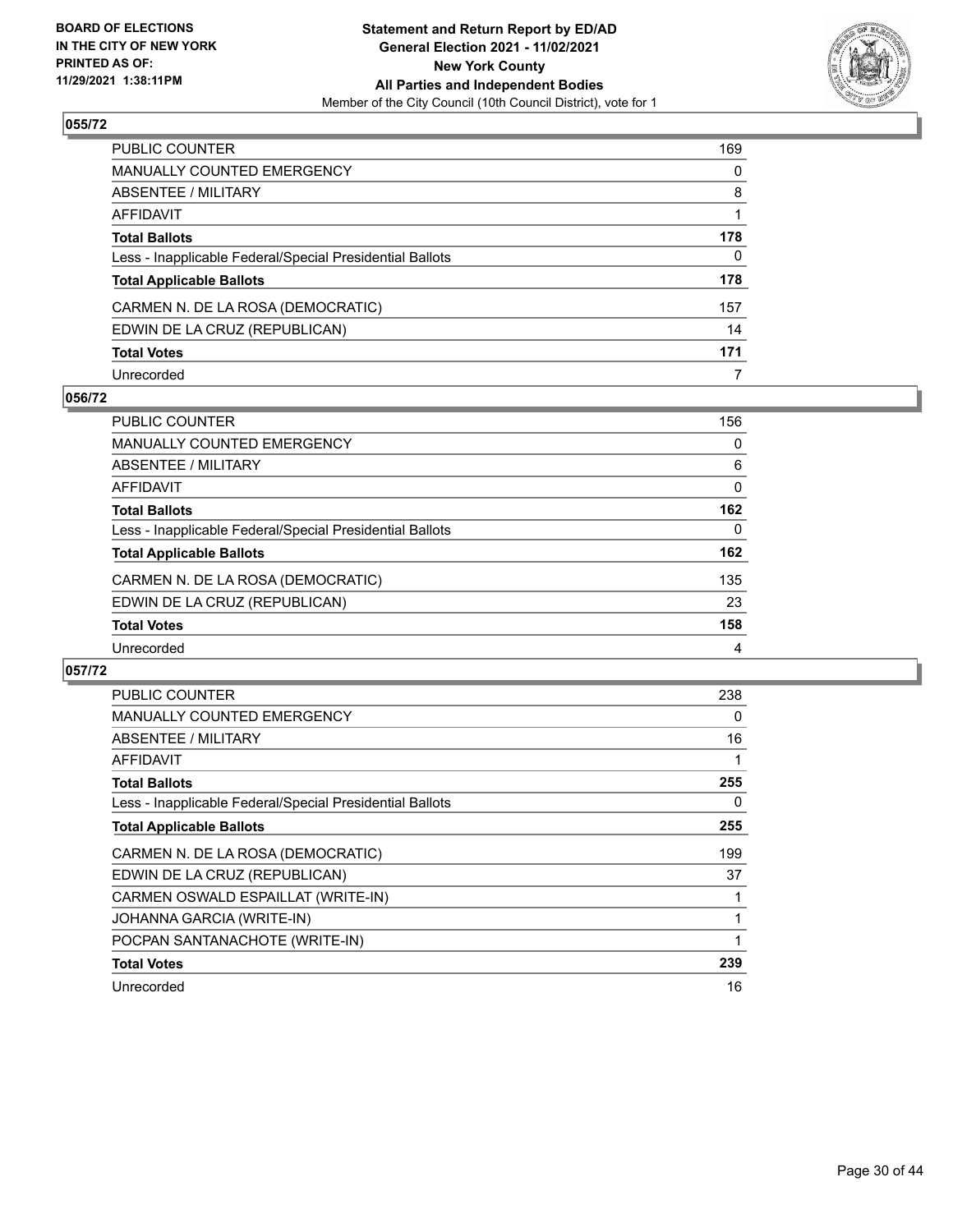

| PUBLIC COUNTER                                           | 289 |
|----------------------------------------------------------|-----|
| MANUALLY COUNTED EMERGENCY                               | 0   |
| ABSENTEE / MILITARY                                      | 32  |
| AFFIDAVIT                                                | 0   |
| <b>Total Ballots</b>                                     | 321 |
| Less - Inapplicable Federal/Special Presidential Ballots | 0   |
| <b>Total Applicable Ballots</b>                          | 321 |
| CARMEN N. DE LA ROSA (DEMOCRATIC)                        | 264 |
| EDWIN DE LA CRUZ (REPUBLICAN)                            | 28  |
| CALLIE F. BARRONS (WRITE-IN)                             |     |
| JASON MCDOWELL (WRITE-IN)                                |     |
| JOHANNA GARCIA (WRITE-IN)                                | 9   |
| UNATTRIBUTABLE WRITE-IN (WRITE-IN)                       | 1   |
| <b>Total Votes</b>                                       | 304 |
| Unrecorded                                               | 17  |

### **059/72**

| <b>PUBLIC COUNTER</b>                                    | 201 |
|----------------------------------------------------------|-----|
| <b>MANUALLY COUNTED EMERGENCY</b>                        | 0   |
| ABSENTEE / MILITARY                                      | 11  |
| <b>AFFIDAVIT</b>                                         |     |
| <b>Total Ballots</b>                                     | 213 |
| Less - Inapplicable Federal/Special Presidential Ballots | 0   |
| <b>Total Applicable Ballots</b>                          | 213 |
| CARMEN N. DE LA ROSA (DEMOCRATIC)                        | 166 |
| EDWIN DE LA CRUZ (REPUBLICAN)                            | 28  |
| JOHANNA GARCIA (WRITE-IN)                                | 6   |
| JOSEPHINA HERNANDEZ (WRITE-IN)                           | 1   |
| <b>Total Votes</b>                                       | 201 |
| Unrecorded                                               | 12  |

| 256 |
|-----|
| 0   |
| 21  |
|     |
| 278 |
| 0   |
| 278 |
| 220 |
| 40  |
|     |
| 261 |
| 17  |
|     |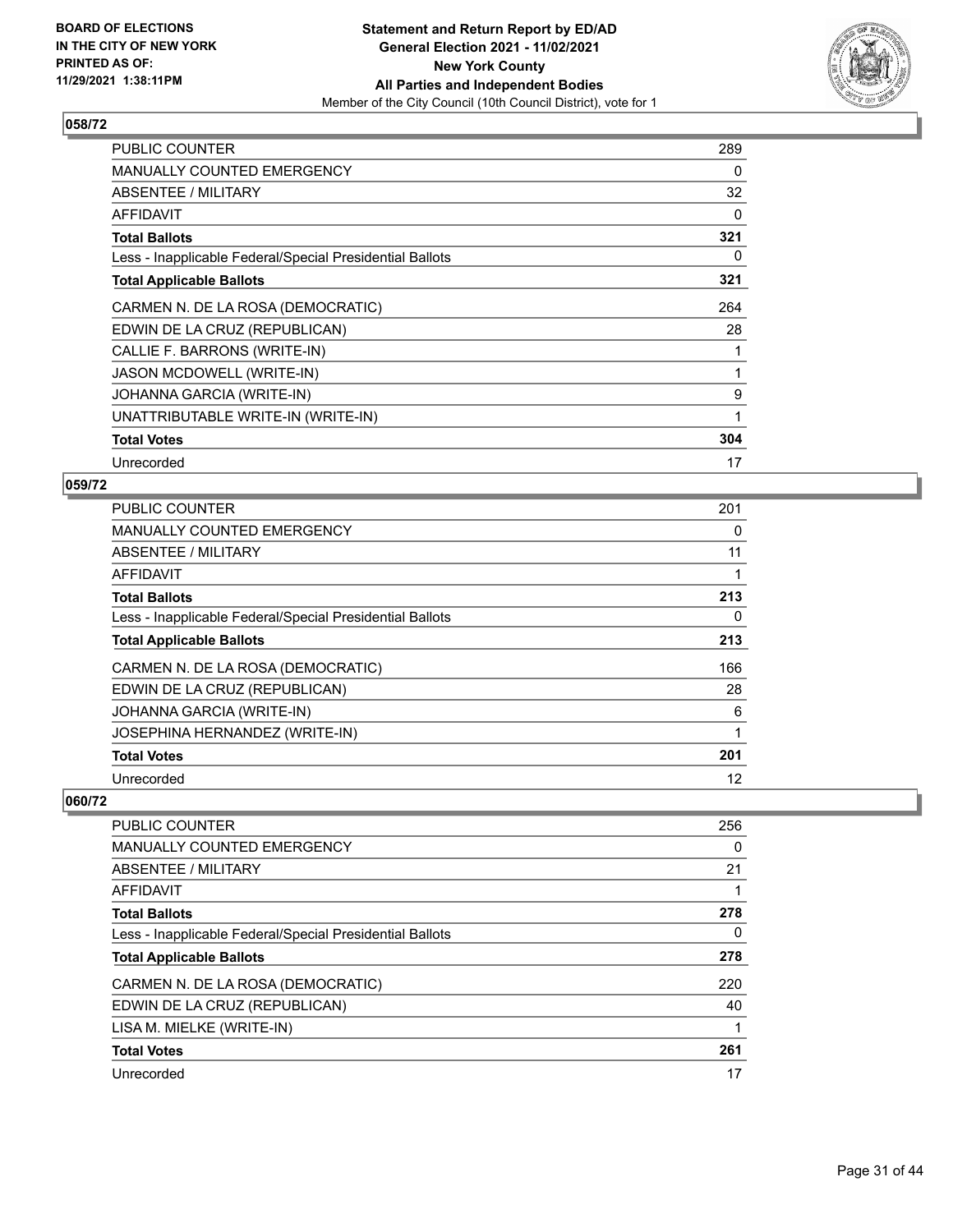

| PUBLIC COUNTER                                           | 142      |
|----------------------------------------------------------|----------|
| <b>MANUALLY COUNTED EMERGENCY</b>                        | $\Omega$ |
| ABSENTEE / MILITARY                                      | 8        |
| AFFIDAVIT                                                | 0        |
| <b>Total Ballots</b>                                     | 150      |
| Less - Inapplicable Federal/Special Presidential Ballots | 0        |
| <b>Total Applicable Ballots</b>                          | 150      |
| CARMEN N. DE LA ROSA (DEMOCRATIC)                        | 118      |
| EDWIN DE LA CRUZ (REPUBLICAN)                            | 19       |
| ANGELA FERNANDEZ (WRITE-IN)                              |          |
| <b>Total Votes</b>                                       | 138      |
| Unrecorded                                               | 12       |

### **062/72**

| PUBLIC COUNTER                                           | 160 |
|----------------------------------------------------------|-----|
| MANUALLY COUNTED EMERGENCY                               | 0   |
| ABSENTEE / MILITARY                                      | 7   |
| AFFIDAVIT                                                | 0   |
| <b>Total Ballots</b>                                     | 167 |
| Less - Inapplicable Federal/Special Presidential Ballots | 0   |
| <b>Total Applicable Ballots</b>                          | 167 |
| CARMEN N. DE LA ROSA (DEMOCRATIC)                        | 133 |
| EDWIN DE LA CRUZ (REPUBLICAN)                            | 28  |
| <b>Total Votes</b>                                       | 161 |
| Unrecorded                                               | 6   |

| <b>PUBLIC COUNTER</b>                                    | 175 |
|----------------------------------------------------------|-----|
| <b>MANUALLY COUNTED EMERGENCY</b>                        | 0   |
| ABSENTEE / MILITARY                                      | 6   |
| AFFIDAVIT                                                | 0   |
| <b>Total Ballots</b>                                     | 181 |
| Less - Inapplicable Federal/Special Presidential Ballots | 0   |
| <b>Total Applicable Ballots</b>                          | 181 |
| CARMEN N. DE LA ROSA (DEMOCRATIC)                        | 143 |
| EDWIN DE LA CRUZ (REPUBLICAN)                            | 20  |
| AMELIA FOLCH (WRITE-IN)                                  |     |
| <b>JASON MCDOWELL (WRITE-IN)</b>                         |     |
| UNATTRIBUTABLE WRITE-IN (WRITE-IN)                       |     |
| <b>Total Votes</b>                                       | 166 |
| Unrecorded                                               | 15  |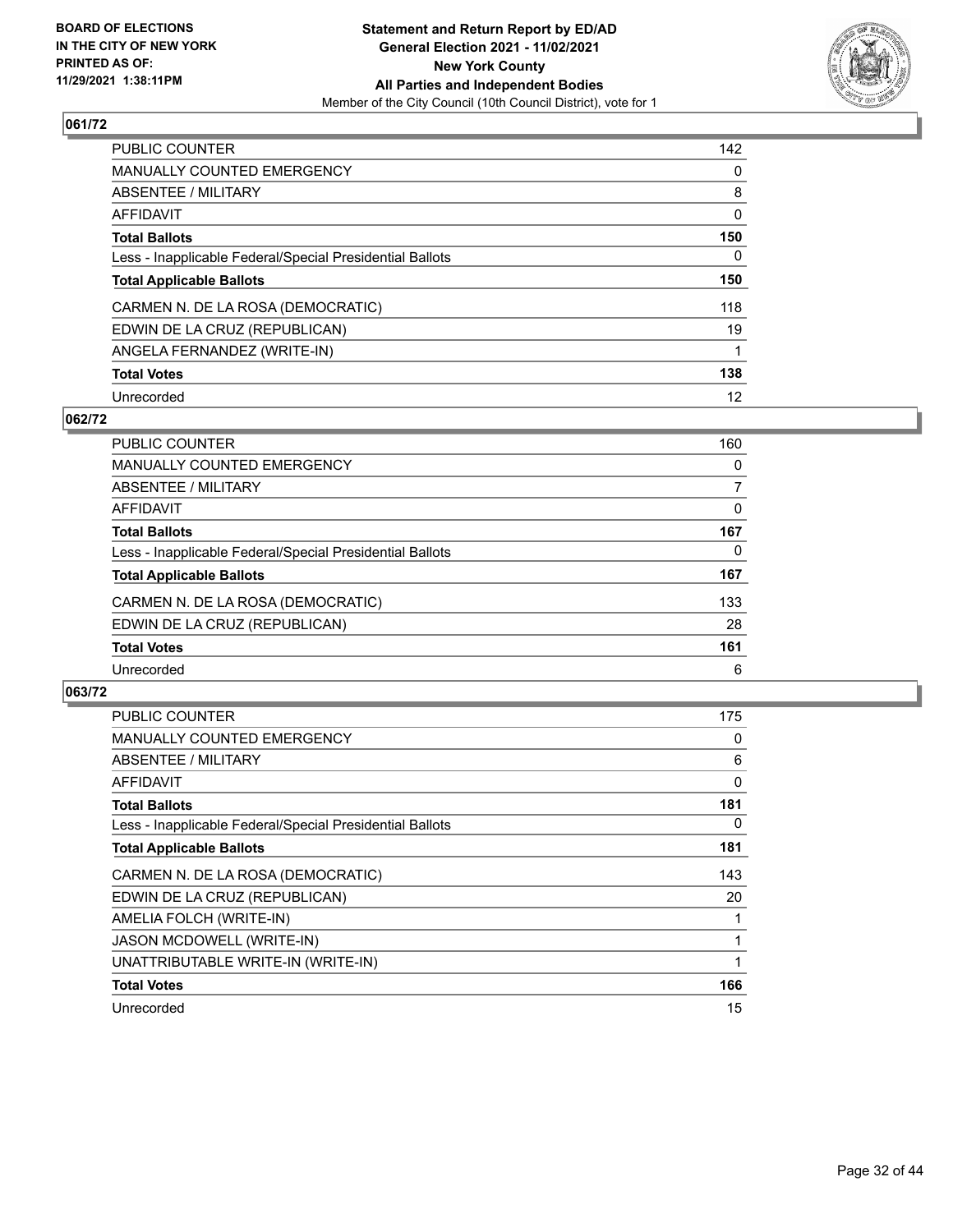

| <b>PUBLIC COUNTER</b>                                    | 233 |
|----------------------------------------------------------|-----|
| <b>MANUALLY COUNTED EMERGENCY</b>                        | 0   |
| ABSENTEE / MILITARY                                      | 21  |
| AFFIDAVIT                                                | 0   |
| <b>Total Ballots</b>                                     | 254 |
| Less - Inapplicable Federal/Special Presidential Ballots | 0   |
| <b>Total Applicable Ballots</b>                          | 254 |
| CARMEN N. DE LA ROSA (DEMOCRATIC)                        | 205 |
| EDWIN DE LA CRUZ (REPUBLICAN)                            | 26  |
| BRIAN VENCERS (WRITE-IN)                                 |     |
| CAROLYN COFFEY (WRITE-IN)                                |     |
| JOHANNA GARCIA (WRITE-IN)                                | 6   |
| KARLA FISK (WRITE-IN)                                    | 1   |
| UNATTRIBUTABLE WRITE-IN (WRITE-IN)                       | 2   |
| <b>Total Votes</b>                                       | 242 |
| Unrecorded                                               | 12  |

| <b>PUBLIC COUNTER</b>                                    | 164 |
|----------------------------------------------------------|-----|
| MANUALLY COUNTED EMERGENCY                               | 0   |
| ABSENTEE / MILITARY                                      | 1   |
| AFFIDAVIT                                                |     |
| <b>Total Ballots</b>                                     | 166 |
| Less - Inapplicable Federal/Special Presidential Ballots | 0   |
| <b>Total Applicable Ballots</b>                          | 166 |
| CARMEN N. DE LA ROSA (DEMOCRATIC)                        | 144 |
| EDWIN DE LA CRUZ (REPUBLICAN)                            | 16  |
| UNATTRIBUTABLE WRITE-IN (WRITE-IN)                       | 1   |
| WALTER HARRIS (WRITE-IN)                                 | 1   |
| <b>Total Votes</b>                                       | 162 |
| Unrecorded                                               | 4   |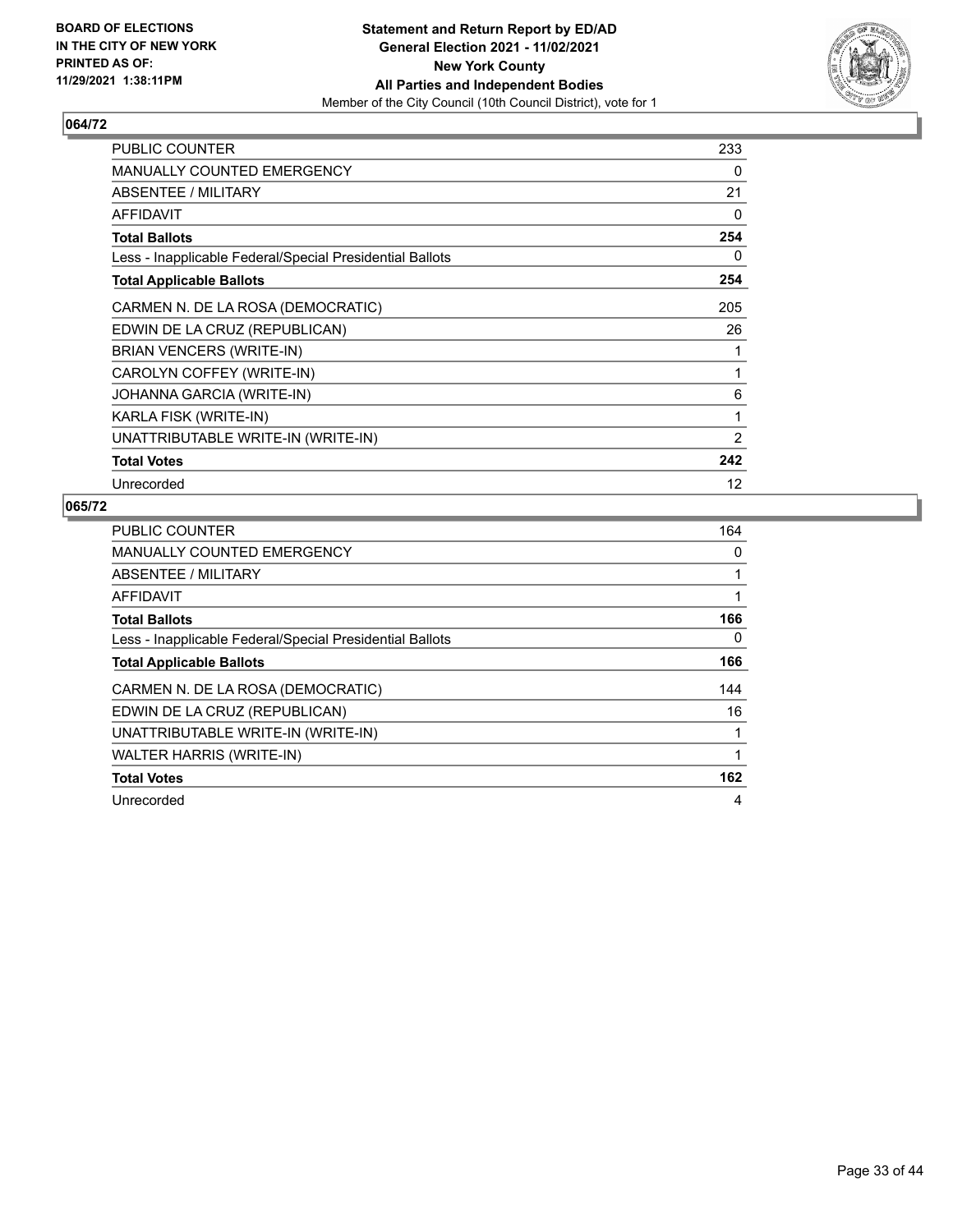

| <b>PUBLIC COUNTER</b>                                    | 219            |
|----------------------------------------------------------|----------------|
| MANUALLY COUNTED EMERGENCY                               | 0              |
| ABSENTEE / MILITARY                                      | 20             |
| AFFIDAVIT                                                | 3              |
| <b>Total Ballots</b>                                     | 242            |
| Less - Inapplicable Federal/Special Presidential Ballots | 0              |
| <b>Total Applicable Ballots</b>                          | 242            |
| CARMEN N. DE LA ROSA (DEMOCRATIC)                        | 186            |
| EDWIN DE LA CRUZ (REPUBLICAN)                            | 33             |
| ADAM HAMILTON (WRITE-IN)                                 |                |
| FRANCISCO GUZMAN (WRITE-IN)                              |                |
| JOANNA GARCIA (WRITE-IN)                                 | 1              |
| JOHANNA GARCIA (WRITE-IN)                                | $\overline{2}$ |
| <b>Total Votes</b>                                       | 224            |
| Unrecorded                                               | 18             |

| PUBLIC COUNTER                                           | 294 |
|----------------------------------------------------------|-----|
| <b>MANUALLY COUNTED EMERGENCY</b>                        | 0   |
| ABSENTEE / MILITARY                                      | 39  |
| AFFIDAVIT                                                | 3   |
| <b>Total Ballots</b>                                     | 336 |
| Less - Inapplicable Federal/Special Presidential Ballots | 0   |
| <b>Total Applicable Ballots</b>                          | 336 |
| CARMEN N. DE LA ROSA (DEMOCRATIC)                        | 267 |
| EDWIN DE LA CRUZ (REPUBLICAN)                            | 47  |
| ANGELA FERNANDEZ (WRITE-IN)                              |     |
| JOHANNA GARCIA (WRITE-IN)                                | 3   |
| ROBERT JACKSON (WRITE-IN)                                | 1   |
| UNATTRIBUTABLE WRITE-IN (WRITE-IN)                       | 1   |
| VALERIE C O'HARA (WRITE-IN)                              |     |
| <b>Total Votes</b>                                       | 321 |
| Unrecorded                                               | 15  |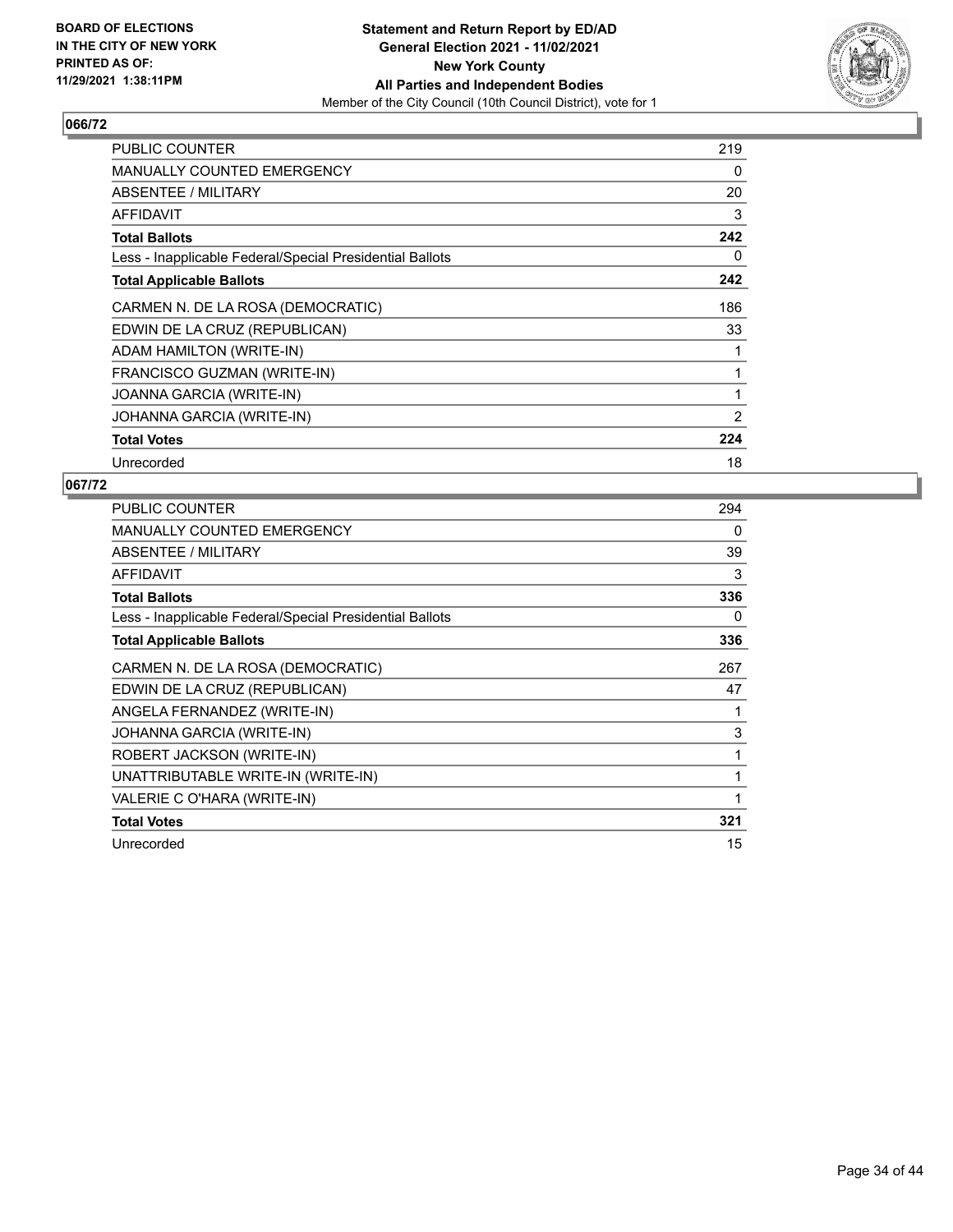

| PUBLIC COUNTER                                           | 442            |
|----------------------------------------------------------|----------------|
| <b>MANUALLY COUNTED EMERGENCY</b>                        | 0              |
| ABSENTEE / MILITARY                                      | 58             |
| <b>AFFIDAVIT</b>                                         | 0              |
| <b>Total Ballots</b>                                     | 500            |
| Less - Inapplicable Federal/Special Presidential Ballots | 0              |
| <b>Total Applicable Ballots</b>                          | 500            |
| CARMEN N. DE LA ROSA (DEMOCRATIC)                        | 402            |
| EDWIN DE LA CRUZ (REPUBLICAN)                            | 54             |
| ANTONIO BURR (WRITE-IN)                                  | 1              |
| CARLA ZANONI (WRITE-IN)                                  | $\overline{2}$ |
| ETHAN HEITNER (WRITE-IN)                                 | 1              |
| JACK L. JACOBS (WRITE-IN)                                | 1              |
| JOHANNA GARCIA (WRITE-IN)                                | 8              |
| <b>JUSTIN I. SIMON (WRITE-IN)</b>                        | 1              |
| <b>OSNAT KAMINER (WRITE-IN)</b>                          | 1              |
| <b>Total Votes</b>                                       | 471            |
| Unrecorded                                               | 29             |

| PUBLIC COUNTER                                           | 315            |
|----------------------------------------------------------|----------------|
| <b>MANUALLY COUNTED EMERGENCY</b>                        | $\Omega$       |
| ABSENTEE / MILITARY                                      | 30             |
| <b>AFFIDAVIT</b>                                         | 1              |
| <b>Total Ballots</b>                                     | 346            |
| Less - Inapplicable Federal/Special Presidential Ballots | 0              |
| <b>Total Applicable Ballots</b>                          | 346            |
| CARMEN N. DE LA ROSA (DEMOCRATIC)                        | 262            |
| EDWIN DE LA CRUZ (REPUBLICAN)                            | 52             |
| DAVID S. PULTZ (WRITE-IN)                                | 1              |
| ED GOLDMAN (WRITE-IN)                                    | 1              |
| JAMES MCMILLAN III (WRITE-IN)                            | 1              |
| JOHANNA GARCIA (WRITE-IN)                                | $\overline{2}$ |
| JUSTINE KUPFERMAN (WRITE-IN)                             | 1              |
| MARTIN COLLINS (WRITE-IN)                                | 1              |
| UNATTRIBUTABLE WRITE-IN (WRITE-IN)                       | 1              |
| <b>Total Votes</b>                                       | 322            |
| Unrecorded                                               | 24             |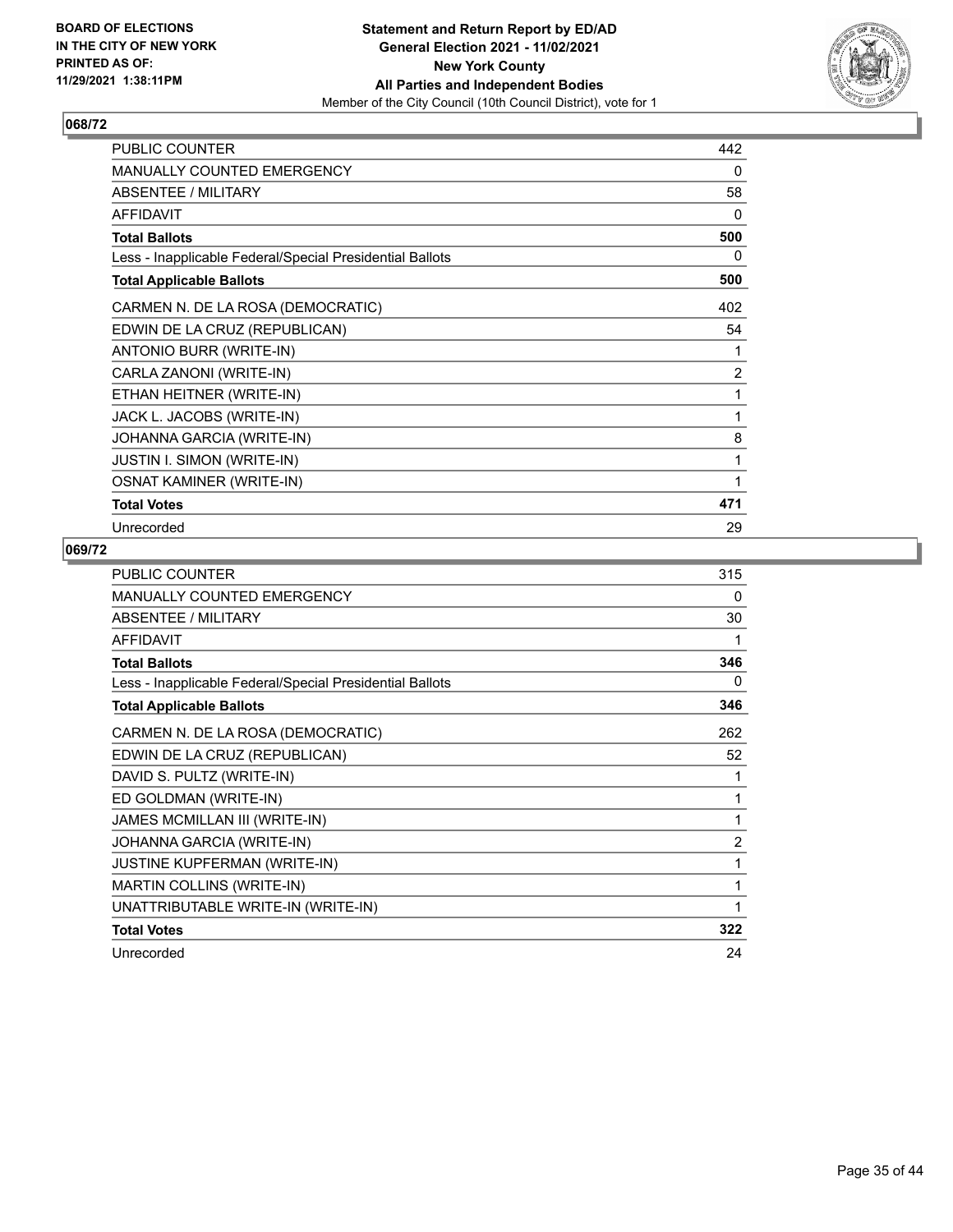

| PUBLIC COUNTER                                           | 240 |
|----------------------------------------------------------|-----|
| MANUALLY COUNTED EMERGENCY                               | 0   |
| ABSENTEE / MILITARY                                      | 12  |
| <b>AFFIDAVIT</b>                                         | 4   |
| <b>Total Ballots</b>                                     | 256 |
| Less - Inapplicable Federal/Special Presidential Ballots | 0   |
| <b>Total Applicable Ballots</b>                          | 256 |
| CARMEN N. DE LA ROSA (DEMOCRATIC)                        | 207 |
| EDWIN DE LA CRUZ (REPUBLICAN)                            | 31  |
| ELIZABETH RITTER (WRITE-IN)                              |     |
| JOHANNA GARCIA (WRITE-IN)                                | 4   |
| PATRICK PEREZ (WRITE-IN)                                 | 1   |
| TROY HUGHEY (WRITE-IN)                                   |     |
| <b>Total Votes</b>                                       | 245 |
| Unrecorded                                               | 11  |

## **071/72**

| PUBLIC COUNTER                                           | 113          |
|----------------------------------------------------------|--------------|
| MANUALLY COUNTED EMERGENCY                               | 0            |
| ABSENTEE / MILITARY                                      | 5            |
| AFFIDAVIT                                                |              |
| Total Ballots                                            | 119          |
| Less - Inapplicable Federal/Special Presidential Ballots | $\mathbf{0}$ |
| <b>Total Applicable Ballots</b>                          | 119          |
| CARMEN N. DE LA ROSA (DEMOCRATIC)                        | 88           |
| EDWIN DE LA CRUZ (REPUBLICAN)                            | 11           |
| <b>Total Votes</b>                                       | 99           |
| Unrecorded                                               | 20           |
|                                                          |              |

| <b>PUBLIC COUNTER</b>                                    | 107           |
|----------------------------------------------------------|---------------|
| MANUALLY COUNTED EMERGENCY                               | 0             |
| ABSENTEE / MILITARY                                      | $\mathcal{P}$ |
| AFFIDAVIT                                                | 2             |
| <b>Total Ballots</b>                                     | 111           |
| Less - Inapplicable Federal/Special Presidential Ballots | 0             |
| <b>Total Applicable Ballots</b>                          | 111           |
| CARMEN N. DE LA ROSA (DEMOCRATIC)                        | 88            |
| EDWIN DE LA CRUZ (REPUBLICAN)                            | 7             |
| <b>Total Votes</b>                                       | 95            |
| Unrecorded                                               | 16            |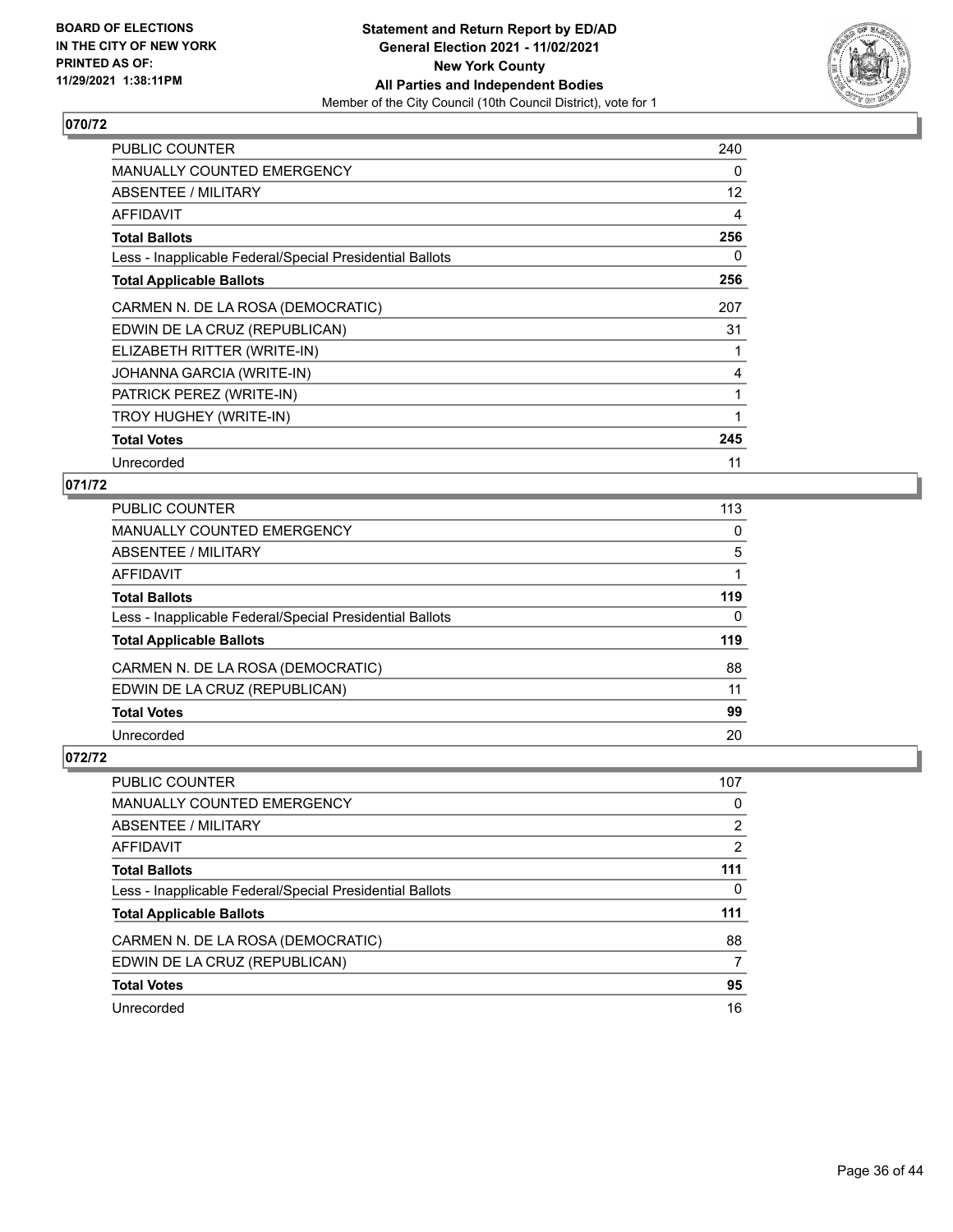

| <b>PUBLIC COUNTER</b>                                    | 187      |
|----------------------------------------------------------|----------|
| <b>MANUALLY COUNTED EMERGENCY</b>                        | 0        |
| ABSENTEE / MILITARY                                      | 16       |
| AFFIDAVIT                                                | 3        |
| <b>Total Ballots</b>                                     | 206      |
| Less - Inapplicable Federal/Special Presidential Ballots | $\Omega$ |
| <b>Total Applicable Ballots</b>                          | 206      |
| CARMEN N. DE LA ROSA (DEMOCRATIC)                        | 165      |
| EDWIN DE LA CRUZ (REPUBLICAN)                            | 26       |
| JOHANNA GARCIA (WRITE-IN)                                | 2        |
| <b>Total Votes</b>                                       | 193      |
| Unrecorded                                               | 13       |

### **074/72**

| <b>PUBLIC COUNTER</b>                                    | 187      |
|----------------------------------------------------------|----------|
| <b>MANUALLY COUNTED EMERGENCY</b>                        | 0        |
| ABSENTEE / MILITARY                                      | 7        |
| <b>AFFIDAVIT</b>                                         | 2        |
| <b>Total Ballots</b>                                     | 196      |
| Less - Inapplicable Federal/Special Presidential Ballots | $\Omega$ |
| <b>Total Applicable Ballots</b>                          | 196      |
| CARMEN N. DE LA ROSA (DEMOCRATIC)                        | 157      |
| EDWIN DE LA CRUZ (REPUBLICAN)                            | 24       |
| JOANNA GARCIA (WRITE-IN)                                 |          |
| <b>JOHANNA GARCIA (WRITE-IN)</b>                         |          |
| <b>Total Votes</b>                                       | 183      |
| Unrecorded                                               | 13       |

| PUBLIC COUNTER                                           | 208 |
|----------------------------------------------------------|-----|
| MANUALLY COUNTED EMERGENCY                               | 0   |
| ABSENTEE / MILITARY                                      | 13  |
| AFFIDAVIT                                                | 2   |
| <b>Total Ballots</b>                                     | 223 |
| Less - Inapplicable Federal/Special Presidential Ballots | 0   |
| <b>Total Applicable Ballots</b>                          | 223 |
| CARMEN N. DE LA ROSA (DEMOCRATIC)                        | 178 |
| EDWIN DE LA CRUZ (REPUBLICAN)                            | 22  |
| <b>Total Votes</b>                                       | 200 |
| Unrecorded                                               | 23  |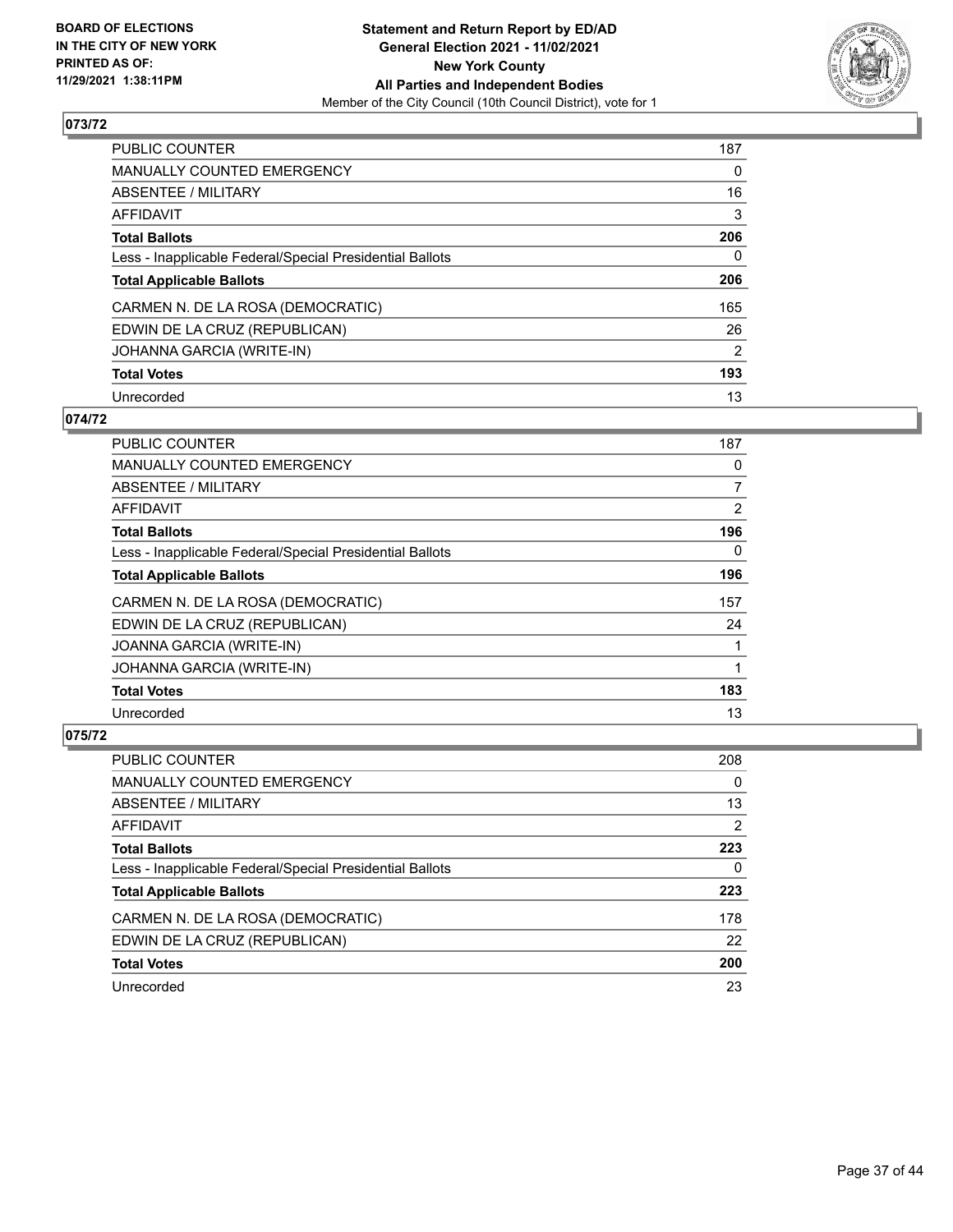

| PUBLIC COUNTER                                           | 133          |
|----------------------------------------------------------|--------------|
| MANUALLY COUNTED EMERGENCY                               | $\mathbf{0}$ |
| ABSENTEE / MILITARY                                      | 4            |
| AFFIDAVIT                                                |              |
| Total Ballots                                            | 138          |
| Less - Inapplicable Federal/Special Presidential Ballots | $\mathbf{0}$ |
| <b>Total Applicable Ballots</b>                          | 138          |
| CARMEN N. DE LA ROSA (DEMOCRATIC)                        | 111          |
| EDWIN DE LA CRUZ (REPUBLICAN)                            | 21           |
| <b>Total Votes</b>                                       | 132          |
| Unrecorded                                               | 6            |

#### **077/72**

| <b>PUBLIC COUNTER</b>                                    | 123      |
|----------------------------------------------------------|----------|
| MANUALLY COUNTED EMERGENCY                               | 0        |
| ABSENTEE / MILITARY                                      | 5        |
| AFFIDAVIT                                                | $\Omega$ |
| <b>Total Ballots</b>                                     | 128      |
| Less - Inapplicable Federal/Special Presidential Ballots | $\Omega$ |
| <b>Total Applicable Ballots</b>                          | 128      |
| CARMEN N. DE LA ROSA (DEMOCRATIC)                        | 113      |
| EDWIN DE LA CRUZ (REPUBLICAN)                            | 7        |
| <b>Total Votes</b>                                       | 120      |
| Unrecorded                                               | 8        |

| PUBLIC COUNTER                                           | 119      |
|----------------------------------------------------------|----------|
| <b>MANUALLY COUNTED EMERGENCY</b>                        | $\Omega$ |
| <b>ABSENTEE / MILITARY</b>                               | 5        |
| AFFIDAVIT                                                | 0        |
| <b>Total Ballots</b>                                     | 124      |
| Less - Inapplicable Federal/Special Presidential Ballots | 0        |
| <b>Total Applicable Ballots</b>                          | 124      |
| CARMEN N. DE LA ROSA (DEMOCRATIC)                        | 97       |
| EDWIN DE LA CRUZ (REPUBLICAN)                            | 13       |
| <b>Total Votes</b>                                       | 110      |
| Unrecorded                                               |          |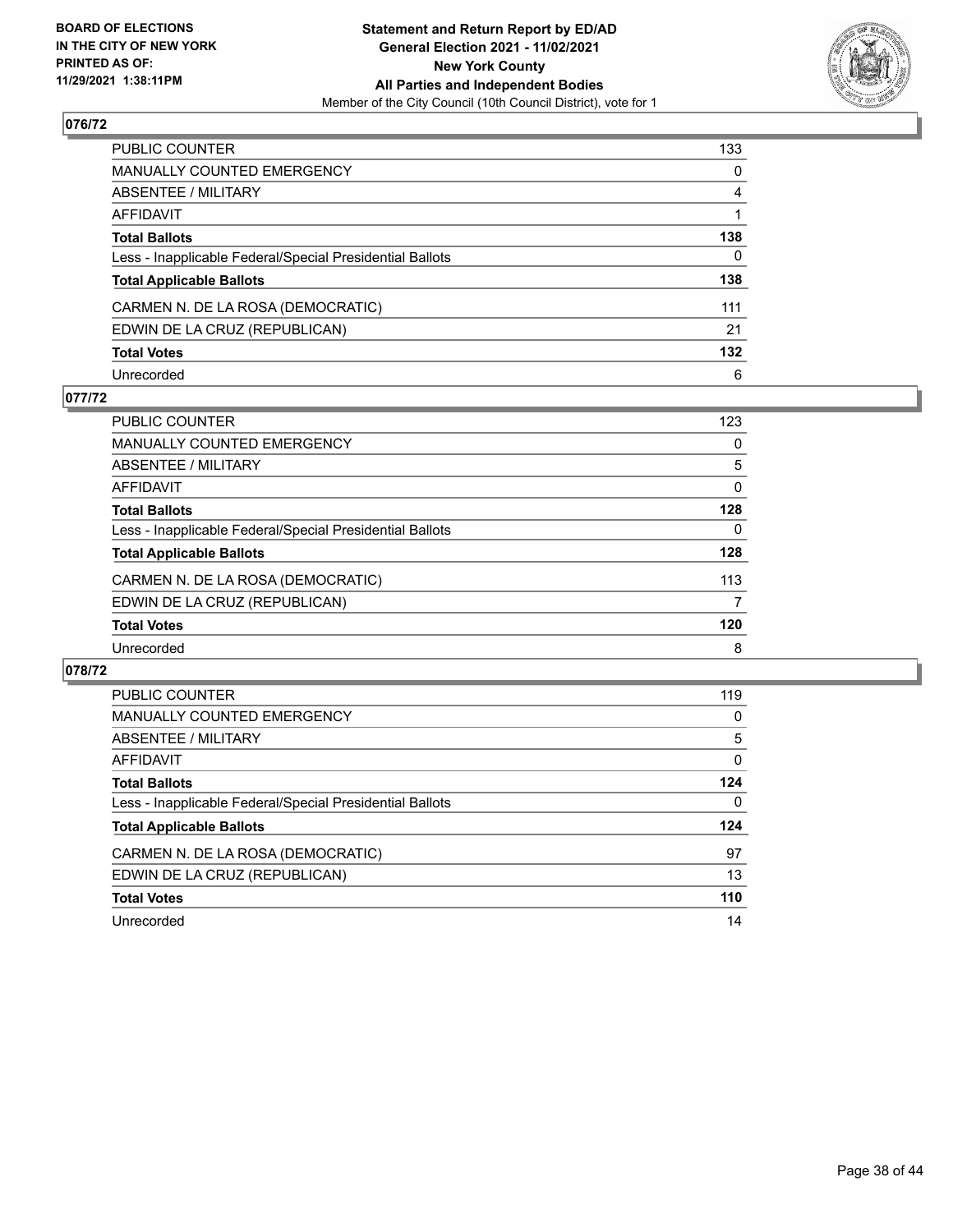

| PUBLIC COUNTER                                           | 115          |
|----------------------------------------------------------|--------------|
| MANUALLY COUNTED EMERGENCY                               | $\mathbf{0}$ |
| ABSENTEE / MILITARY                                      | 3            |
| AFFIDAVIT                                                |              |
| Total Ballots                                            | 119          |
| Less - Inapplicable Federal/Special Presidential Ballots | $\Omega$     |
| <b>Total Applicable Ballots</b>                          | 119          |
| CARMEN N. DE LA ROSA (DEMOCRATIC)                        | 99           |
| EDWIN DE LA CRUZ (REPUBLICAN)                            | 13           |
| <b>Total Votes</b>                                       | 112          |
| Unrecorded                                               | 7            |

#### **081/72**

| 0        |
|----------|
| $\Omega$ |
| $\Omega$ |
| 0        |
| $\Omega$ |
| 0        |
| $\Omega$ |
| 0        |
| 0        |
| 0        |
|          |

## **084/72 COMBINED into: 081/72**

| <b>PUBLIC COUNTER</b>                                    | 162      |
|----------------------------------------------------------|----------|
| <b>MANUALLY COUNTED EMERGENCY</b>                        | 0        |
| ABSENTEE / MILITARY                                      | 7        |
| AFFIDAVIT                                                | $\Omega$ |
| <b>Total Ballots</b>                                     | 169      |
| Less - Inapplicable Federal/Special Presidential Ballots | 0        |
| <b>Total Applicable Ballots</b>                          | 169      |
| CARMEN N. DE LA ROSA (DEMOCRATIC)                        | 143      |
| EDWIN DE LA CRUZ (REPUBLICAN)                            | 15       |
| OZZY OSBOURNE (WRITE-IN)                                 |          |
| <b>Total Votes</b>                                       | 159      |
| Unrecorded                                               | 10       |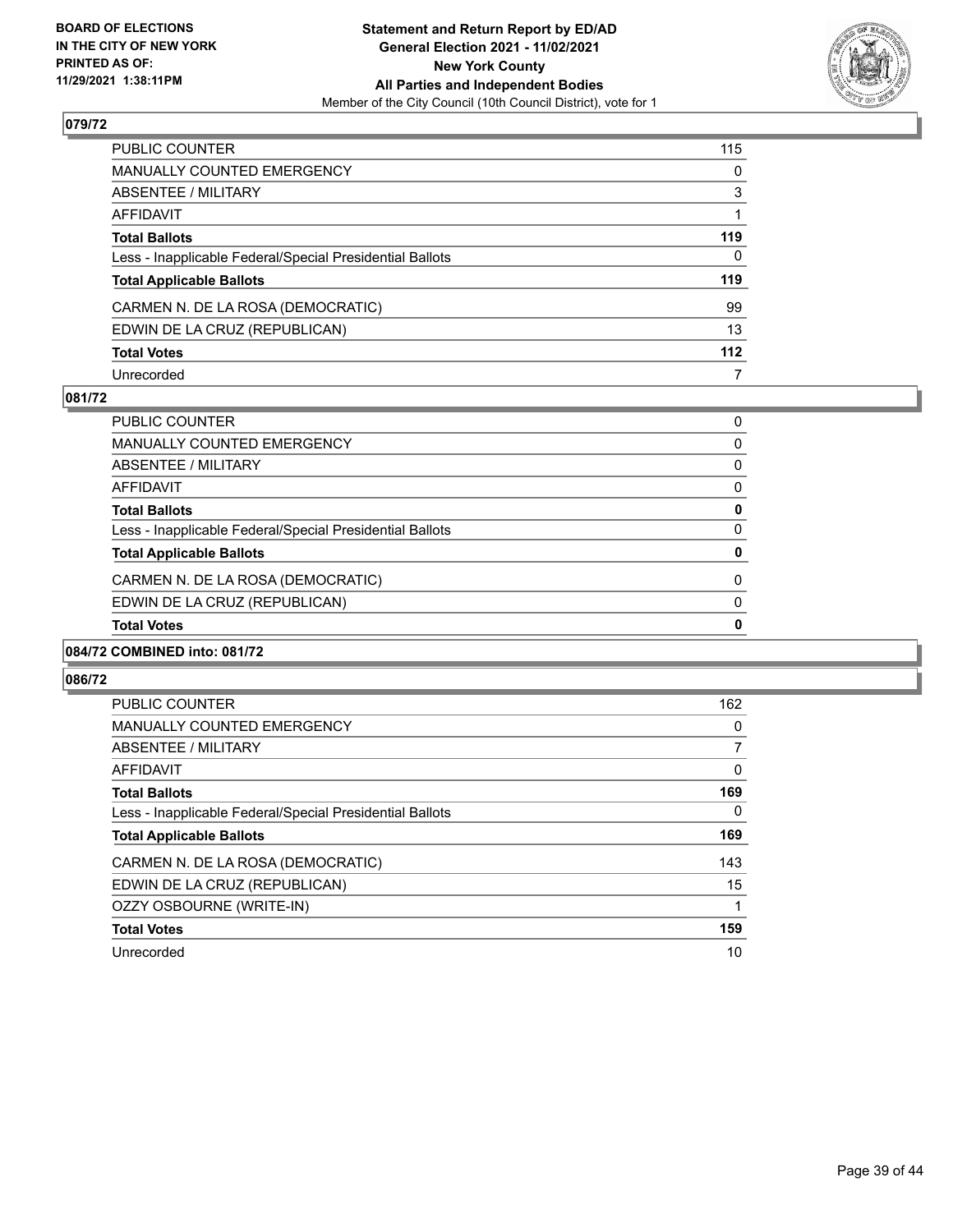

| <b>PUBLIC COUNTER</b>                                    | 68       |
|----------------------------------------------------------|----------|
| <b>MANUALLY COUNTED EMERGENCY</b>                        | 0        |
| ABSENTEE / MILITARY                                      | 0        |
| <b>AFFIDAVIT</b>                                         | $\Omega$ |
| <b>Total Ballots</b>                                     | 68       |
| Less - Inapplicable Federal/Special Presidential Ballots | $\Omega$ |
| <b>Total Applicable Ballots</b>                          | 68       |
| CARMEN N. DE LA ROSA (DEMOCRATIC)                        | 59       |
| EDWIN DE LA CRUZ (REPUBLICAN)                            | 7        |
| JOHANNA GARCIA (WRITE-IN)                                |          |
| <b>Total Votes</b>                                       | 67       |
| Unrecorded                                               |          |

#### **088/72**

| <b>PUBLIC COUNTER</b>                                    | 111      |
|----------------------------------------------------------|----------|
| MANUALLY COUNTED EMERGENCY                               | 0        |
| ABSENTEE / MILITARY                                      | 5        |
| <b>AFFIDAVIT</b>                                         | $\Omega$ |
| <b>Total Ballots</b>                                     | 116      |
| Less - Inapplicable Federal/Special Presidential Ballots | $\Omega$ |
| <b>Total Applicable Ballots</b>                          | 116      |
| CARMEN N. DE LA ROSA (DEMOCRATIC)                        | 99       |
| EDWIN DE LA CRUZ (REPUBLICAN)                            | 13       |
| CHRISTINE QUINN (WRITE-IN)                               |          |
| <b>Total Votes</b>                                       | 113      |
| Unrecorded                                               | 3        |

| <b>PUBLIC COUNTER</b>                                    | 134            |
|----------------------------------------------------------|----------------|
| <b>MANUALLY COUNTED EMERGENCY</b>                        | $\Omega$       |
| ABSENTEE / MILITARY                                      |                |
| <b>AFFIDAVIT</b>                                         |                |
| <b>Total Ballots</b>                                     | 142            |
| Less - Inapplicable Federal/Special Presidential Ballots | $\Omega$       |
| <b>Total Applicable Ballots</b>                          | 142            |
| CARMEN N. DE LA ROSA (DEMOCRATIC)                        | 110            |
| EDWIN DE LA CRUZ (REPUBLICAN)                            | 24             |
| JOSUE PEREZ (WRITE-IN)                                   | $\overline{2}$ |
| <b>Total Votes</b>                                       | 136            |
| Unrecorded                                               | 6              |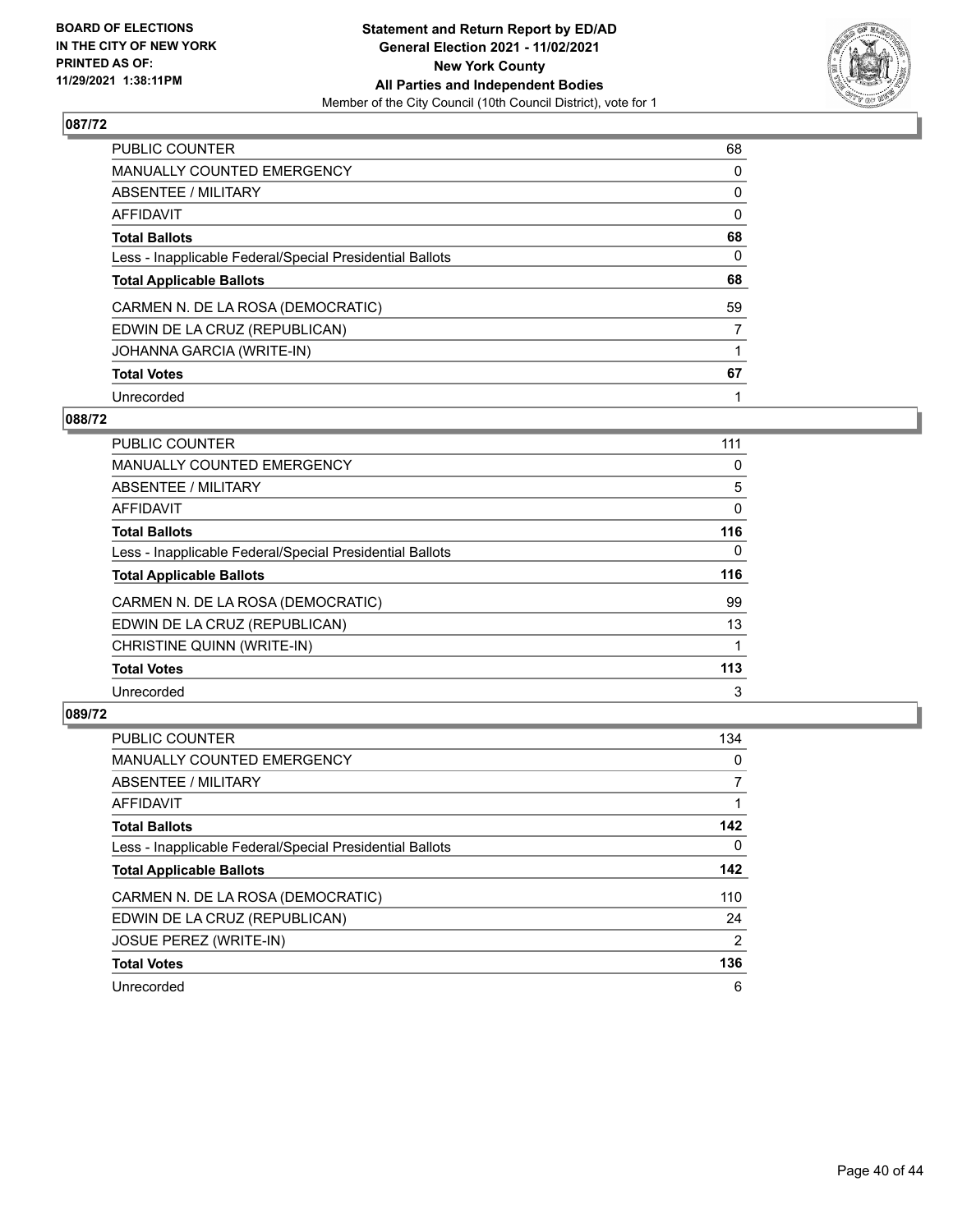

| PUBLIC COUNTER                                           | 123      |
|----------------------------------------------------------|----------|
| MANUALLY COUNTED EMERGENCY                               | 0        |
| ABSENTEE / MILITARY                                      | 5        |
| AFFIDAVIT                                                | $\Omega$ |
| <b>Total Ballots</b>                                     | 128      |
| Less - Inapplicable Federal/Special Presidential Ballots | 0        |
| <b>Total Applicable Ballots</b>                          | 128      |
| CARMEN N. DE LA ROSA (DEMOCRATIC)                        | 94       |
| EDWIN DE LA CRUZ (REPUBLICAN)                            | 16       |
| UNATTRIBUTABLE WRITE-IN (WRITE-IN)                       |          |
| <b>Total Votes</b>                                       | 111      |
| Unrecorded                                               | 17       |

#### **091/72**

| <b>PUBLIC COUNTER</b>                                    | 235            |
|----------------------------------------------------------|----------------|
| <b>MANUALLY COUNTED EMERGENCY</b>                        | 0              |
| ABSENTEE / MILITARY                                      | 7              |
| <b>AFFIDAVIT</b>                                         | $\Omega$       |
| <b>Total Ballots</b>                                     | 242            |
| Less - Inapplicable Federal/Special Presidential Ballots | $\Omega$       |
| <b>Total Applicable Ballots</b>                          | 242            |
| CARMEN N. DE LA ROSA (DEMOCRATIC)                        | 206            |
| EDWIN DE LA CRUZ (REPUBLICAN)                            | 26             |
| JOHANNA GARCIA (WRITE-IN)                                | $\overline{2}$ |
| <b>Total Votes</b>                                       | 234            |
| Unrecorded                                               | 8              |

| <b>PUBLIC COUNTER</b>                                    | 168 |
|----------------------------------------------------------|-----|
| <b>MANUALLY COUNTED EMERGENCY</b>                        | 0   |
| ABSENTEE / MILITARY                                      | 5   |
| AFFIDAVIT                                                | 0   |
| <b>Total Ballots</b>                                     | 173 |
| Less - Inapplicable Federal/Special Presidential Ballots | 0   |
| <b>Total Applicable Ballots</b>                          | 173 |
| CARMEN N. DE LA ROSA (DEMOCRATIC)                        | 137 |
| EDWIN DE LA CRUZ (REPUBLICAN)                            | 19  |
| <b>Total Votes</b>                                       | 156 |
| Unrecorded                                               | 17  |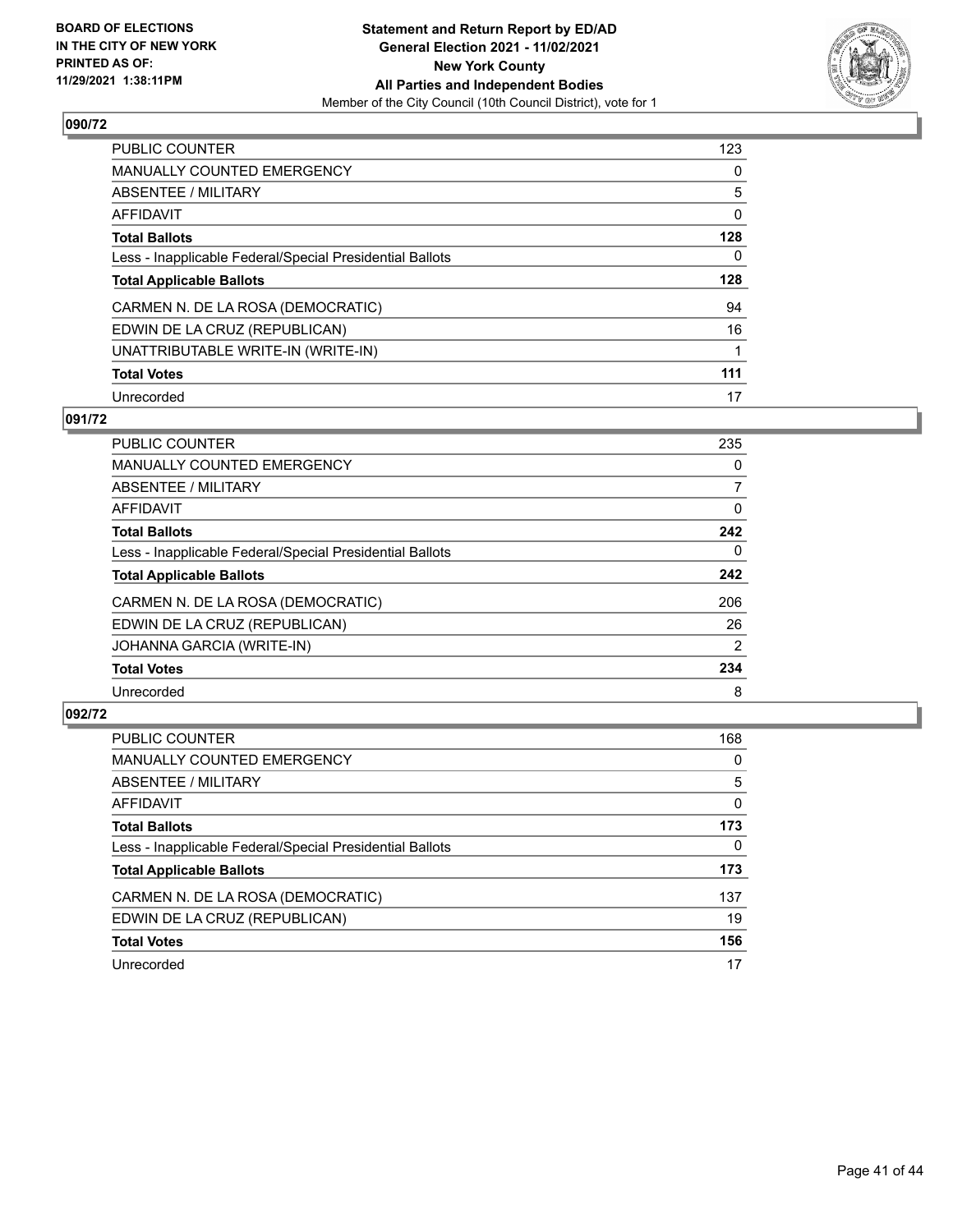

| PUBLIC COUNTER                                           | 180            |
|----------------------------------------------------------|----------------|
| MANUALLY COUNTED EMERGENCY                               | $\mathbf{0}$   |
| ABSENTEE / MILITARY                                      | 6              |
| AFFIDAVIT                                                | $\overline{2}$ |
| Total Ballots                                            | 188            |
| Less - Inapplicable Federal/Special Presidential Ballots | $\Omega$       |
| <b>Total Applicable Ballots</b>                          | 188            |
| CARMEN N. DE LA ROSA (DEMOCRATIC)                        | 146            |
| EDWIN DE LA CRUZ (REPUBLICAN)                            | 27             |
| <b>Total Votes</b>                                       | 173            |
| Unrecorded                                               | 15             |

#### **094/72**

| PUBLIC COUNTER                                           | 138      |
|----------------------------------------------------------|----------|
| MANUALLY COUNTED EMERGENCY                               | $\Omega$ |
| ABSENTEE / MILITARY                                      | 8        |
| AFFIDAVIT                                                |          |
| <b>Total Ballots</b>                                     | 147      |
| Less - Inapplicable Federal/Special Presidential Ballots | 0        |
| <b>Total Applicable Ballots</b>                          | 147      |
| CARMEN N. DE LA ROSA (DEMOCRATIC)                        | 113      |
| EDWIN DE LA CRUZ (REPUBLICAN)                            | 25       |
| <b>Total Votes</b>                                       | 138      |
| Unrecorded                                               | 9        |

| PUBLIC COUNTER                                           | 82       |
|----------------------------------------------------------|----------|
| <b>MANUALLY COUNTED EMERGENCY</b>                        | $\Omega$ |
| ABSENTEE / MILITARY                                      | 11       |
| AFFIDAVIT                                                | $\Omega$ |
| <b>Total Ballots</b>                                     | 93       |
| Less - Inapplicable Federal/Special Presidential Ballots | 0        |
| <b>Total Applicable Ballots</b>                          | 93       |
| CARMEN N. DE LA ROSA (DEMOCRATIC)                        | 76       |
| EDWIN DE LA CRUZ (REPUBLICAN)                            | 10       |
| <b>Total Votes</b>                                       | 86       |
| Unrecorded                                               | 7        |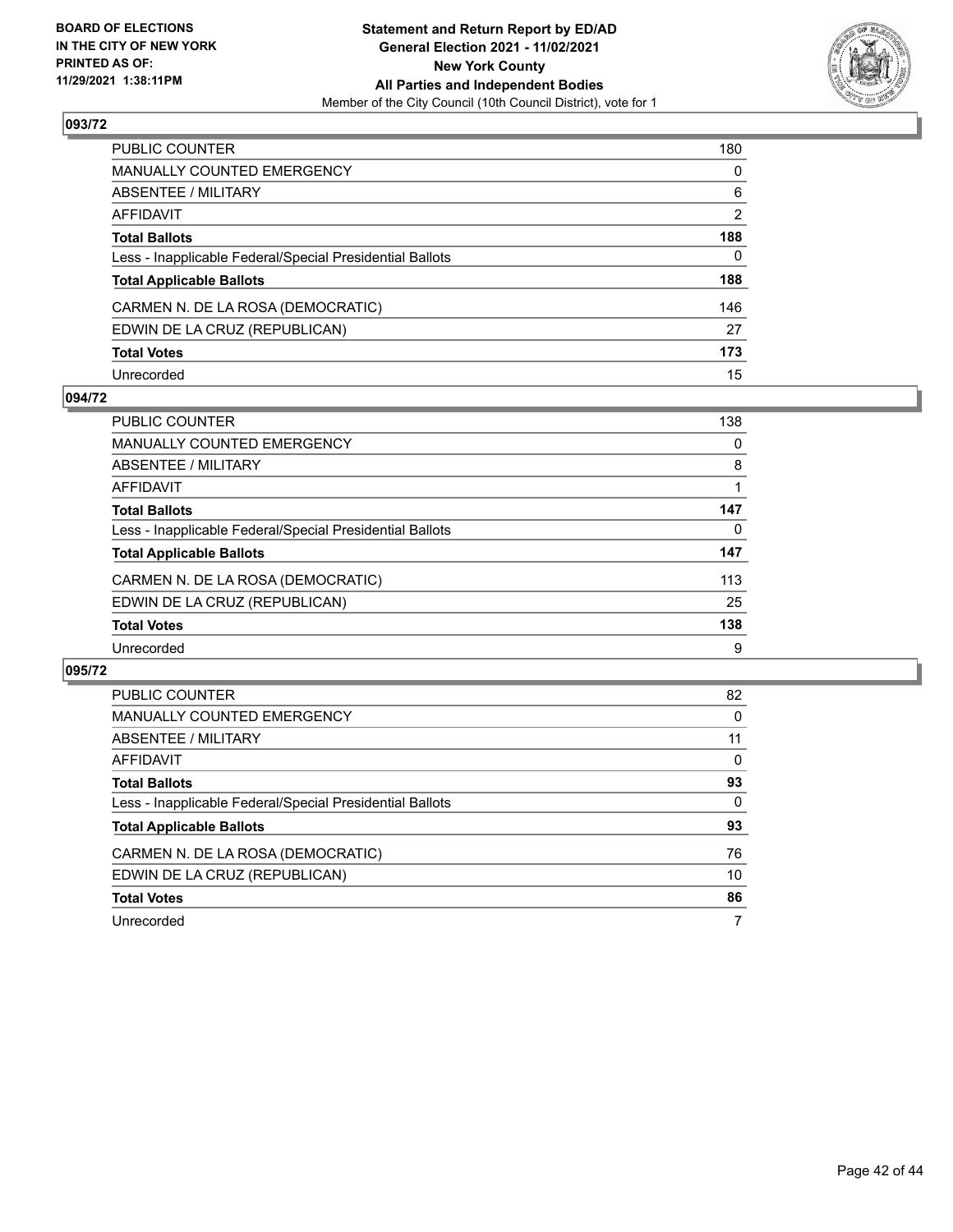

| PUBLIC COUNTER                                           | 89           |
|----------------------------------------------------------|--------------|
| <b>MANUALLY COUNTED EMERGENCY</b>                        | $\Omega$     |
| ABSENTEE / MILITARY                                      | 5            |
| <b>AFFIDAVIT</b>                                         | $\Omega$     |
| <b>Total Ballots</b>                                     | 94           |
| Less - Inapplicable Federal/Special Presidential Ballots | $\mathbf{0}$ |
| <b>Total Applicable Ballots</b>                          | 94           |
| CARMEN N. DE LA ROSA (DEMOCRATIC)                        | 80           |
| EDWIN DE LA CRUZ (REPUBLICAN)                            | 10           |
| <b>Total Votes</b>                                       | 90           |
| Unrecorded                                               | 4            |

| <b>PUBLIC COUNTER</b>                                    | 68       |
|----------------------------------------------------------|----------|
| <b>MANUALLY COUNTED EMERGENCY</b>                        | 0        |
| ABSENTEE / MILITARY                                      | 2        |
| AFFIDAVIT                                                | $\Omega$ |
| <b>Total Ballots</b>                                     | 70       |
| Less - Inapplicable Federal/Special Presidential Ballots | $\Omega$ |
| <b>Total Applicable Ballots</b>                          | 70       |
| CARMEN N. DE LA ROSA (DEMOCRATIC)                        | 53       |
| EDWIN DE LA CRUZ (REPUBLICAN)                            | 8        |
| <b>Total Votes</b>                                       | 61       |
| Unrecorded                                               | 9        |